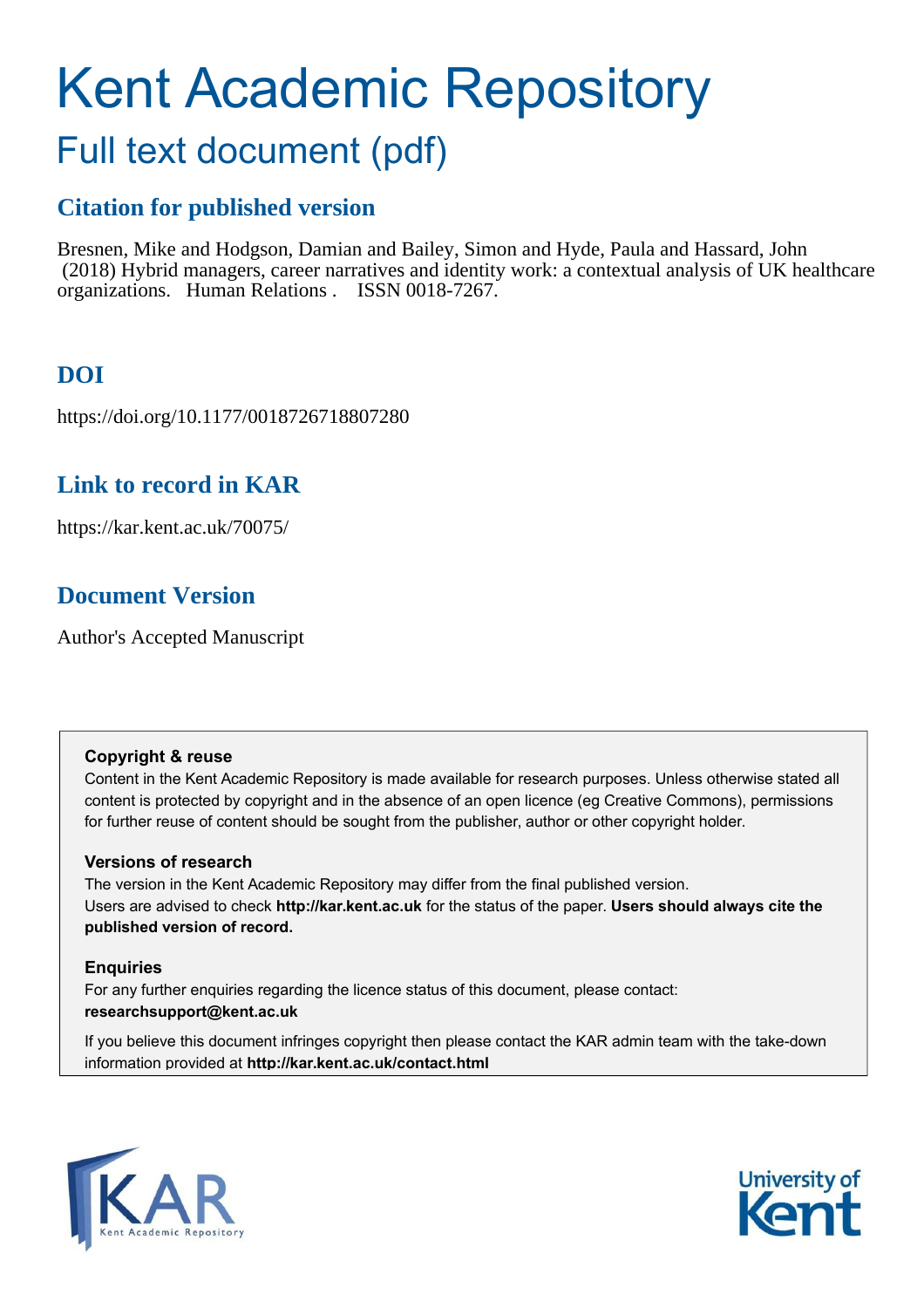## **Hybrid managers, career narratives and identity work: A contextual analysis of UK healthcare organizations**

#### **Mike Bresnen**

*Manchester Metropolitan University* and the *University of Manchester* [M.Bresnen@mmu.ac.uk](mailto:M.Bresnen@mmu.ac.uk)

#### **Damian Hodgson**

*Alliance Manchester Business School, University of Manchester*  [Damian.hodgson@manchester.ac.uk](mailto:Damian.hodgson@manchester.ac.uk)

#### **Simon Bailey**

*Alliance Manchester Business School, University of Manchester*  [Simon.j.bailey@manchester.ac.uk](mailto:Simon.j.bailey@manchester.ac.uk)

#### **John Hassard**

*Alliance Manchester Business School, University of Manchester*  [John.hassard@manchester.ac.uk](mailto:John.hassard@manchester.ac.uk)

#### **Paula Hyde**

*University of Birmingham Business School and the University of Manchester*  [p.hyde@bham.ac.uk](mailto:p.hyde@bham.ac.uk)

> Author Accepted Manuscript Accepted 3 July 2018 by *Human Relations*. To be cited as:

Bresnen, M., Hodgson, D., Bailey, S., Hassard, J. and Hyde, P. (2018) Hybrid managers, career narratives and identity work: A contextual analysis of UK healthcare organizations. *Human Relations***. Copyright © 2018 (The Authors).** 

#### For full paper go to: http

#### *Acknowledgements*

This research was funded by the National Institute for Health Research Service Delivery and Organization (NIHR SDO) programme (project number 09/1002/29). The views and opinions expressed therein are those of the authors and do not necessarily reflect those of the SDO programme, NIHR, NHS or the Department of Health.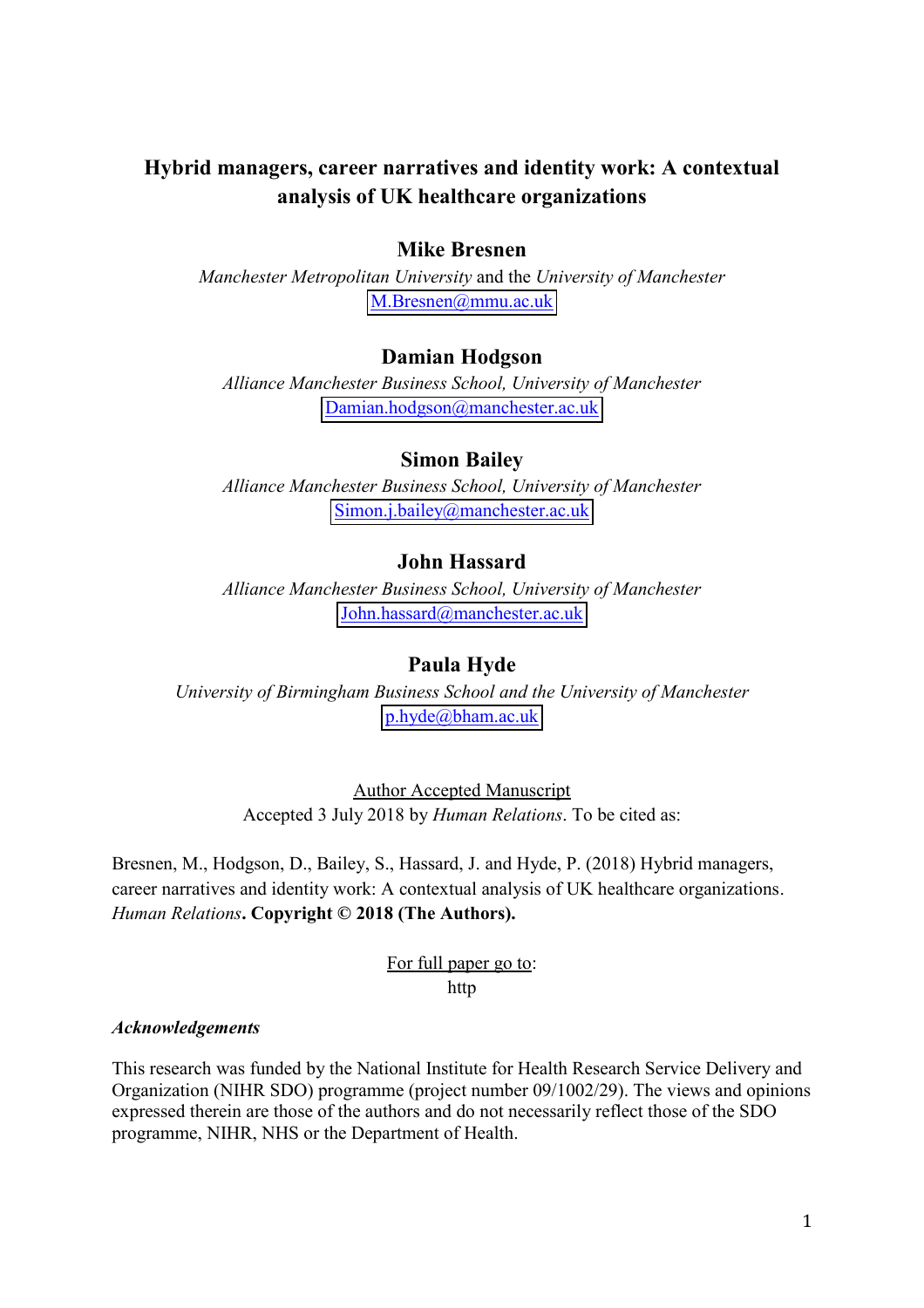## Hybrid managers, career narratives and identity work: A contextual analysis of UK healthcare organizations

#### **Abstract**

While hybrid managers are increasingly important in contemporary organizations (especially in the public sector), we know little about why or how they *become* hybrid managers, or how this is shaped by the interplay of professional experience and organizational circumstances. In pursuit of a more variegated, contextualised and dynamic understanding of hybrid management, this paper focuses on how individuals *transition* into managerial hybrids, emphasizing the dynamic and emergent nature of hybrid management identity. Studying managers in English healthcare, we employ the concept of identity work as expressed through career narratives to examine the influence of career trajectories and organizational experiences on emerging hybrid manager identity. The study identifies three broad managerial career narratives – aspirational, ambivalent and agnostic – and relates them to experiences of doctor and nurse hybrid managers in three healthcare settings. An interpretive analysis of these narratives reveals a more variegated, situated and dynamic interpretation of hybrid managerial identities than previously considered and underscores the importance of personal and organizational experiences in shaping emergent hybrid professional/managerial identity.

#### **Keywords**

Hybrid managers; identity work; healthcare; career narratives; management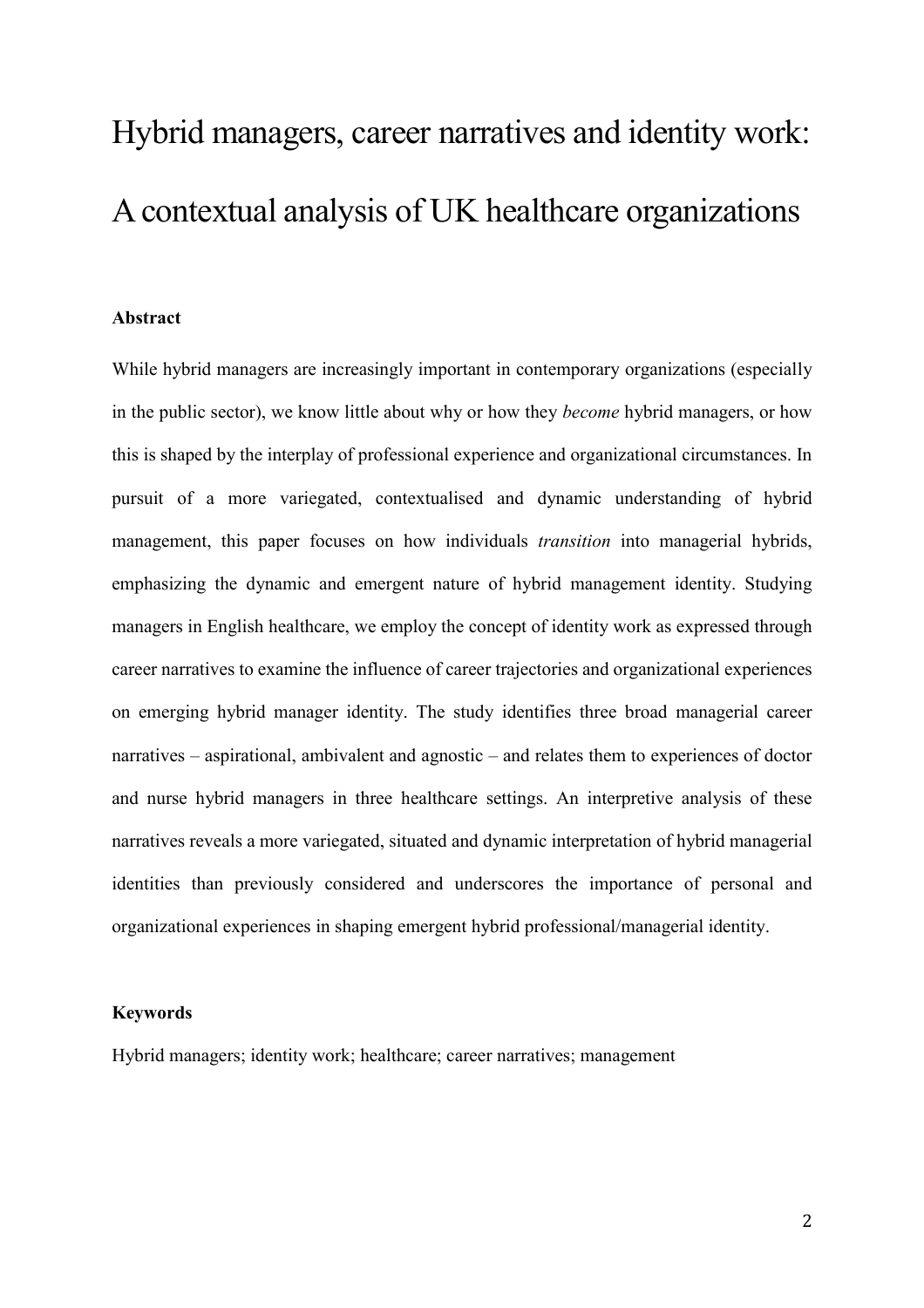#### **Introduction**

Expectations on professionals within public service organizations to act more 'managerially' have grown in recent years (Davies and Harrison, 2003). Ironically, this has coincided with increasingly intense pressures on management across sectors and national contexts (e.g. Hassard et al., 2009) and the widespread denigration of management as an occupation and set of practices (Brocklehurst et al., 2010). Nowhere is this more so than in the public sector, where successive waves of institutional reform and organizational change have led to extensive delayering and the intensification of managerial work in healthcare and other sectors (Hyde et al., 2016). Like all managers, healthcare managers have struggled to develop a distinct knowledge base and professional identity (cf. Thomas and Linstead, 2002). Management within healthcare remains highly differentiated and widely distributed (Buchanan et al., 2007) and this impedes collective management identity. Moreover, healthcare managers also face challenges associated with changing policy and discourses surrounding role expectations, as well as medical profession dominance (Currie, 1997; Davies and Harrison, 2003; Waring, 2007).

Such countervailing pressures have complex implications in areas reliant upon professionalmanagerial hybrids (Noordegraaf, 2015). 'Hybrid manager' is typically used to describe "individuals with a professional background who take on managerial roles, requiring them to move between different organizational groups" (Croft et al., 2014: 1). In healthcare, this normally refers to doctors, nurses and other allied health professionals (AHPs) moving into team leadership and/or switching into general management (Fitzgerald and Ferlie, 2000; Llewellyn, 2001). In the NHS, such hybrid managers easily outnumber what Buchanan (2013) characterizes as non-clinical, 'pure play' managers. This reflects a number of advantages they possess: being often more effective in reconciling professional needs with managerial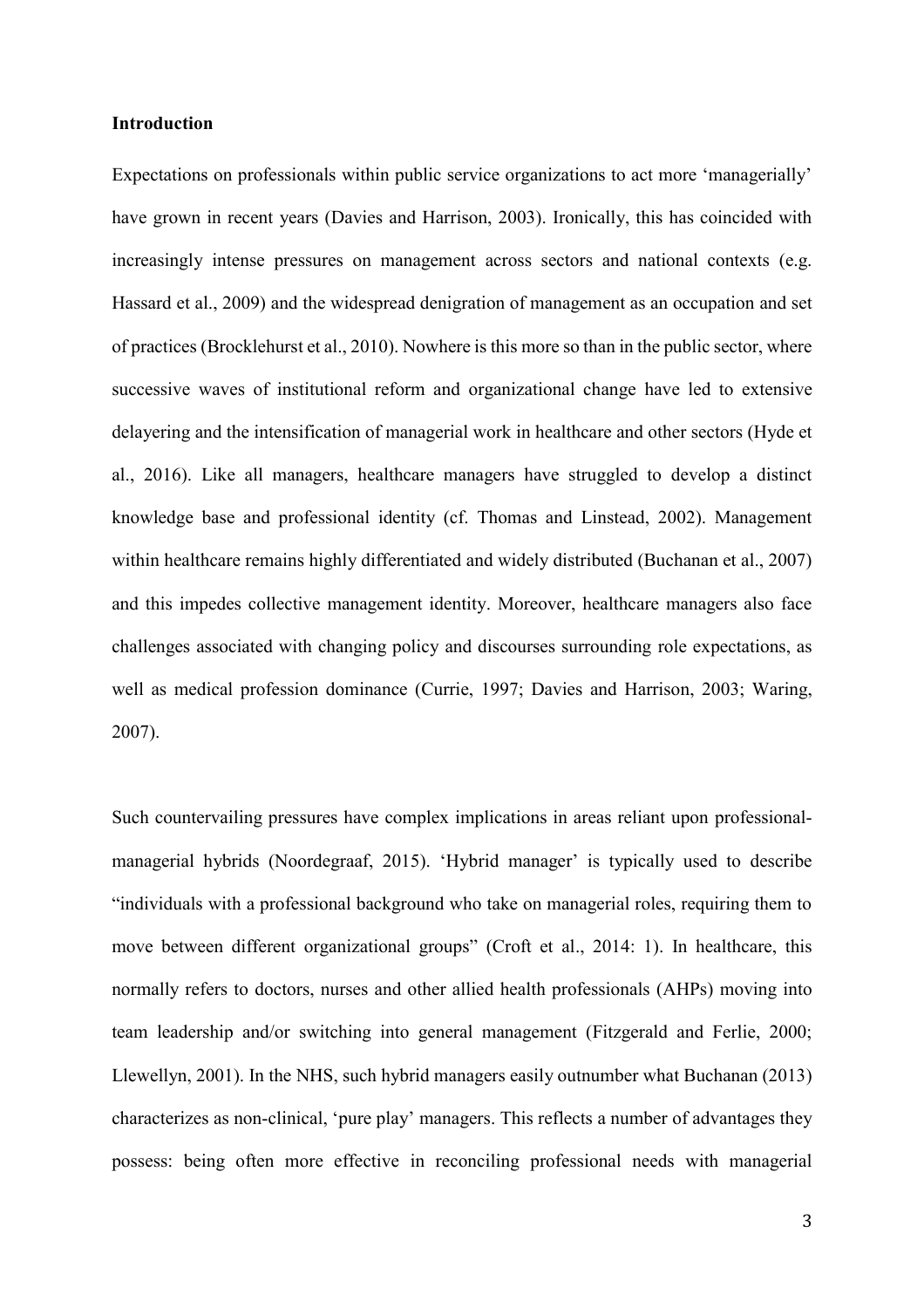requirements (Llewellyn, 2001; Currie and White, 2012; McGivern et al., 2015); spanning disciplinary and practice boundaries, building relationships and brokering knowledge (Kislov, 2014; Burgess et al., 2015); and enjoying greater legitimacy, credibility and, therefore, influence when managing fellow professionals (Kitchener, 2000; Dopson and Fitzgerald, 2005; Burgess and Currie, 2013).

Such advantages ensure managerial hybridity is pervasive in healthcare (Buchanan, 2013). However, such pervasiveness also draws attention to the challenges implicit in the elision of clinical and managerial identities (Spyridonidis et al., 2015; von Knorring et al., 2016). Hybrid managers face the challenge of drawing upon a range of discourses, narratives and rhetorical strategies to create a sense of self and stabilize their role (Czarniawska-Joerges, 1994; Watson, 2008). They represent a site of intensive identity work, since management identity is a diffuse, unstable and ambiguous phenomenon which draws on multiple discourses that may shift over time (Watson, 1994; Collinson, 2003; Sveningsson and Alvesson, 2003).

Despite extensive research on hybrid middle managers in healthcare, the question of how they view career development and professional status and identity is still relatively unexplored (von Knorring et al., 2016). Our knowledge tends to derive from focusing on either doctor-managers (e.g. Llewellyn, 2001; Noordegraaf, 2015) or nurse-managers (e.g. Bolton, 2005; Currie, 2006; Currie et al., 2010). We also know little about how different hybrids emerge and how this is shaped by experiences across healthcare settings. Here, we seek to go beyond current understanding by building on distinctions made between types of hybrid manager (McGivern et al., 2015; Spyridonidis et al., 2015), given the various routes and motivations for accepting a hybrid position. This approach involves recognizing that hybrid managers have different career trajectories and perform roles in diverse organizational settings (cf. Dopson et al., 2008).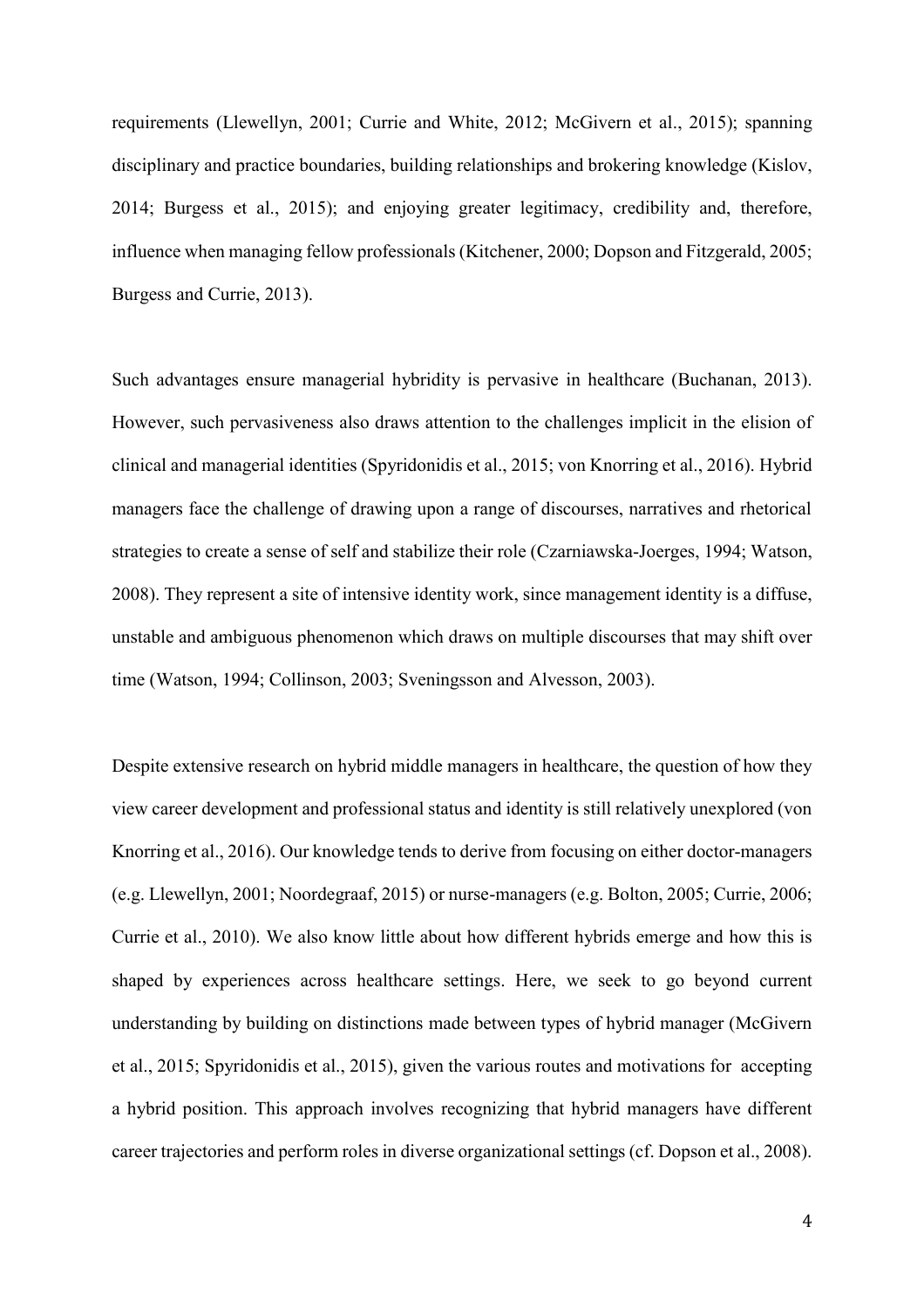As such, it is important to gain a more *situated* and *dynamic* understanding of hybrid managers' aspirations, their career options, and how they seek to reconcile clinical and managerial identities.

We therefore investigate hybrid managers' orientations towards their activities and roles, career development and professional status, and explore how these orientations have been, and are being, shaped by managers' occupational backgrounds and organizational experiences. We focus upon career narratives to gain insight into hybrid managers' identification with particular professional/managerial groups (Knights and McCabe, 2003). Studying managers in the English healthcare system, the research employs the concept of identity work to explore how hybrid managers make sense of their careers and construct their own emerging sense of occupational identity (Alvesson et al., 2008; Alvesson, 2010; Brown, 2015; Watson, 2008). This allows us to consider how clinical and managerial identities have co-evolved – or coalesced or fractured – in the light of professional development and organizational experiences. We explain what this means for a more nuanced interpretation of 'hybridity' in healthcare management when account is taken of the variety of managerial career trajectories and range of organizational circumstances encountered.

#### **Hybrid managers in healthcare**

Given their importance to contemporary healthcare organizations (Buchanan, 2013) and the integration challenges such organizations face, it is unsurprising hybrid managers have provoked interest. They have been considered important in bridging the clinical-managerial divide (Llewellyn, 2001) and brokering knowledge across multi-disciplinary teams (Currie and White, 2012; Burgess and Currie, 2013; Ferlie et al., 2013). As such, they act as boundary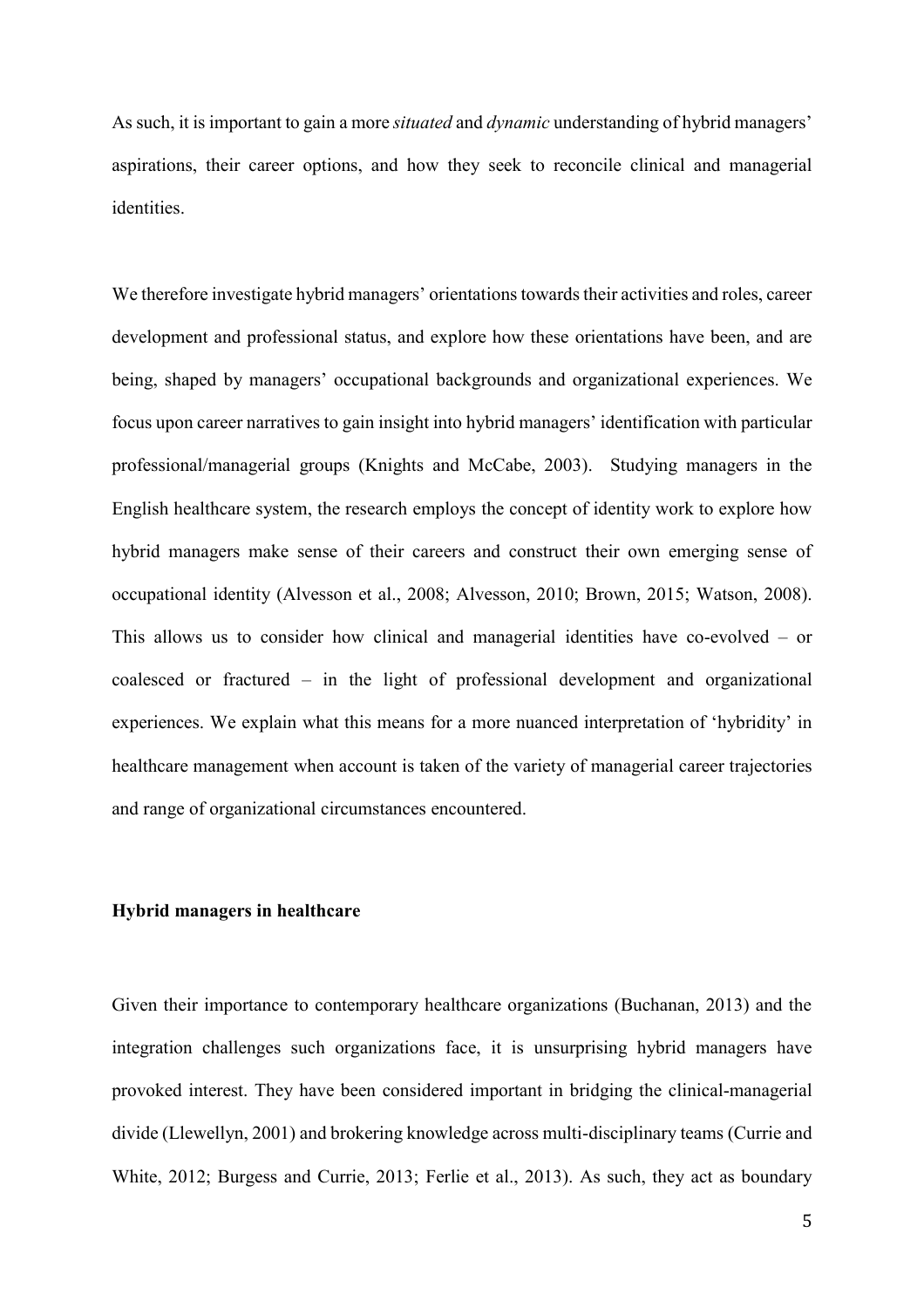spanners who connect clinical and managerial communities of practice (Fitzgerald & Dufour, 1997; Fitzgerald & Ferlie, 2000; Kislov, 2014). Hybrid managers also play a potentially important role in translating management initiatives into practice (Currie, 2006; Dopson and Fitzgerald, 2006; Burgess et al., 2015).

Simultaneously, hybrid managers face many personal and professional challenges (Currie, 2006; Burgess and Currie, 2013; Croft et al., 2014, 2015). Apart from their comparative lack of management training (Iedema et al., 2004) and the practical difficulties of combining clinical and managerial workloads (Currie et al., 2010; Kippist and Fitzgerald, 2009), taking on management responsibilities implies an attenuation of professional status and identity (Dopson 1995; Dopson & Fitzgerald 2005; Fitzgerald & Ferlie, 2000; Croft et al., 2014; Noordegraaf, 2015). Clinicians can find it difficult to reconcile professional norms/values with management expectations and organizational goals (Kippist and Fitzgerald, 2009). The choice for them may be between retaining a clinical identity (by avoiding management responsibilities), or being co-opted into management to develop their career (Dellve and Wikström, 2009; Burgess and Currie, 2013).

What this hybridity means for organisations, the power and influence of managers and those occupying hybrid roles is contested. On the one hand, it has been suggested that the shift towards greater managerialism means professionals in healthcare and other public services have been assimilated into management through hybrid roles (Fitzgerald and Ferlie, 2000; Currie and Croft, 2015; Noordegraaf, 2015). Consequently, hybridity appears to represent an encroachment of managerial control and a weakening of professional power (Davies and Harrison, 2003). On the other hand, research suggests limits to the spread of managerialism, as powerful professional groups (such as clinicians) can harness management systems and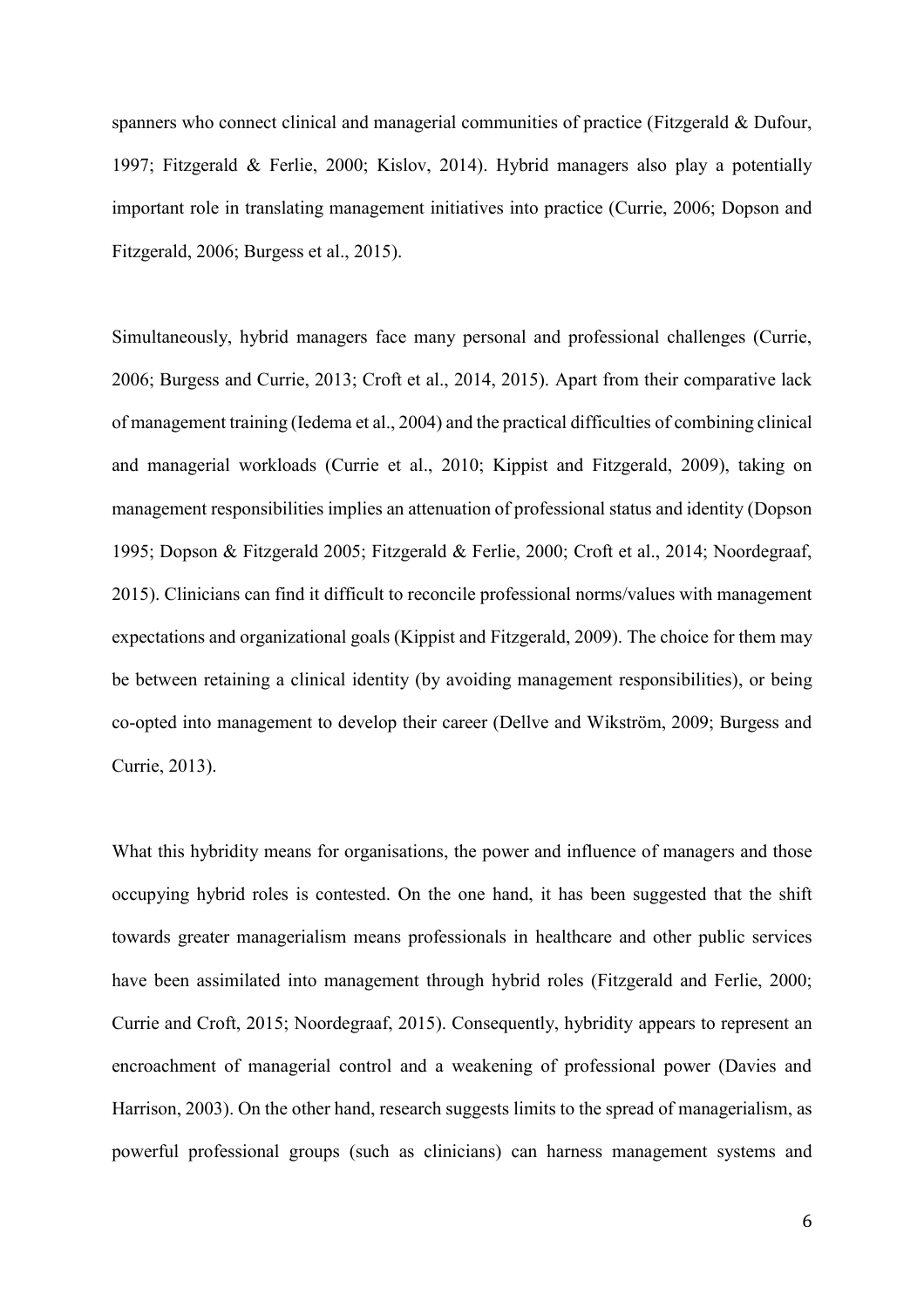knowledge to sustain and even increase their professional influence and elite status (Dopson, 1995; Thorne 1997; Waring, 2007).

At one level, this difference could signify that, while clinicians may have always experienced hybridity, the wave of reforms associated with managerialism and marketization in healthcare has changed both the scale and character of hybridization – creating a more complex landscape within which hybridity plays out (Fitzgerald and Ferlie 2000). At another level, however, the apparent contradiction can also be explained by an error of generalisation – in treating all hybrid management roles as equivalent. As Currie and Croft (2015) suggest, differences in professional status and power between doctors and nurse managers, although often glossed over in research, have important potential effects on their enactment of hybrid roles. Doctors, especially those in powerful organizational positions, have been adept at reconciling and channelling competing bases of identity and influence and responding flexibly and creatively to different contexts as (senior) hybrid managers (McDermott et al., 2013). Llewellyn (2001) describes not only how they occupy the 'two-way space' through which clinical and managerial needs are mediated and reconciled, but also how they can carve out new identities as medicalmanagers – whose enhanced influence is limited only by their lack of financial expertise. Similarly, Iedema et al. (2004) show how doctor-managers can develop complex dialogic strategies that effectively weave seemingly incommensurate discourses (clinical, managerial) into a seamless narrative.

Nurse hybrid managers depend too upon their clinical background to help bridge the clinicalmanagerial divide and engage in strategically important work (Currie, 2006; Burgess and Currie, 2013; Burgess et al., 2015). However, research suggests their lower occupational status means they tend to rely upon more informal bases of influence (Currie and White, 2012). They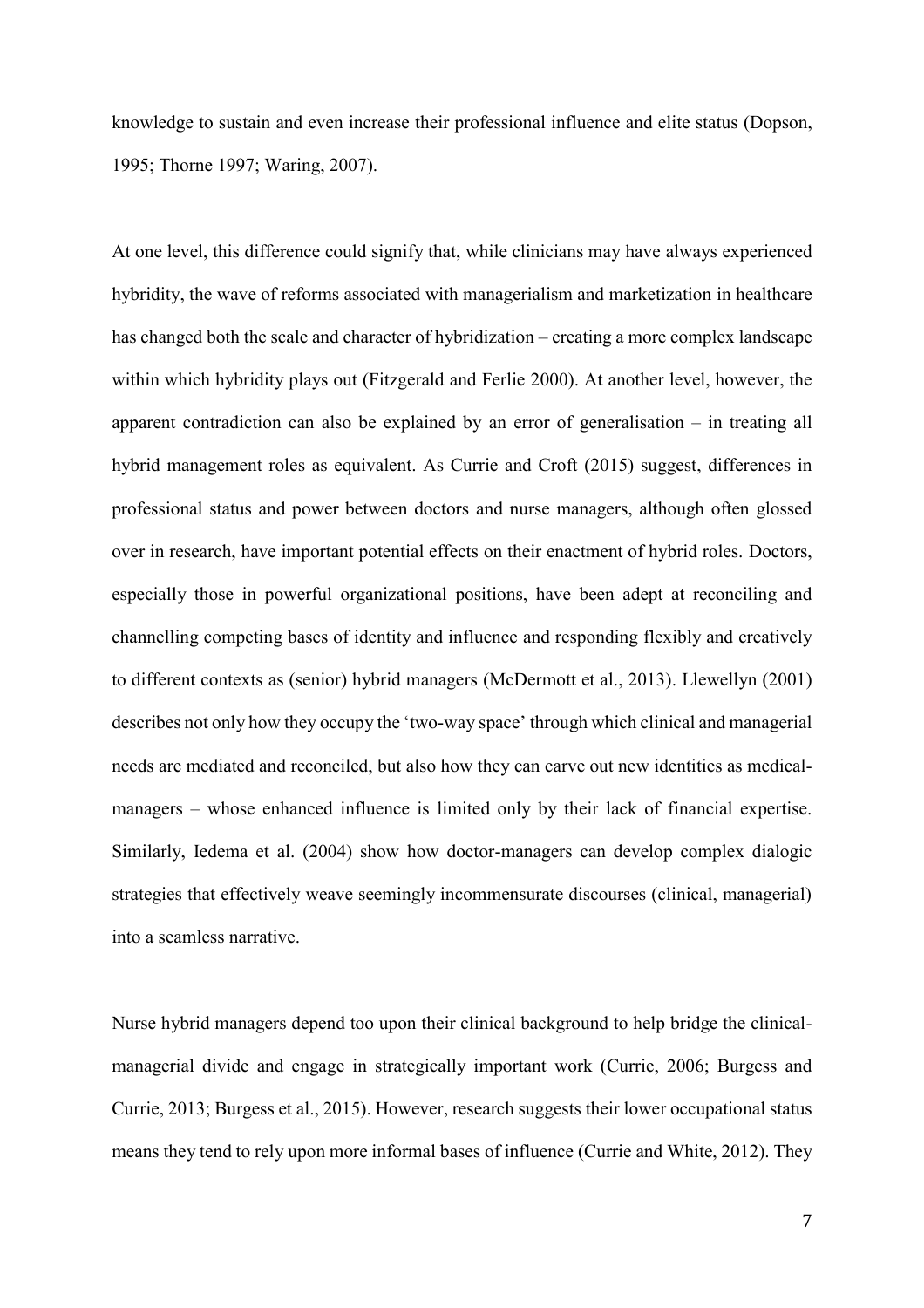may even resort to managerial discourse to help bolster their status and influence (Brooks, 1999; McMurray, 2010). At the same time, nurse hybrid managers can appear less willing than other managers to embrace commercial or entrepreneurial aspects of their role (Bolton, 2005). They can also struggle to contain internal conflicts associated with reconciling clinical and managerial interests (Croft et al., 2014).

Other research into hybrids identifies greater variation in the types that exist – beyond nurses and doctors, or other fixed roles – and attempts to capture more of the heterogeneity of hybridity in practice. McGivern et al. (2015), in particular, highlight attitudinal differences between 'incidental hybrids' – whose primary interest is clinical work – and 'willing hybrids', who are more likely to embrace their managerial role and identity. While this differentiation provides greater appreciation of the diversity of managerial hybrids, there is limited value, however, in simply subdividing the hybrid manager role into binary categories. What is needed is research which engages fully with the shifting nature of hybrid identity and which looks longitudinally at the process by which identity emerges and is influenced by the interplay of professional/occupational background and organizational experiences.

We argue there is a need to attend to the *transition* to hybridity and how this is associated with the reconciliation of professional and managerial identities (Croft et al., 2014, 2015; Currie and Croft, 2015). It is recognized that "through lengthy educational and socialization processes, professionals develop intense connections to their work and come to define themselves with respect to the goals, values, norms, and interaction patterns associated with their work" (Reay, 2017: 1045). Yet only rarely are attempts made to understand how different occupational types emerge in the transition from clinical professional to hybrid healthcare manager. Spyridonidis et al. (2015) provide one exception, in differentiating between physicians who are 'innovators',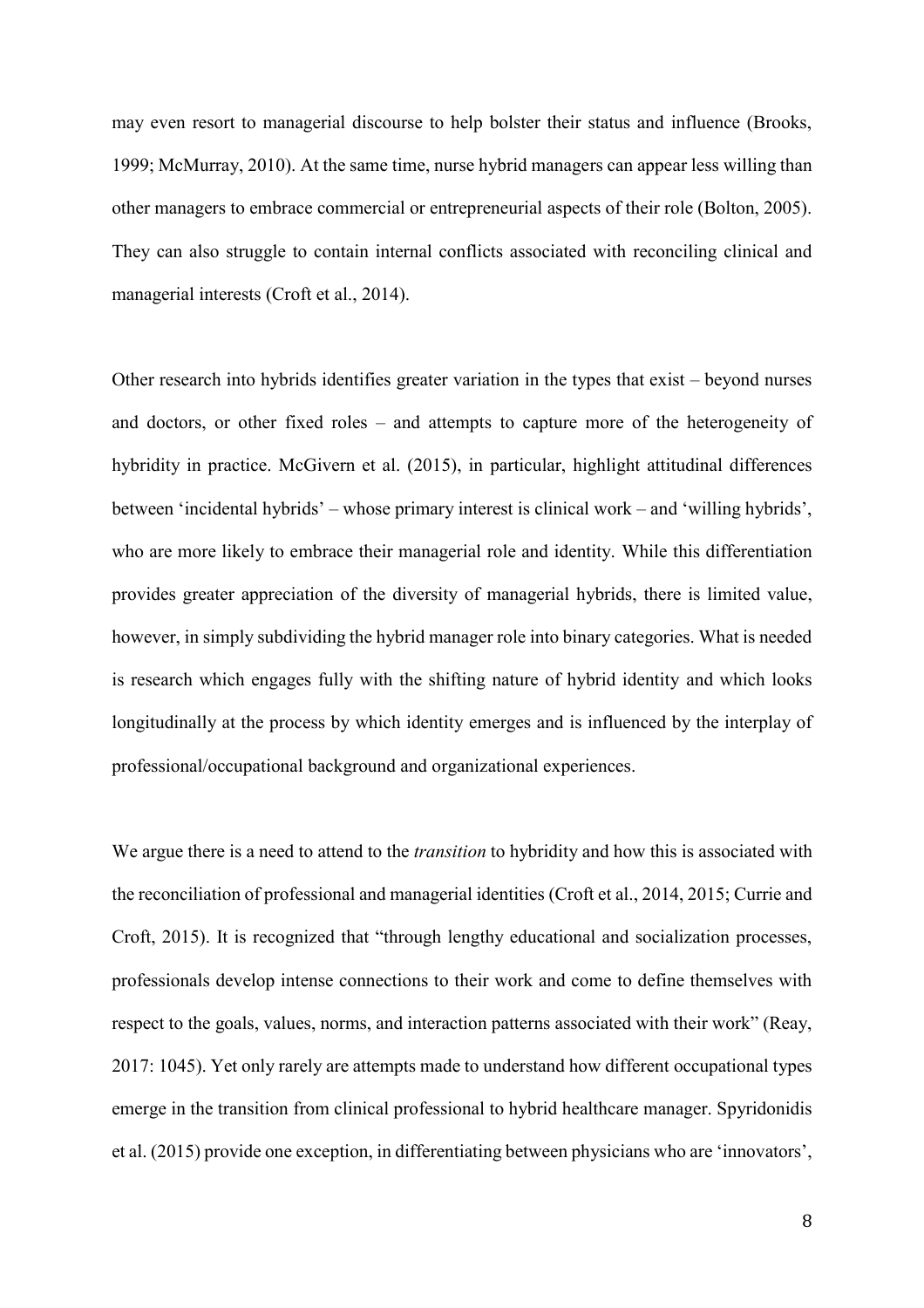'sceptics' or part of the 'late majority' in taking up hybrid clinical-managerial roles. Drawing upon the concept of identity salience (Ashforth, 2001), they examine physicians' reactions to greater management responsibilities as a dynamic process, noting how the transition involves shifts between nested identities and/or the acceptance of a new hybrid identity. Similarly, Ferlie et al. (2013) use the concept of identity work to show how senior clinical hybrids enact their leadership roles, framing and constructing reality over time in ways that help enrol professional colleagues in knowledge mobilization initiatives (specifically, evidence based management).

Other research points to a long period of transition, such that clinical identity retains a stronger influence upon the self-image and actions of hybrid managers than any recently-acquired managerial identity – with even 'willing hybrids' (McGivern et al., 2015), or those for whom managerial identity has some salience, tending to default to a clinical perspective on management issues (Iedema et al., 2004). According to von Knorring et al. (2016: 430), even though doctor hybrid managers draw upon both clinical and managerial discourses, the former tend to dominate and can thus render managerial identity effectively 'invisible'. While the question remains as to whether or not this ultimately reinforces the stratification of power in healthcare – potentially favouring medical staff over managers (cf. Currie et al., 2009) – at the level of management practice, it does suggest there are varying trajectories along which hybridity emerges and develops and that these are strongly influenced by the interplay of personal career aspirations and organizational circumstances (cf. Noordegraaf, 2015).

The above discussion suggests the need to be mindful of how hybrid managers' positioning within hierarchies, combined with their professional status as doctor or nurse (Currie and Croft, 2015), shapes career trajectories and emergent professional/managerial identity. We currently lack knowledge about how the construction of hybrid managers' identities is influenced by the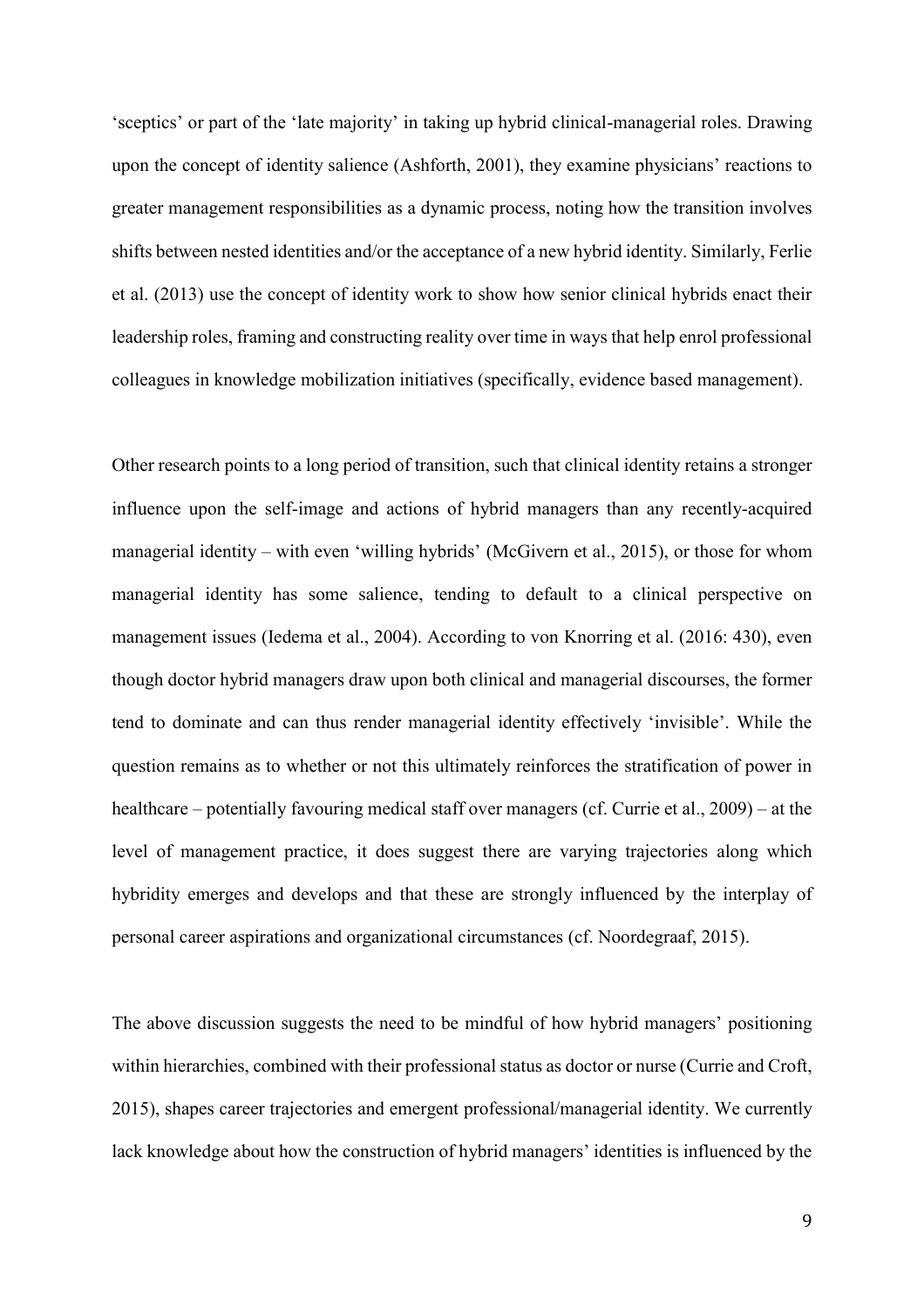interplay of personal experience and organizational circumstances, and how this is reflected in the development of management careers (cf. Watson, 2008). Research which explains the various ways in which hybridity develops is invaluable (Noordegraaf, 2015; Spyridonidis et al., 2015). What is currently lacking is greater in-depth examination of the identity transitions of different types of hybrid manager. To address this shortfall, we draw on the concept of 'identity work' (Sveningsson and Alvesson, 2003) as a means to capture the heterogeneity, complexity and fluidity of occupational identity while elucidating the temporal dimension of identity formation, on one hand, and contextual influences on the other.

#### **Hybridity, identity work and career narratives**

Recent work on managerial identity has moved from understanding it as a fixed, stable and coherent concept to emphasizing its situated and changing character (Watson, 2008; Collinson, 2003; Sveningsson and Alvesson, 2003; Brown, 2015). Managers are a fragmented occupational group whose work takes place across diverse settings. They also lack any common set of professional norms, standards and practices or system of professional accreditation (Watson, 1994). To give meaning to their work and role, managers tend to draw instead upon a variety of alternative and sometimes competing bases of identification (professional, organizational, personal). This represents a move away from exploring the nature of fixed identities and towards emphasizing the processes and practices of *identification* (Knights and McCabe, 2003). Managers mobilize a potentially wide range of discourses, narratives and rhetorical strategies to help create a sense of self and stabilize their role (e.g. Czarniawska-Joerges, 1994). At the same time, the likelihood that such discursive resources have ambiguous or conflicting meanings ensures that managers struggle to establish a clear sense of identity (Sveningsson and Alvesson, 2003). Management identity is therefore best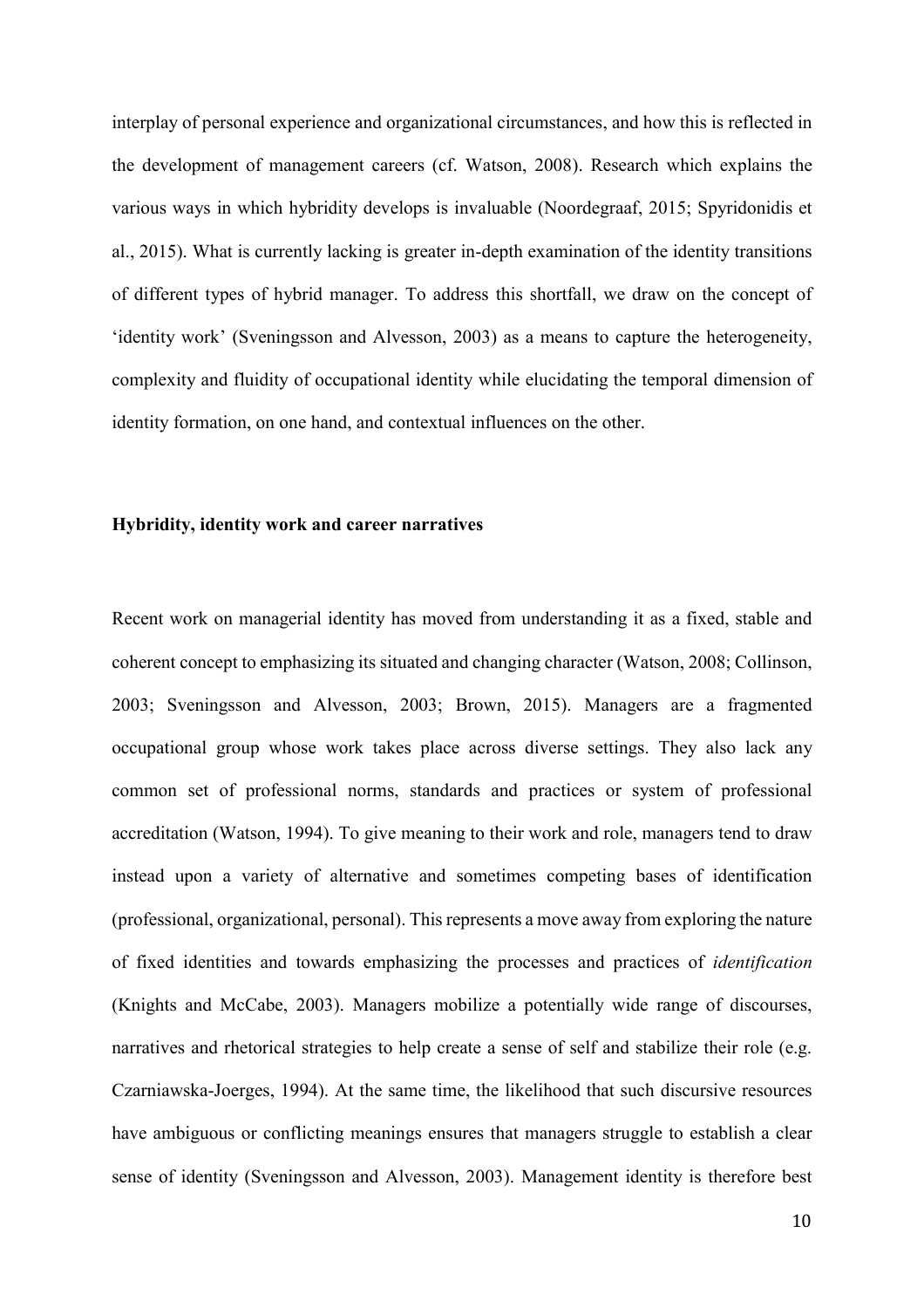understood as a provisional and negotiated accomplishment (Collinson, 2003; Alvesson et al., 2008), involving intensive *identity work* (Sveningsson and Alvesson, 2003; Alvesson, 2010: 8- 9).

For hybrid managers, who face the need to reconcile different agendas in their day-to-day work, this struggle is arguably even greater and perhaps more likely to result in intense identity work to create a coherent self-image. Individuals who are caught between, or expected to inhabit, two worlds simultaneously, can be described as being in a liminal position (Beech, 2011). Such liminality may be temporary, as people move from one role to another – through promotion or change of career direction, for example (Tansley and Tietze, 2013). However, for managers in hybrid roles, whose remit requires a more continuous effort to combine managerial and other professional interests, the tension is more permanent (Paton and Hodgson, 2016; Barber et al, 2017). It requires constant and intense identity work, and many may struggle to reconcile competing demands, both in their everyday conduct and in pursuing a coherent sense of self (Croft et al., 2014). Managers may respond in a variety of ways – by privileging one aspect of identity over another, or attempting to reconcile different assumptions and meanings. Given these complexities, it becomes even more important to recognize the diffuse, fluid and accomplished nature of hybrid managerial identity.

Recent explorations of identity work have therefore stressed not just the influence of organizational and extra-organizational sources of meaning, but also how these relate to managers' own self-identities and how balancing the two can impact upon identity construction (Ibarra, 1999; Kreiner et al., 2006). According to Watson (1994, 2008), managers are not only engaged in constructing their own identity, they also face the challenge of reconciling their self-concept with extraneous sources of meaning that circulate through professional and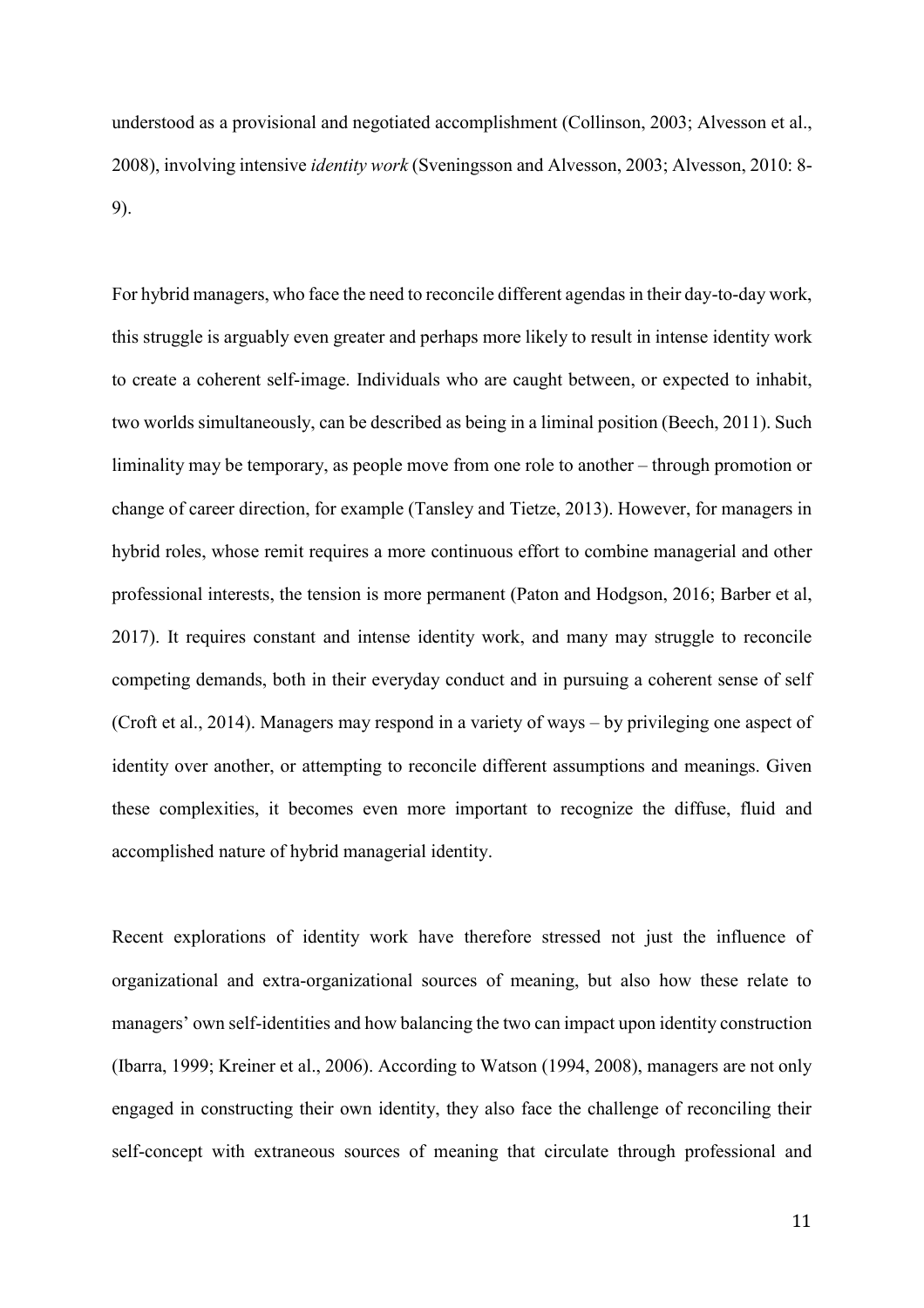organizational discourses (Kreiner et al., 2006). Watson (2008: 128) characterizes this as building a bridge between managers' self-identity and external, discursive social-identities. Consequently, it becomes important to understand how individuals respond to (changing) organizational circumstances and institutional pressures (Ibarra, 1999; Kreiner et al., 2006).

Context, therefore, and its interpretation, is again vitally important in understanding the formation of identity (Ferlie et al., 2013; McDermott et al., 2013). In institutionalized and professionalized environments, such as healthcare, one might expect organizational demands and professional requirements to strongly influence managerial identification. McDermott et al. (2013: S94), for example, point to context as "dynamic situational opportunities and constraints that shape behaviour or impact events" and explore the affordances of different contexts and the skills of individual agents in shaping a variety of possible roles. In a landscape as complex and changing as healthcare, it is important therefore to consider what freedom of action managers may have to accept, manipulate or even resist organizational and other institutional pressures to conform to particular expectations of their role or identity (Watson, 2008; Brown, 2015: 26).

Tapping into managers' identity work, as expressed through the narrative self-identities they present (Sveningsson and Alvesson, 2003), is thus an important way of appreciating how hybrid managers understand themselves (Czarniawska-Joerges, 1994; Watson, 2009), and how this sense-making is shaped by, and in turn shapes, their circumstances (cf. Weick, 1995). Identity work is often revealed in career narratives through which managers seek to make sense of their career progression (Ibarra and Barbulescu, 2010). Such narratives help capture the socialization processes associated with starting careers and/or joining organizations (Ibarra, 1999; Ashforth, 2001). They also help capture enduring efforts to make sense of managerial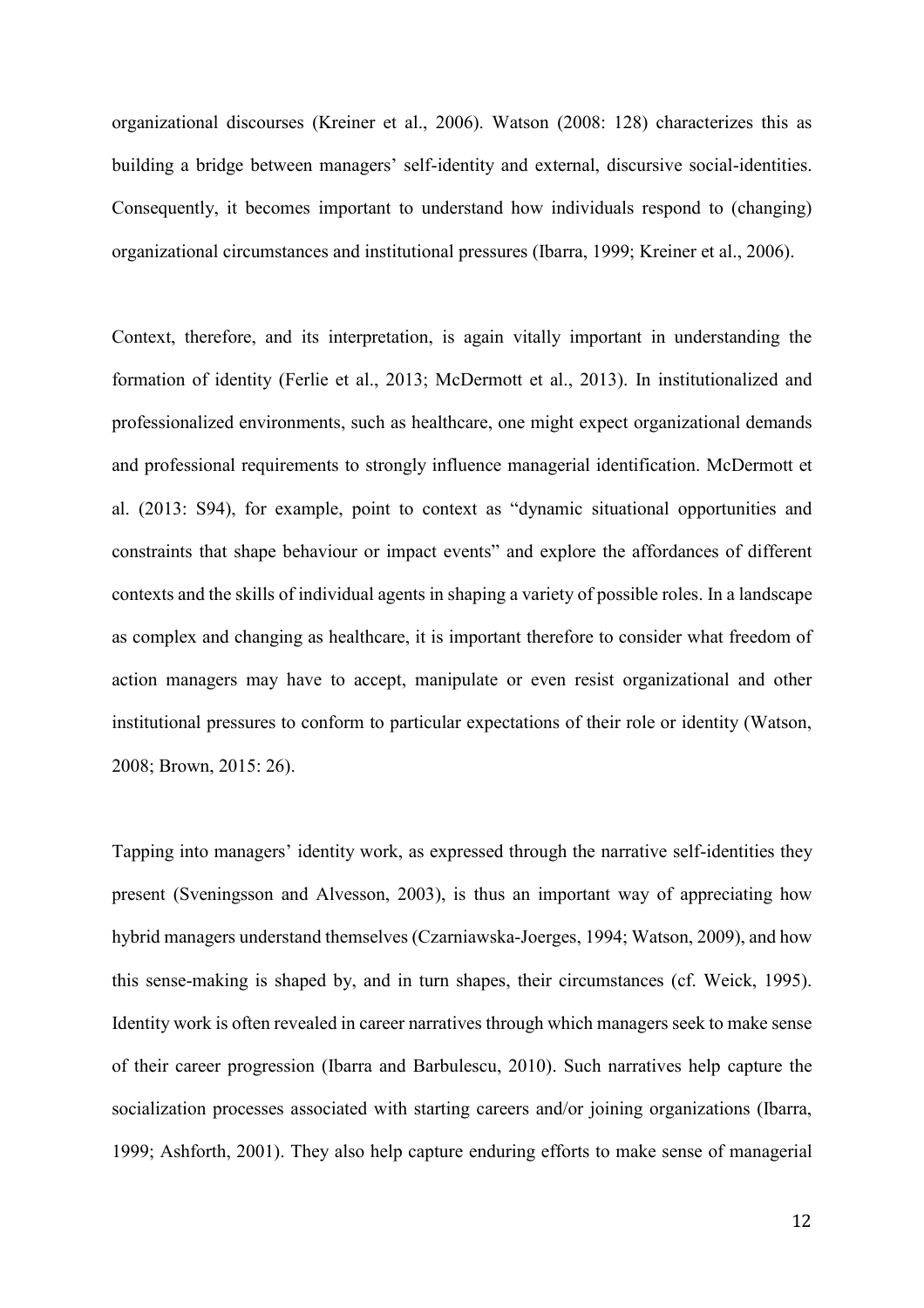roles and organizational expectations (Weick, 1995). Career narratives can, of course, overlook what has been a more fragmented set of career changes (e.g. Learmonth and Humphreys, 2012). Nevertheless, they can yield important insights into how managers relate to particular constructions of identity and the actions they take to build upon synergies or resolve contradictions. Furthermore, their inherently retrospective or longitudinal nature helps provide insight into how changing contextual conditions might consolidate, or fracture, hybrid managers' sense of identity throughout the course of their careers.

In what follows, we explore the career trajectories of different kinds of hybrid manager in healthcare and examine how these have been shaped by the conditions faced. The career narratives presented reveal a much more nuanced picture of career development and managerial identity than in the dualisms commonly used to contrast clinician and manager, or willing and incidental hybrid. Through examining how orientations to management relate to career development, and how these are infused with processes of sense-making (cf. Watson, 2008), the paper contributes to understanding hybridity in healthcare management by pursuing two inter-related questions. First, what is the range of orientations to management found amongst hybrid managers as reflected in their career development narratives? Second, how has this been shaped by managers' occupational/professional backgrounds and organizational experiences?

#### **Research methods**

To explore these questions, data is drawn from an NIHR (National Institute of Health Research, UK) funded study into how managers learned, applied and shared knowledge in a variety of healthcare contexts. Attention was directed to understanding the career pathways taken by managers and how their professional backgrounds and experiences shaped orientations to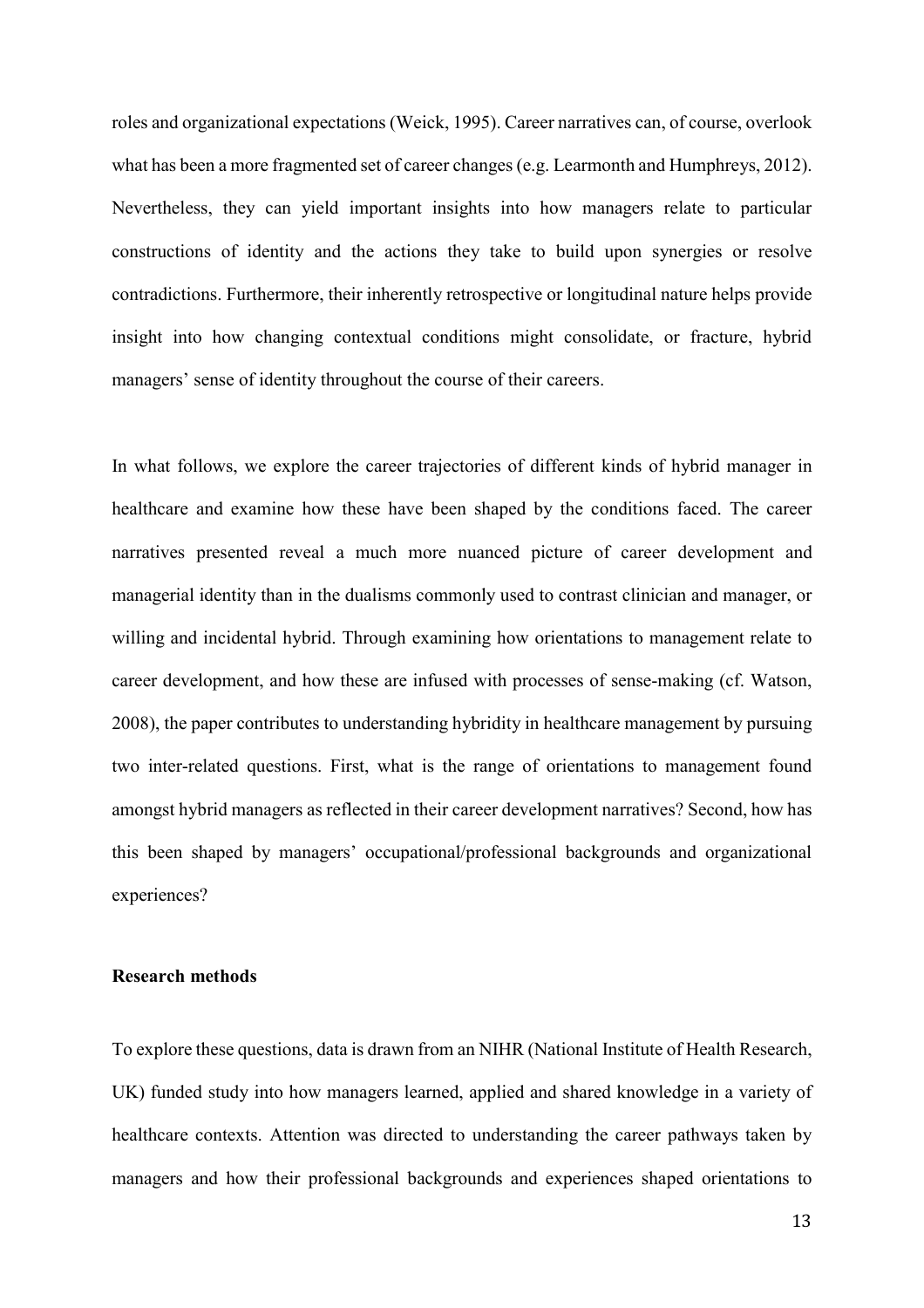management. The novelty of the approach lay in the attempt to make sense of identities and career development across a diverse mix of managerial role-holders and healthcare organizations.

Three hospital trusts, based in the same English region, participated in the study. They were selected to represent different types of activity and comprised: a general hospital (Acute); a mental health and community services provider (Care); and a hospital offering specialist, tertiary care (Specialist). The contextual features which informed our choice included their geographical reach, the number of service operation locations, the diversity of services and the number of organizations purchasing their services. The Acute trust offered a wide range of services centralized in one location, covered a limited (local) geographical area and dealt with one commissioner. The Care trust delivered a diverse range of mental health and community services with operations distributed in many locations over a large (regional) geographical area, contracting with multiple health and social care commissioners. The Specialist trust offered a narrow range of highly specialized services mainly from one central location to patients spread across a very wide (regional and national) geographical area, and dealt with multiple commissioners.

Within each trust/hospital, managers were selected on the basis of a framework that differentiated three broad clusters – clinical, general and functional (see Figure 1). Within each cluster, managers were sampled purposively across a range of operational and functional areas. They were selected for interview if they met a definition of 'middle manager' that placed them at least two levels up or two levels down the formal managerial hierarchy (McConville, 2006: 639).

#### FIGURE 1 ABOUT HERE

14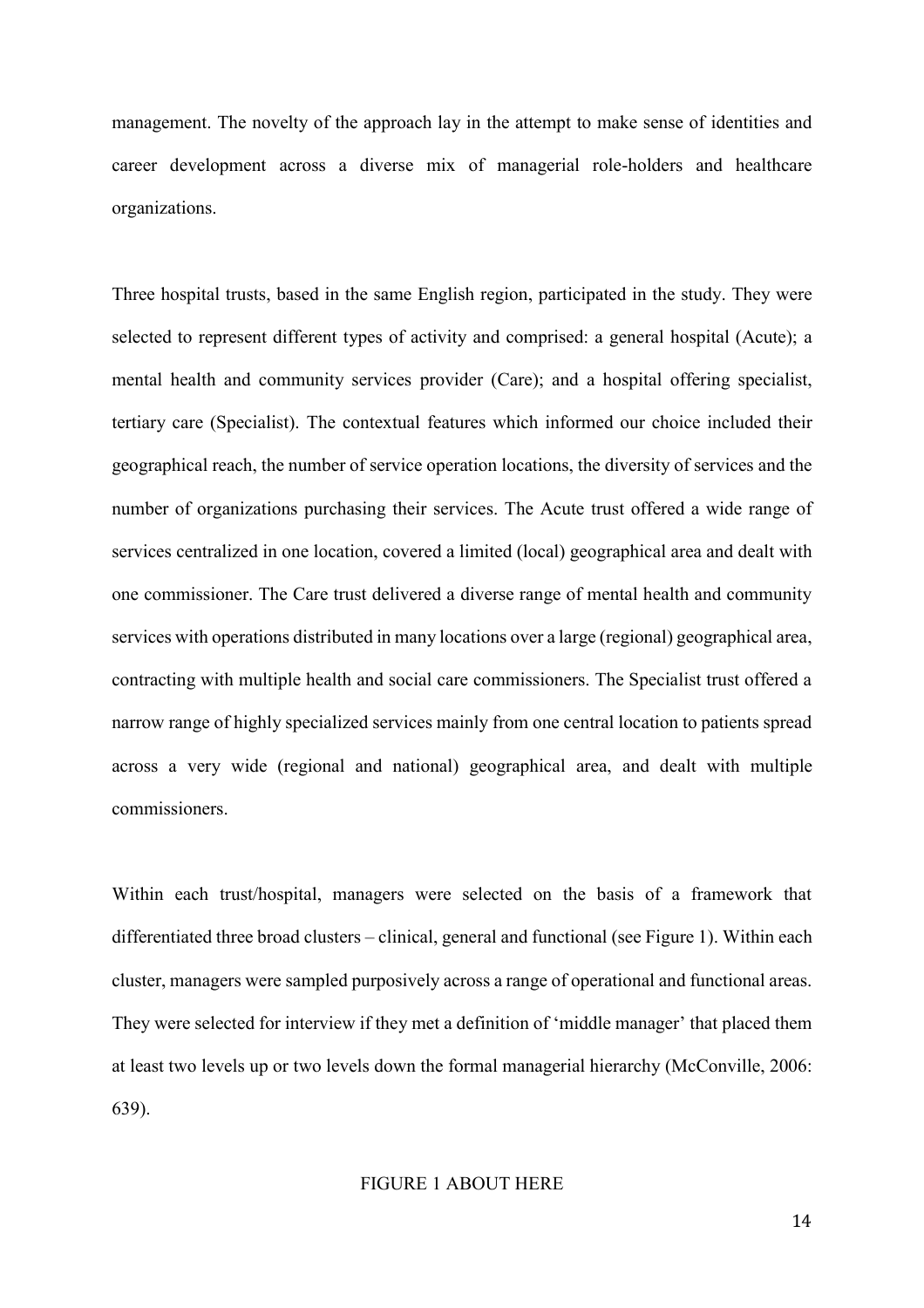Semi-structured interviews, conducted by at least two members of the research team constituted the core methods of data collection. In total, 68 respondents were interviewed (some more than once) and interviews lasted between 1-2 hours (see Table 1 for a breakdown by trust and management cohort).

#### TABLE 1 ABOUT HERE

Interviews were conducted between 2011 and 2013, when some of the largest changes ever made to the NHS were being enacted. This shaped the kind of data collected, with questions concerning change taking prominence and evoking extensive responses. Rather than being a discrete category at the end of the interview schedule, change became the context within which all other management activities tended to be portrayed. This drove an analytical focus on how managers' interpretations were shaped by operational, organizational and other pressures they faced at the time of research.

All interviews were digitally recorded and transcribed, and supplemented with background information on the interview and interviewee. The primary data set consisted of 139 recorded hours' interviews (924,000 words). Data were coded and analysed using NVivo software. Interview schedules and subsequent coding were organized around five broad themes: career, knowledge, relationships, organization, and change. These themes informed the design of the schedule and presented an initial coding framework. More detailed coding was then driven inductively, through collective coding of a sample of interviews and informed by regular meetings of the research team to discuss the emerging analysis, explore contradictions and disagreements and develop consensus. Throughout analysis, the coding framework remained open to the inclusion of additional categories or deletion/combination of nodes. Following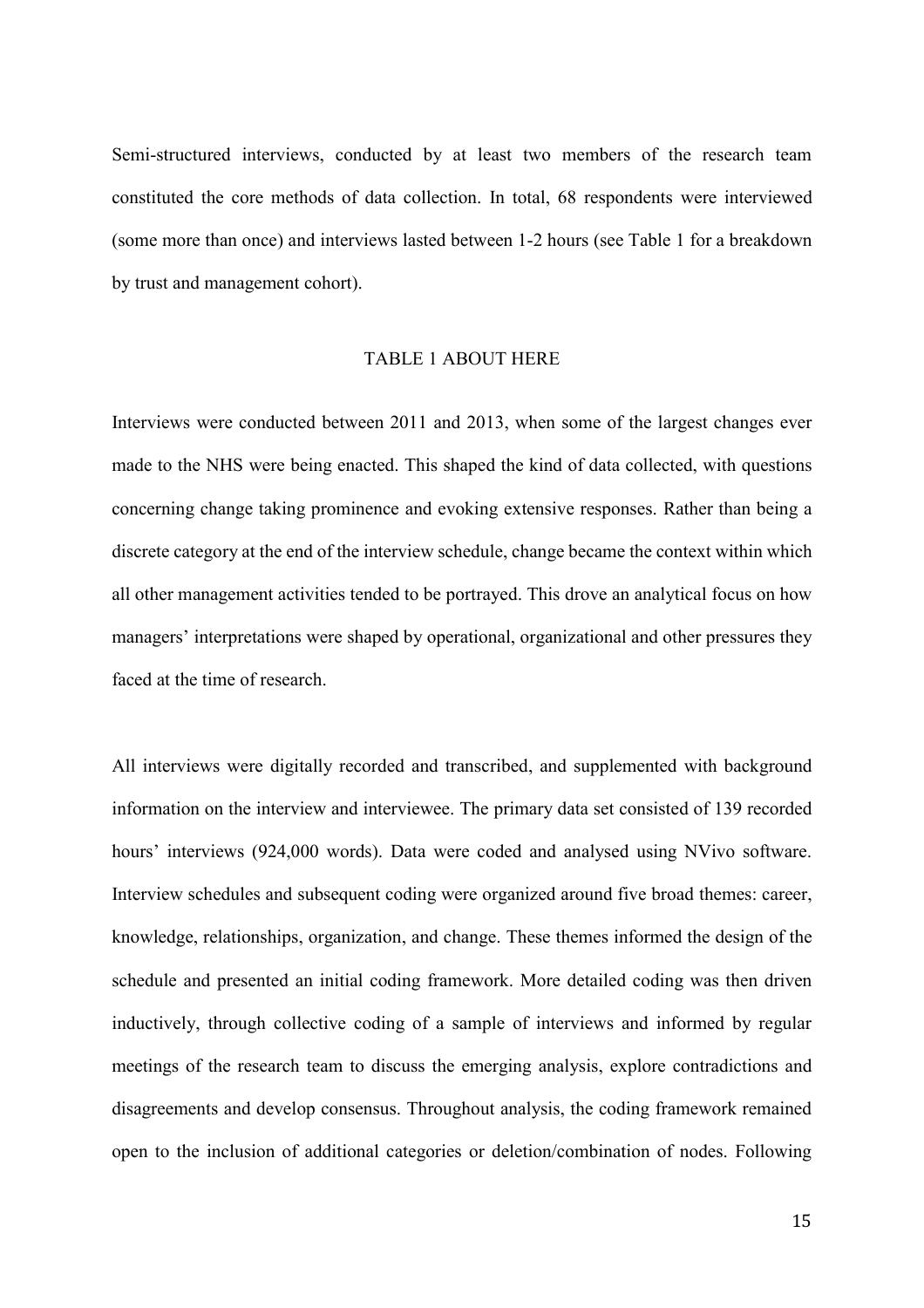coding, thematic analysis and interpretation of data proceeded with individual team members responsible for developing particular axial themes. This process was also iterative, with team meetings, presentations and comments on drafts used to ensure accuracy and consistency of interpretation.

#### **Managers' career narratives and perspectives on management**

Table 2 summarizes the clinical/health backgrounds and qualifications of managers across the sample. All clinical managers and most general managers had clinical experience – with the exception of some general managers at the Specialist and Acute trusts. Most managers in the sample, including some 'pure play' (cf. Buchanan, 2013) and functional managers, had at least one healthcare or healthcare management qualification (at BSc, PG Diploma or MSc level). Amongst clinical and general managers, therefore, hybrid managers were the dominant group, outnumbering 'pure play' managers by a 4:1 ratio (i.e. 36:9). The following discussion refers only to these hybrid managers and not their 'pure play' or functional counterparts.

#### TABLE 2 ABOUT HERE

Hybrid managers were particularly prevalent in the Care trust, where most general managers came from a nursing background. Managers with a nursing background were also by far the largest number of hybrid managers (21, compared with 9 clinicians and 6 occupational therapists and social workers). Most nurse hybrids had developed their careers through the nursing grades, before moving into management via senior nursing positions, including ward sister and matron. Progression was often associated with gaining experience in a variety of clinical domains (particularly in Acute) and/or in different service operations (particularly in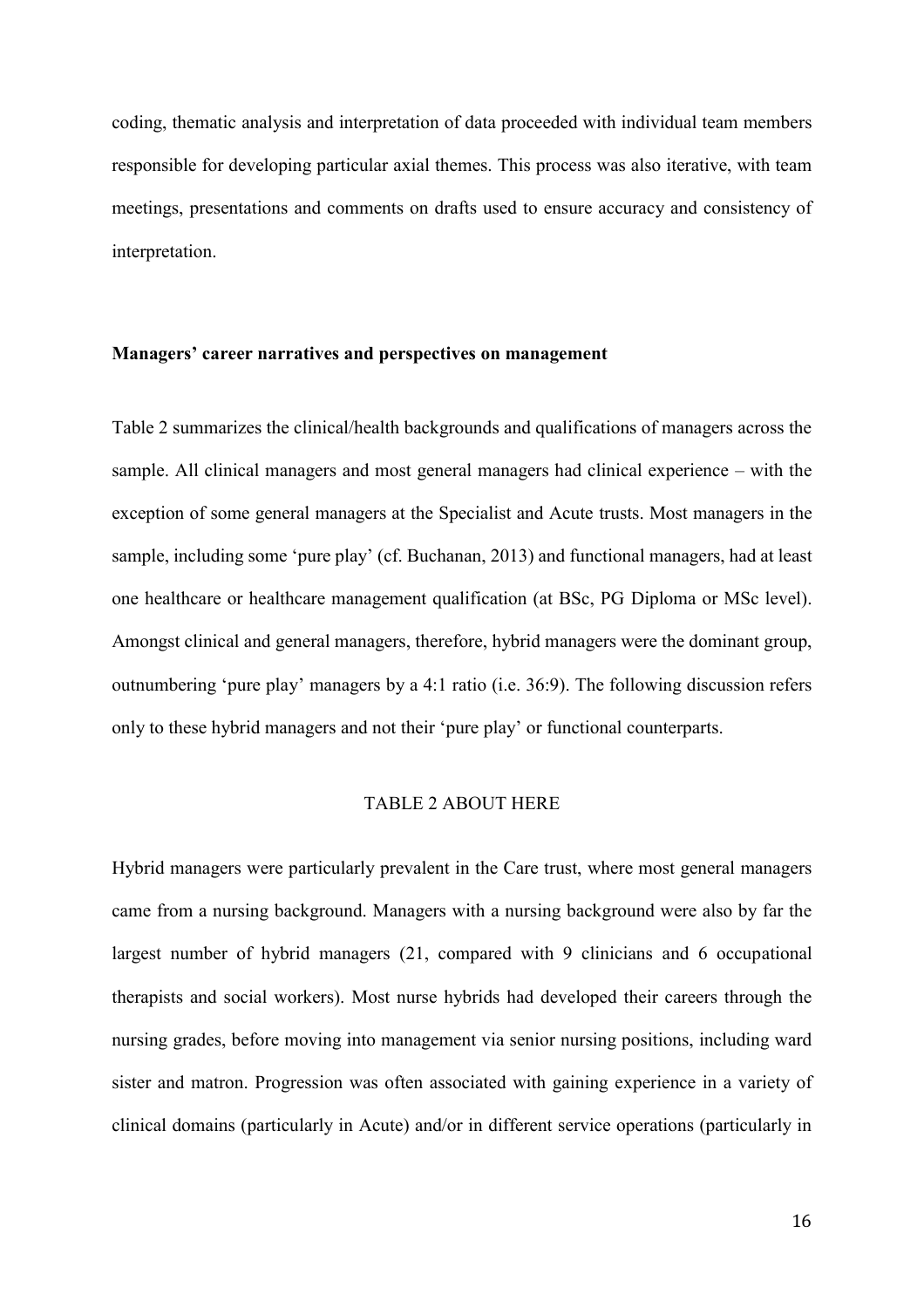Care). At the Specialist trust, nurses' involvement in research and teaching were additional routes into management.

Across the sample, motivations for moving into management positions were diverse, as were the opportunities available to such 'proto-managers' in developing their careers. However, through coding, it was possible to discern three types of hybrid manager – aspirational, ambivalent, agnostic – sharing broadly similar career narratives. Table 3 uses quotes from respondents in each of these categories to illustrate each type of hybridity and orientation to management.

#### TABLE 3 ABOUT HERE

Career narratives for these exemplars are elaborated through tabulated accounts (Tables 4-6) to explore orientations towards, and transitions into, management, as well as circumstances shaping the development of their careers. Where appropriate, these accounts are augmented with responses from other hybrid managers across the sample.

#### *Aspirational hybrid managers*

Although all hybrid managers interviewed emphasized the importance of clinical background and identity, there was little evidence amongst doctors of choosing management as a positive career choice. Amongst nurse hybrid managers, the picture was different and, as the accounts of Melissa, Hasin and Becky in Table 4 (as well as others) suggest, there were some for whom moving into management had always been a guiding ambition.

#### TABLE 4 ABOUT HERE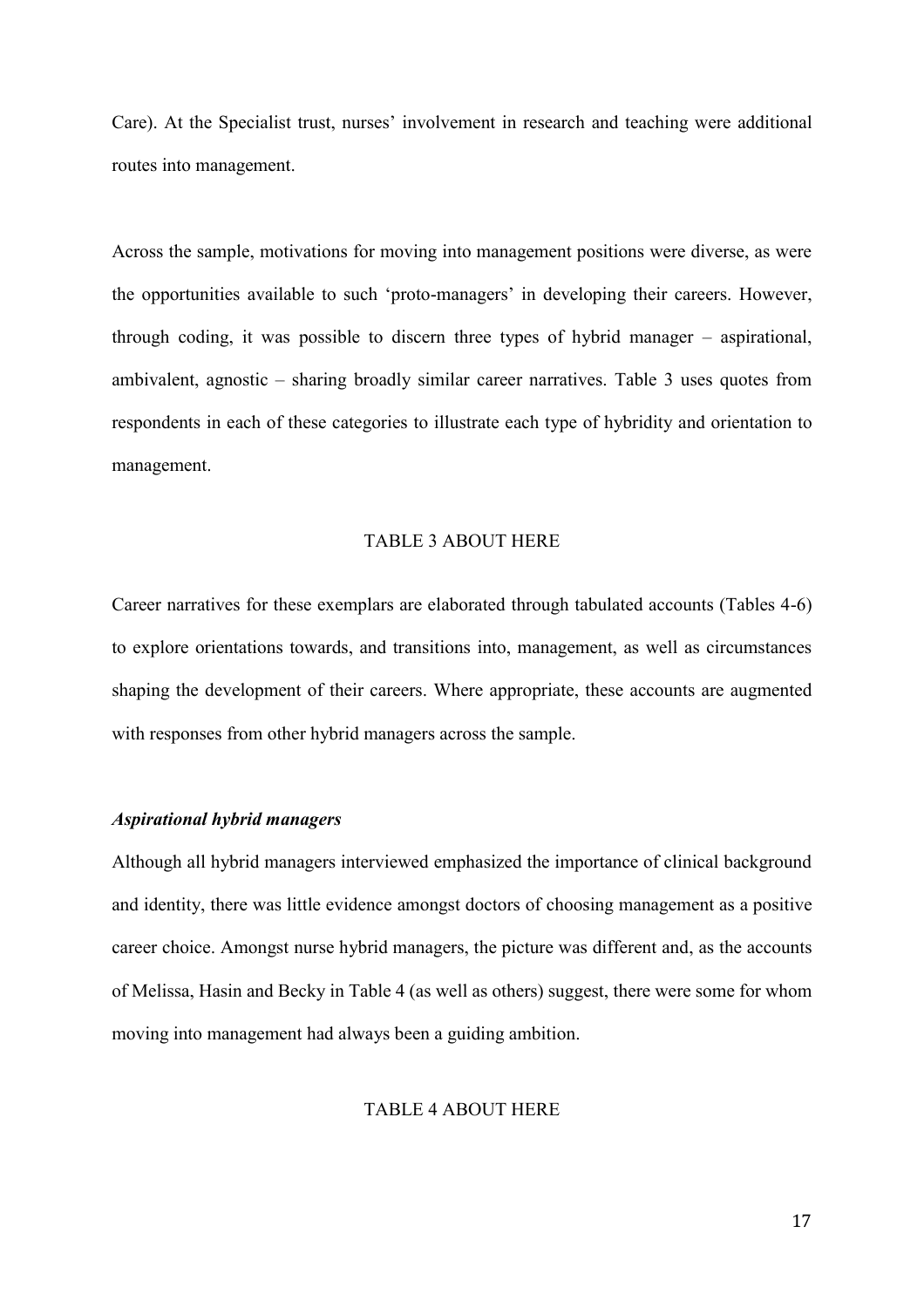About half the nurse hybrid managers interviewed either started with aspirations of moving into management or decided it was a career path that would help them have a greater impact on patient care. For these aspirational nurse hybrid managers (including former matrons), only a move into management could provide them with the opportunity to exert greater influence. The counterpoint, however, was the absence of an alternative nursing career path; one providing opportunities for a management career while still retaining clinical identity. As Annette put it:

At the time I was working, there was no career development in nursing, so you were either ward manager or went into service management. (Annette, General Manager, Specialist)

Such comments on the lack of a dual career path were typical and mirrored those of others interviewed, such as Gloria (Acute), who talked of the 'glass ceiling' it created for nurses.

While there was commonality amongst this group, in their intended (if somewhat forced) transitions into management and their internalization of managerial identity, there were nuances that signified important contextual differences between the trusts. Overall, management was seen as a more 'normal' career move for aspirational nurse hybrid managers at both the Care and the Acute trust. As Melissa's narrative (Table 4) suggests, the greater diversity of clinical specialisms and services in the Acute trust put a premium on career development through managing inter-disciplinary teams and/or integrating clinical services. In the Care trust, Hasin's narrative also reflects such diversity and the need to integrate operations and build/integrate new outreach community services. However, at Care, these challenges were often more intra-service than inter-disciplinary; and reflected how managerial development through a narrower clinical base (psychology and physiotherapy) and more specific patient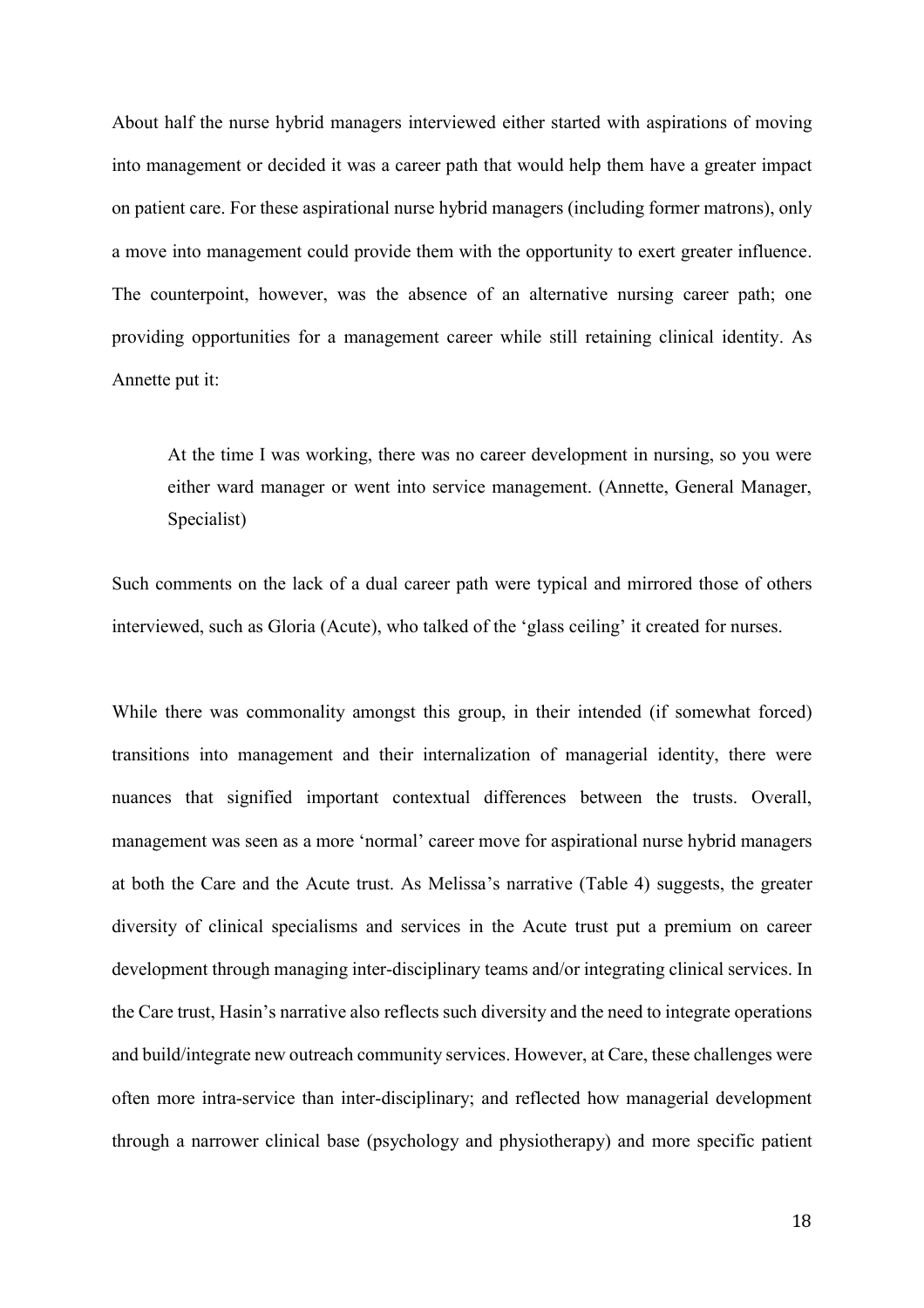group also significantly shaped the demands on, and opportunities available for, aspiring managers. As another aspirational hybrid manager noted:

One of the things that drives me … [is] to feel comfortable with service users and that I know them. It was a client group I felt I had something to offer … which enabled me to do some of the other [management] work I needed to do a bit outside my comfort zone. (Beth, Service Manager, Care)

In the Specialist trust, Becky's account (and others' – see Beryl, for instance) put a strong emphasis on their specialism, but also on the wider pathways for development associated with opportunities that their specialized clinical work opened up – through research, private work, teaching and wider (institutional) secondments.

All these nurse hybrid managers shared a belief that moving into management was both a natural progression and one which allowed them to combine clinical interests with opportunities to exert greater executive influence. For some, that ambition had been influential throughout their career. As such, they could be described as 'willing hybrids' (McGivern et al., 2015). On the other hand, the absence of any genuine alternative career path through nursing meant the only choice was to move into service management. This does not mean that such managers were any less aspirational; for there was clear evidence of a desire to 'make a difference'. For example:

I felt this job, because it was a clinical service manager post, would be my first proper full time operational management role. But also because of the clinical focus it would mean I would also have the ability and power to drive the things I felt were important – in terms of quality of care. That's why I came into this role. (Beth, Service Manager, Care)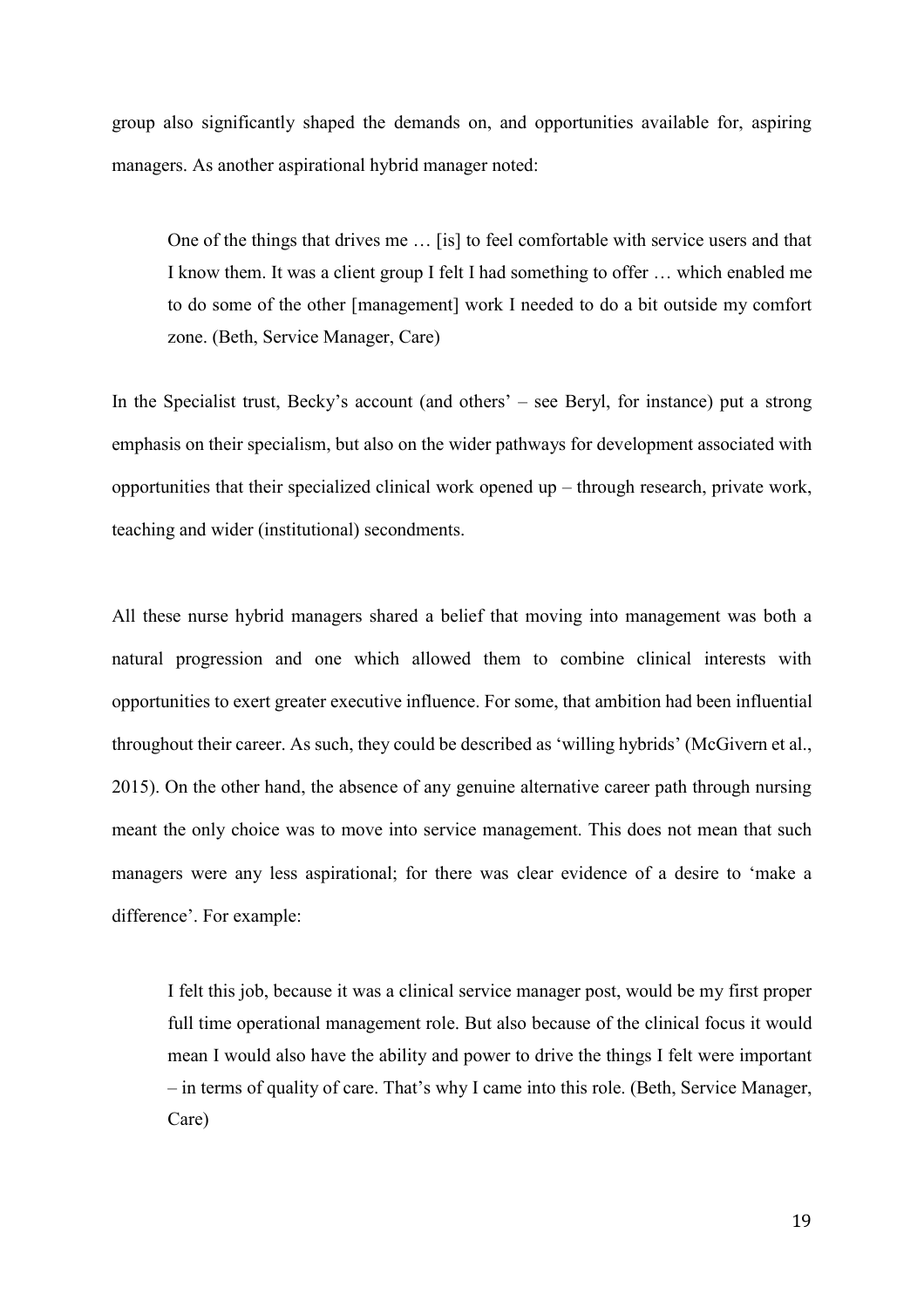Instead there was evidence this group found it relatively easy to reconcile acquired managerial identity with clinical experience through a collective focus on the values of improving patient care. However, there were also situational differences in the ways in which they were then able to progress their careers.

#### *Ambivalent hybrid managers: nurses*

While many aspirational nurse managers displayed strong intent in the pursuit of a managerial career, there were others for whom progression into management was unintentional or accidental. More than half of the nurse managers felt this, as did virtually all clinical managers. Harriet's account was similar to many other nurse hybrid managers' accounts (see Table 5).

#### TABLE 5 ABOUT HERE

Rather than describing their careers as a chosen pathway with a clear end point, they instead considered themselves to have been, as Belinda (Acute) put it, in the 'right place at the right time' and thus able to develop their careers partly through a series of incremental steps or opportunistic moves.

While the ambition to become managers may not have been strong within this subgroup, their identification with management certainly could be. Many were comfortable with their progression into management, even where it was unexpected, and this led them to identify with management. However, for other, initially more reluctant nurse managers, identification took a more circuitous route, involving considerable calculation and/or rationalisation. The calculations involved were expressed vividly in Belinda's account:

When I took my management role ... I used to go home and think: God what have I done today. What am I being paid for, this is just ridiculous … [It was] about six months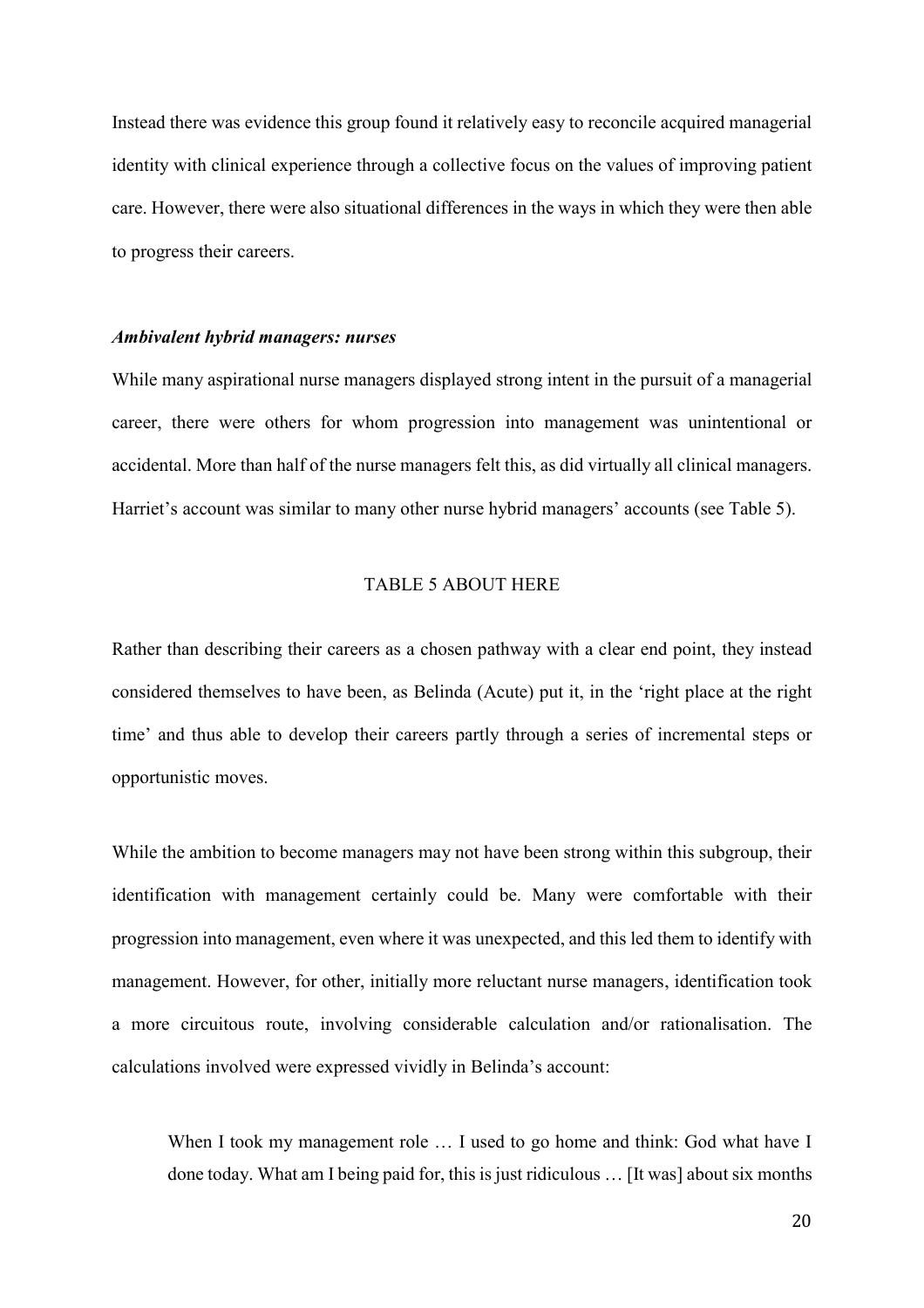until I really got into it. This is just silly, I should be with patients … I still did have a bit of clinical work initially, but in the end you just couldn't do either effectively. (Belinda, Therapies Manager, Acute)

While the rationalization involved comes across strongly in Nina's account:

[I was] asked to consider trying [the job] for six months … So I thought about it because I felt very comfortable with the clinical leadership and managing what I'd done and I felt I'd built up a really good service I was very proud of. My heart was very much in that and I'd never considered going into a purely management role, it had just never entered my head. So I agreed I would try it for a period of six months, which went to a bit longer. I realized that, hey I'm not bad at this; I quite like it as well. (Nina, Divisional Lead Nurse, Specialist)

Interestingly, such calculative/rationalized engagement with management was more strongly expressed by nurse hybrid managers at the Specialist and Acute trusts. Nurses at Specialist tended to be more embedded in, and committed to, specialist clinical domains (e.g. chemotherapy, as in Hannah's case). Nurses at Acute had more attenuated links with particular clinical domains – having diversified their role into managing multi-disciplinary teams – but still considered their baseline clinical identity to be important. At Care, there was less disparity felt between managerial role and clinical identity. As Harriet's account suggests, it was seen as more normal there for nurses to progress seamlessly into general management positions.

Often such moves by nurses into management were prompted by organizational changes resulting from reorganizations brought about by wider healthcare reforms and/or growing financial pressures. There were important differences in the nature of changes occurring at each trust and in the consequent threats and opportunities this created for managers in developing their careers. Financial pressures were most strongly felt at the Acute trust (a traditional district general hospital). At Care, the integration of a growing, yet highly differentiated, organization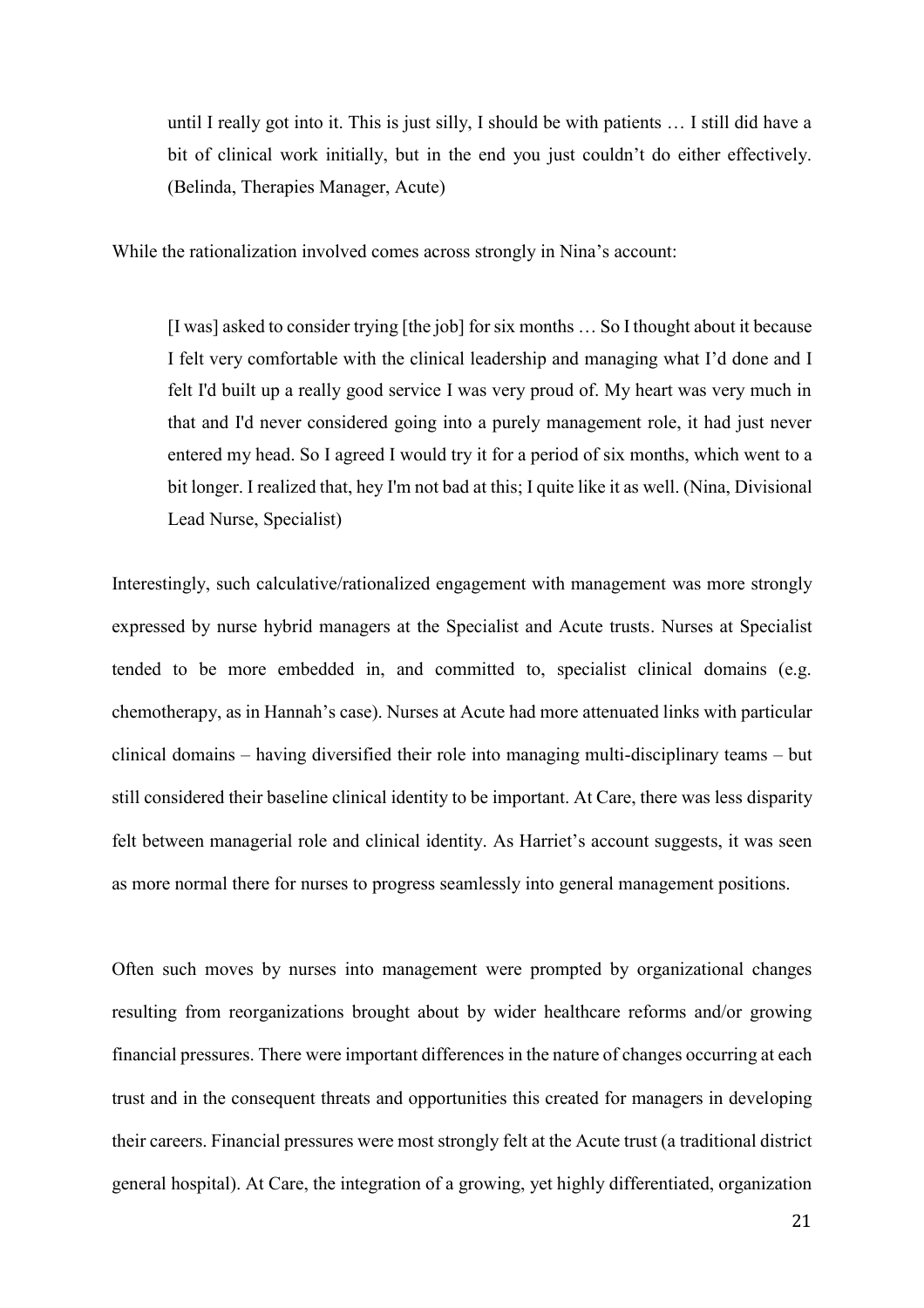was a pressing strategic concern; there were also development opportunities for managers associated with the trust's expansion into community services, that needed developing or bringing in-house. The prestigious work undertaken at the Specialist trust also protected it somewhat from financial pressures and associated cuts, and provided opportunities for growth through new business development and specialist services provision (e.g. clinical trials).

At the same time, however, while job cuts, management delayering, and functional reorganization (especially at Acute and, to some extent, Care) created obvious threats and disruptions to managerial careers, they also presented opportunities for nurse managers to develop careers through alternative pathways. This is clearly expressed in Roxanne's account of her transition from community-based nursing/midwifery to being an exponent of 'modernization'. Initially reluctant to embrace management, Roxanne's account shows how striking a new managerial identity can be aligned with management initiatives linked to performance improvement. In her case, an initial reluctance to become a manager was soon transformed into a seemingly deep internalization of, and identification with, management values, goals and methods (cf. Waring, 2007). Most noticeably, it was at the Acute trust, faced with the greatest financial pressures, where such (internal) performance improvement agendas were most prominent and widespread; although conditions at Care also created significant (external) opportunities for managers to develop new services or integrate established ones.

#### *Ambivalent hybrid managers: doctors*

The career development of hybrid managers from a medical/scientific background followed more of a standard pathway through the clinical grades (from medical degree onwards) and there was less evidence of such 'normalized' transitions into management. There were however exceptions – such as Bethany at the Acute trust, who described how she 'morphed into a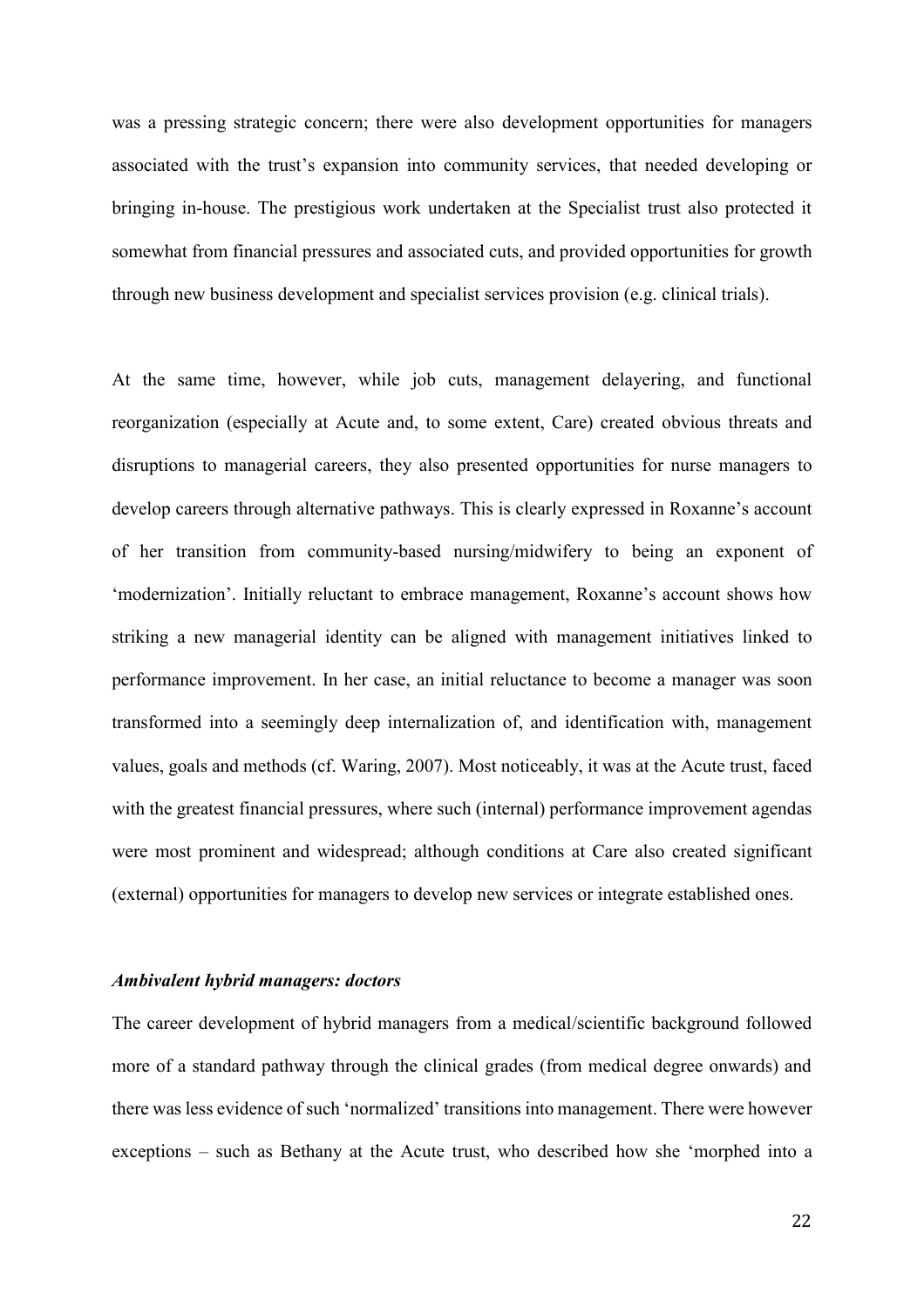business manager' from a clinical role. Nevertheless, for most doctors (like some nurses at the Specialist trust), stepping into management was a more cautious affair, as accounts in Table 6 explain.

#### TABLE 6 ABOUT HERE

A key concern for many doctors was the challenge in reconciling management responsibilities with clinical caseloads and expertise. As Brian (Associate Medical Director, Acute) put it:

The trouble is you have to sacrifice quite a lot of clinical time and maintaining skills requires that you do it regularly. If you look at the job I've now taken on … probably a third of my working week is management time.

This could create serious doubts about what moving into management meant for one's identity as a clinician. Indeed, in Table 6, there is clear evidence of such concerns – particularly in the accounts of doctors at Specialist and Acute –for reasons again linked to their clinical specialisation.

At one level, these accounts suggest clinical managers could be considered 'incidental hybrids' (McGivern et al., 2015), encouraged or cajoled into a managerial role but still strongly clinically oriented. However, it was evident too that, as with some nurses (at Specialist and Acute) there was more ambivalence than this might suggest about how to reconcile clinical and managerial responsibilities, knowledge bases and professional identity. There was also more than a hint of rationalization in how they made sense of their move into management. Brian went further than most in describing how his transition from reluctant to willing manager was accompanied by active embracing of his managerial remit and identity: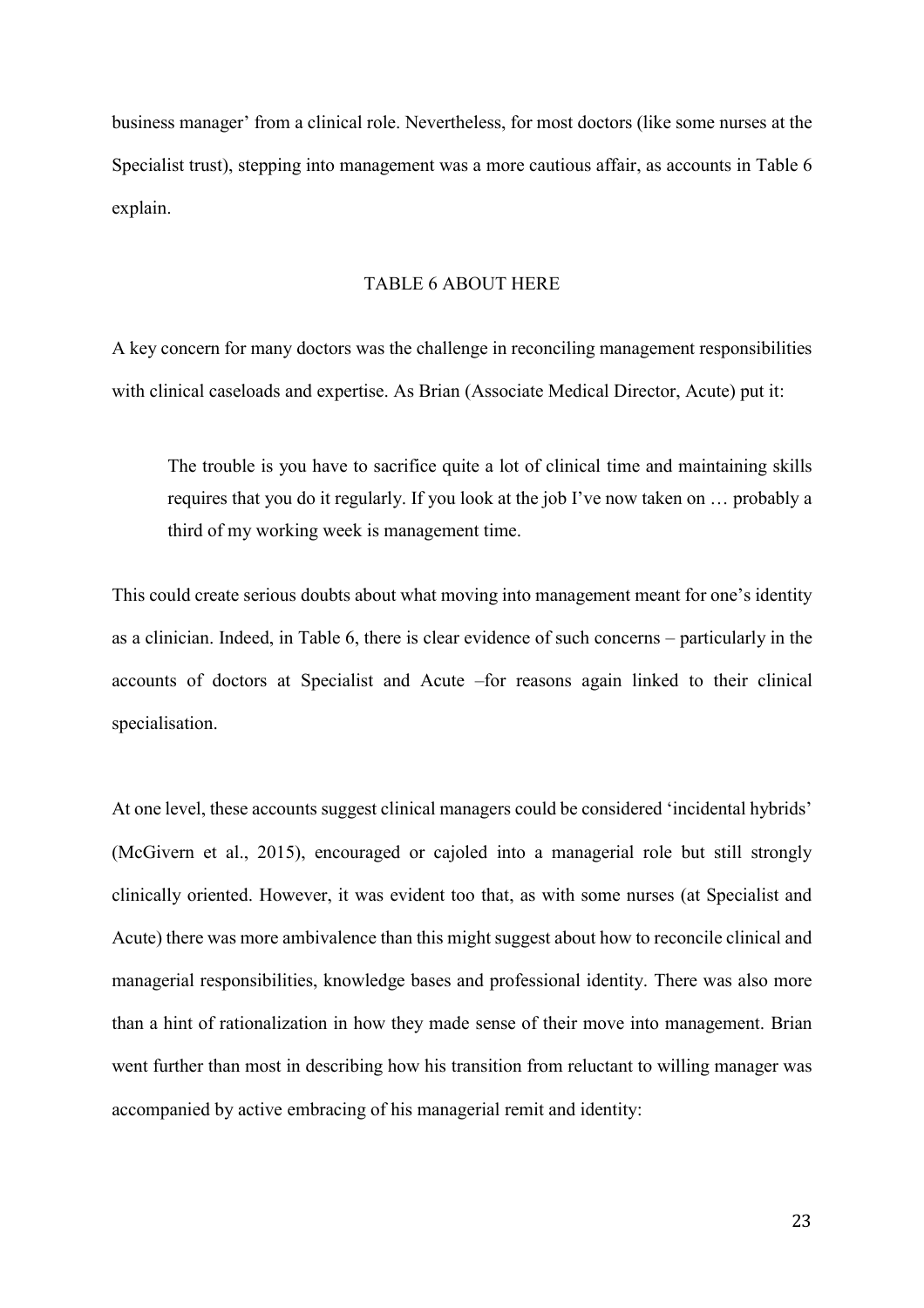It wasn't a planned career path … One of the senior consultants said: "you know, we're struggling to find a clinical director and I think you'd be the best person for the job. You're going to have to do it." And I went home and said to the wife: "oh my God!" And, in all honesty, I did it because, I thought, well, somebody has got to do it and, if I say no, how can I expect somebody else to do it?

The first couple of years were very hard … There was a lot of lost sleep … But, at the end of 18 months, I found myself coping okay … At the end of five years, I found I was doing it quite calmly … [Now] I quite like to describe myself as a medical manager. Because I like to not pretend I'm one of the clinicians who only does management resentfully … I like to say: "no, you know what? I'm one of the baddies. I'm on the other side".

In reconciling clinical and managerial orientations/identities, it was clear that contextual conditions played an important part. This comes across explicitly in Ramesh's account (Table 6), in which he explains how internal task and organisational conditions (speciality, location of work, cultural values) played an important part in enabling his transition into management. Similar contextual factors come into play in other accounts – notably, Robert's reference to income generation possibilities as a significant enabling factor and, in contrast, the inhibiting effect of expectations on Brenden to take a more strategic overview.

#### *Agnostic hybrid managers*

Among clinicians, and also some nurse hybrids, there were those strongly disinclined to accept the mantle of manager. This tended to be the result of either perceived incommensurability between clinical identity and managerial expectations (particularly amongst doctors) or due to negative experiences of management that created a desire to return to core clinical competences (particularly amongst nurses). Associate Medical Director Brian eloquently outlined the 'case against' from a doctor's point of view: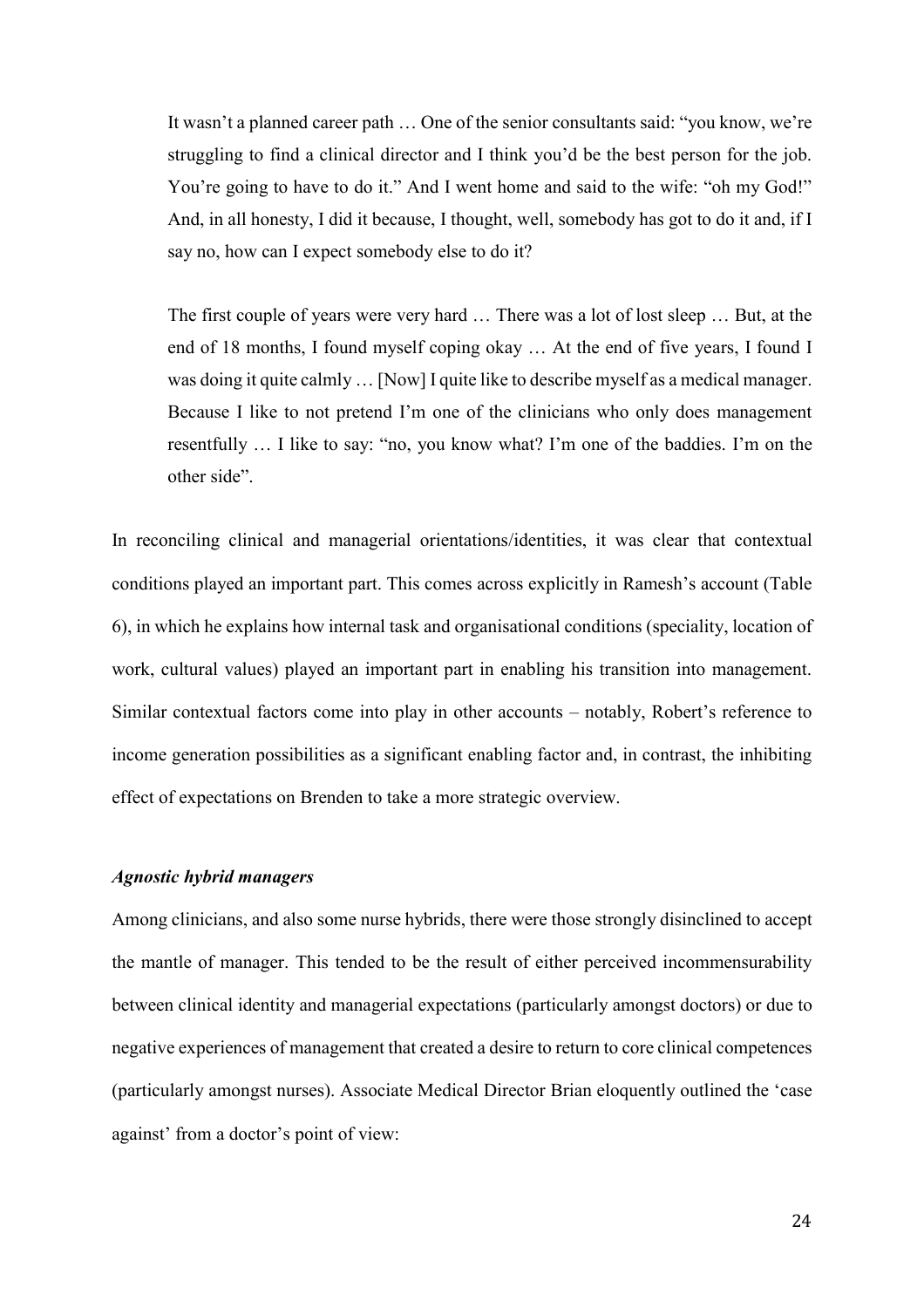What are the incentives for being a manager? It's about changing the environment you work in, improving the hospital, making it work more efficiently ... [But you're] carrying on your clinical practice while taking on a huge amount of excess baggage … It's not financially rewarding, particularly. The only reward is seeing the department evolve into the kind of department you want it to be. Well, you could say that's a great incentive and, indeed, that's why I do it. But I'm not sure that's a massive draw for a lot of people.

Nevertheless, there were cases of both doctors and nurses who were at least willing to have taken on the role. As Oliver, Chief Pharmacist at Acute, recalled:

I became the manager of medicine and that was an incredibly operational role. I did that for two years and that was very much the classical bed pressures, getting people out of A&E, [etc]. But I did other things as well, like introduce proper governance arrangements in medicine … and we turned medicine round. It was a good experience, and it certainly gives you an insight into organizations and the challenges.

For some who had transitioned into management (e.g. from team leader or senior clinical roles), the unexpected and accidental nature of the move (including 'acting up' during reorganizations, or having to combine managerial work with significant continued clinical caseloads) had created stress, which could drive them back into clinical work. Justine was one, as her account in Table 3 made clear – although she was also open to managerial challenges associated with developing or integrating services:

A brand new service was being set up … and that was always attractive to me, because I knew I could … set things up and it would be successful … But I was missing client contact [and] the cut and thrust of daily services … So I decided to go for the post here … I love it here, I love the work.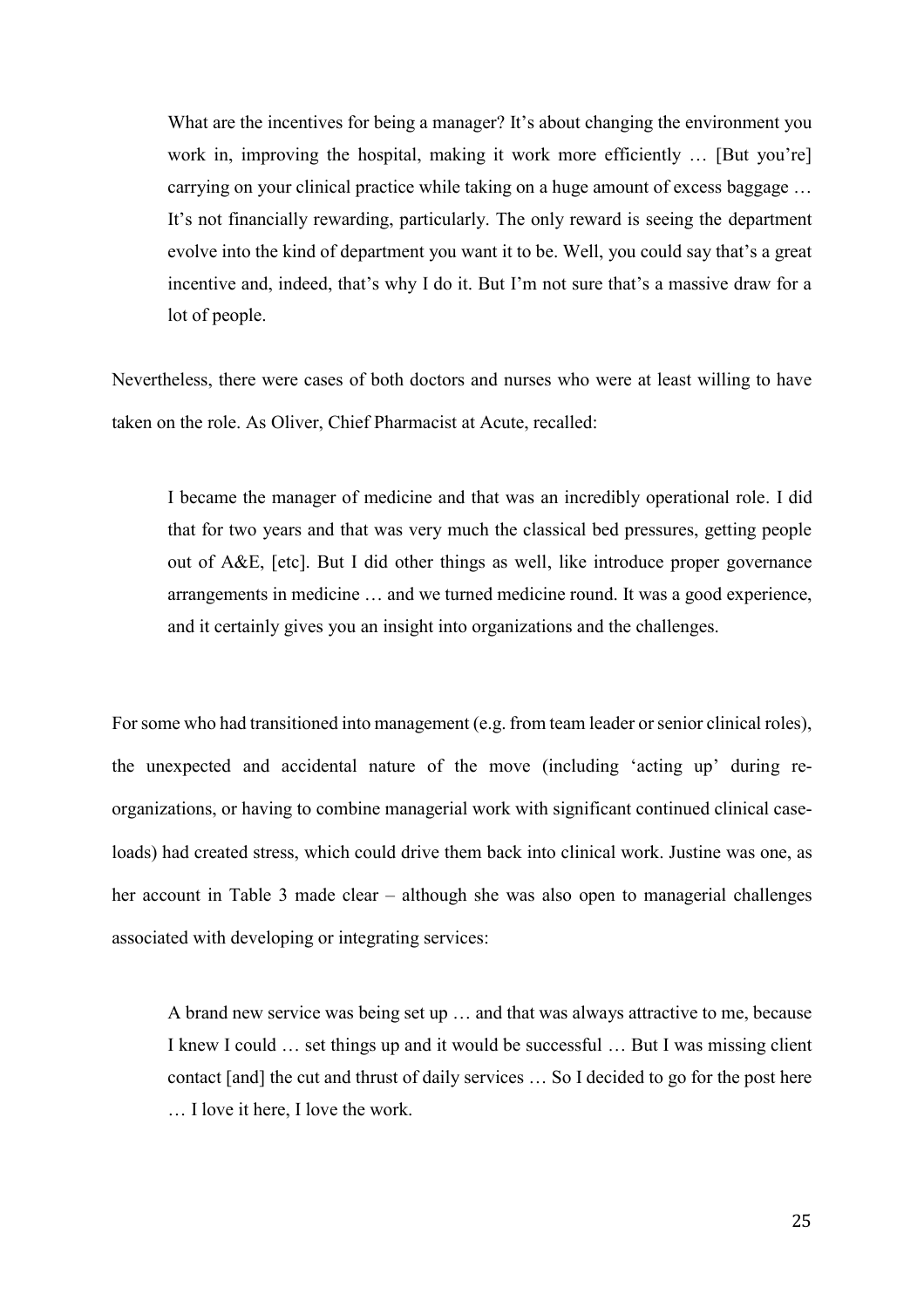For others, it was the intrinsic pressures of managerial work, or the context in which managers were expected to act, that left them amenable to, but psychologically rather agnostic towards, management. As Modern Matron at Care, Thea, suggested:

I loved managing staff that were easy to manage, but managing staff that were difficult to manage was quite a challenge and I was just burnt out … Working with clients is one thing. Managing and working staff that are quite difficult is another and emotionally can drain you.

Other nurse hybrids that had encountered stressful experiences, or were simply reluctant to become senior managers, tended to displace their career development efforts into more diversified nursing portfolios or junior management roles.

While there were many personal and situational factors influencing the orientations of this diverse group, the narratives also reveal points reinforcing earlier-noted contextual influences on managerial career progression. Notably, the importance of clinical specialism, crossdisciplinary orientation and performance improvement initiatives at Acute (Oliver); the significance of the user group and building or integrating services at Care (Justine); and the variety of avenues available for developing managerial careers at Specialist (Beryl, Table 3). As such, they lend further weight to the influence of contextual factors in shaping both management careers and identities.

#### **Discussion**

There are two, inter-related questions this research addresses. First, how adequately do existing conceptions of hybridity capture the orientations to management and career transitions amongst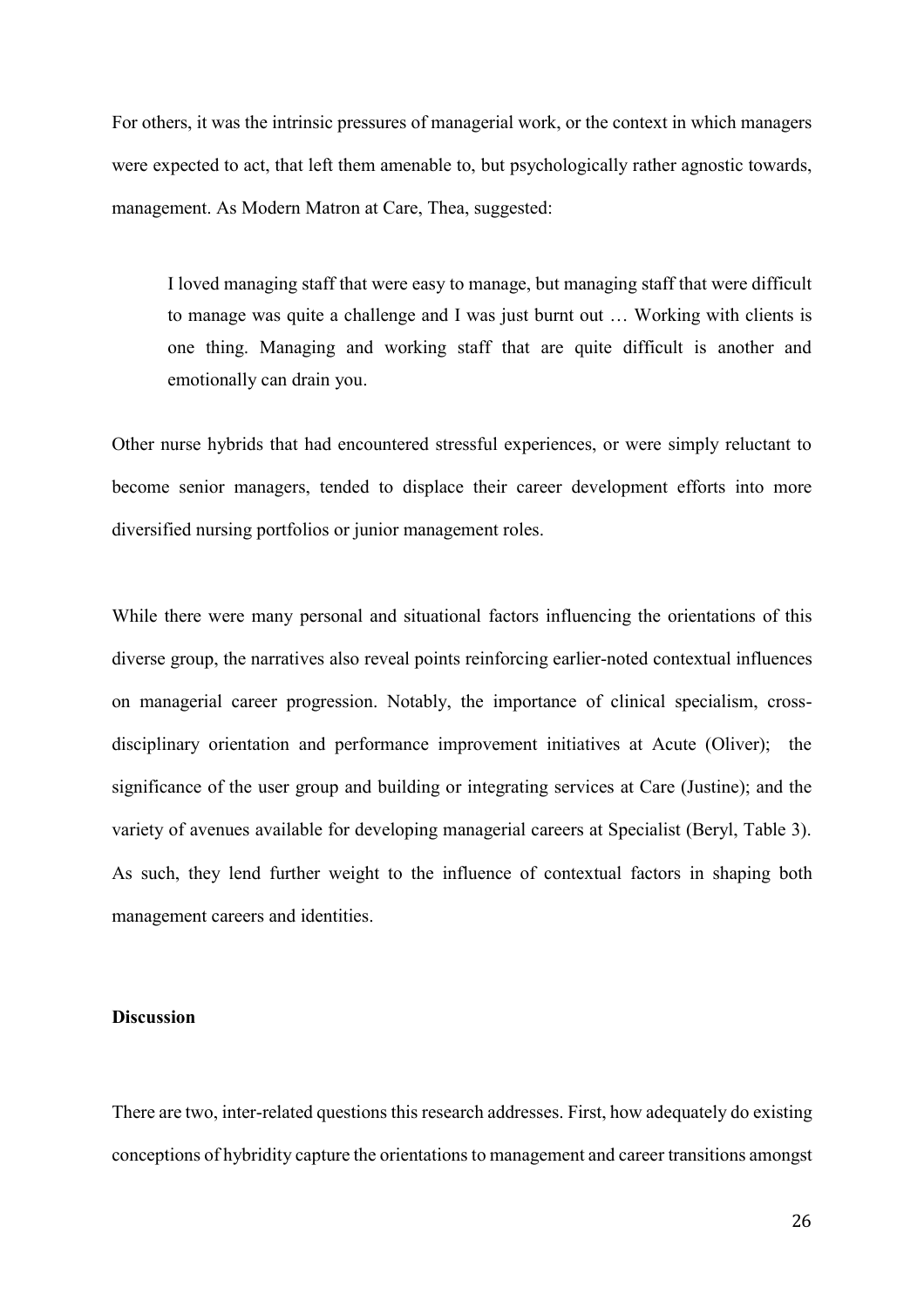healthcare managers? In other words, how useful are static, dualistic frameworks for understanding multifarious, emergent and dynamic hybrid management identities (cf. McGivern et al., 2015; Spyridonidis et al., 2015)? Second, how have these identities been shaped by managers' occupational/professional backgrounds and organizational experiences (cf. Dopson et al., 2008; Noordegraaf, 2015)? While existing work examines situated managerial action (e.g. Currie and White, 2012), it often presumes healthcare managers face similar or identical organizational/institutional settings and thus underestimates the impact of diverse circumstances/experiences on hybrid managers' emergent management identity.

Taking the first research question, what the interview data highlights is greater variability in experience, career transitions, and orientations to management than suggested in work framing hybridity as a dichotomy between types of manager. While it is important to avoid the other extreme – that each manager's professional experience is unique – this analysis has identified three main identity narratives – aspirational, ambivalent and agnostic – that capture much of this variation. In addition, further variance is highlighted within each narrative, reflecting differences between doctors and nurses in their orientations to management as a career and source of professional identity (see Tables 3-6).

What these narratives suggest is a more complex, layered and dynamic set of orientations to hybridity than are presented in current research offerings. As useful as existing dichotomies are for understanding general tendencies, they do not capture the subtle nuances associated with quite different career development trajectories. These differences reflect not only whether moves into management are aspirational (a desired goal), ambivalent (involving mixed feelings) or agnostic (characterized by doubt), but also whether the transition into management is more intended or accidental and more linear or circuitous (and with what effects). As such,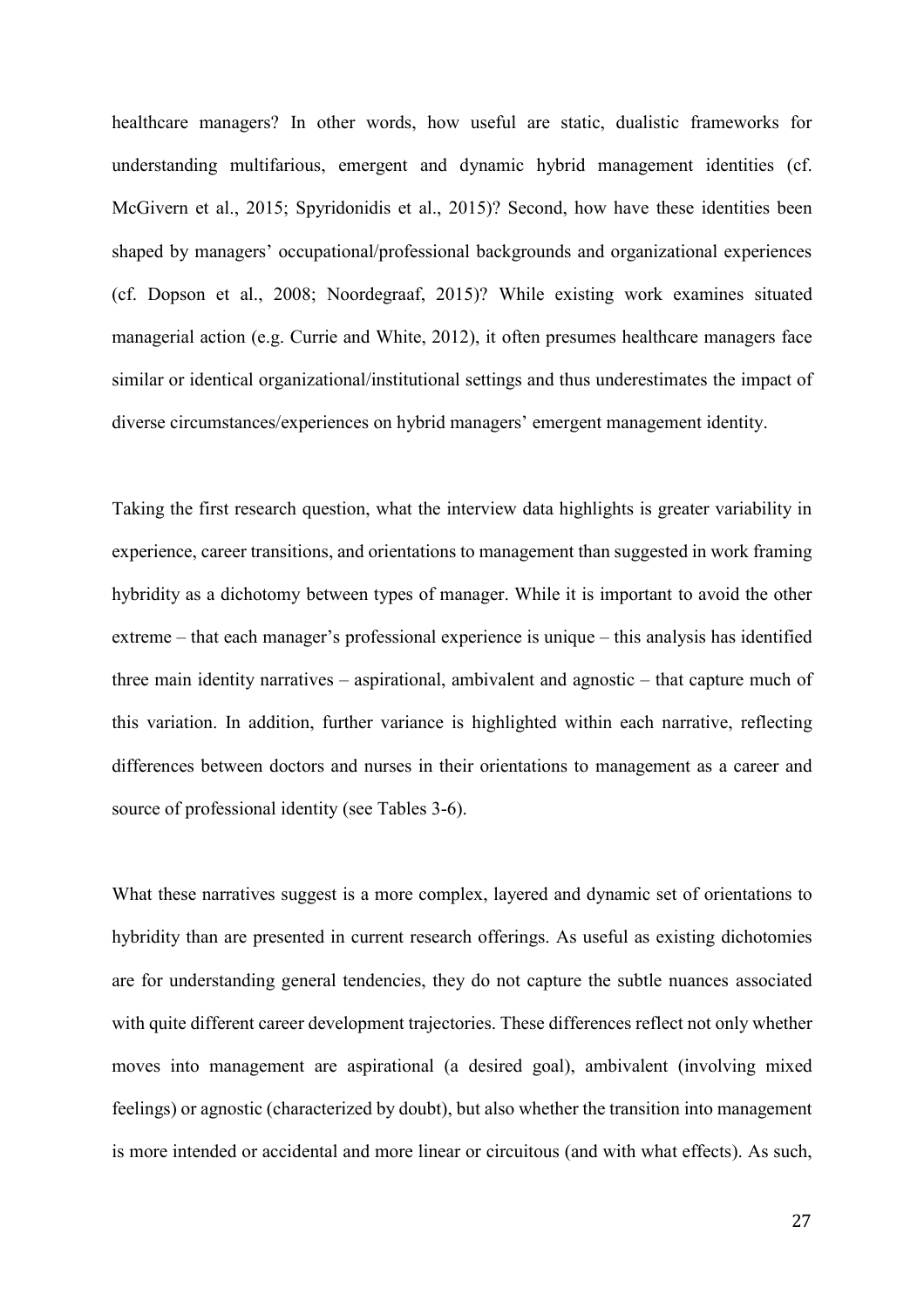they present a more nuanced, ethnographically-inspired picture of the micro-dynamics of transition across multiple, internal occupational boundaries that is often called for in research on contemporary careers (Rodrigues and Guest, 2010; Inkson et al., 2012).

In addition, the analysis has captured what this means for hybrid managers' identification with management and how this varies between doctors and nurses. In doing so, it has surfaced some differences in perspective of those with varying hierarchical roles and occupational longevity. Importantly, the data signify differences in the levels of internalization of management identity: from full identification and commitment in the case of many aspirational nurse hybrids; to more incremental and 'normalized' transitions by other, more ambivalent nurse hybrids; to more calculative involvement and/or rationalization in the case of most (ambivalent) doctors and some equally strongly clinically-oriented (frequently senior) nurses; to reluctant acceptance and even resistance by some (agnostic) doctors and nurses.

Two points are worth emphasizing. First, while the orientations of doctor-managers and other hybrids (notably nurse managers) suggest broad differences, there are also some similarities when it comes to understanding managerial orientations. Clinicians may be broadly more reluctant (or 'incidental') and nurse managers more committed (or 'willing') hybrid managers. However, this is by no means clear-cut. Both groups are as likely to fall into the category of ambivalent managers who are, in different ways, assimilated into management. It is this category of hybrid manager perhaps in which the most interesting sense-making processes of acceptance, calculation and rationalization occur, and where internal struggles over managerial and clinical identity appear to play out most fully (cf. Croft et al., 2014, 2015). Managers located on other parts of the spectrum (aspirational or agnostic) were clearly aware of the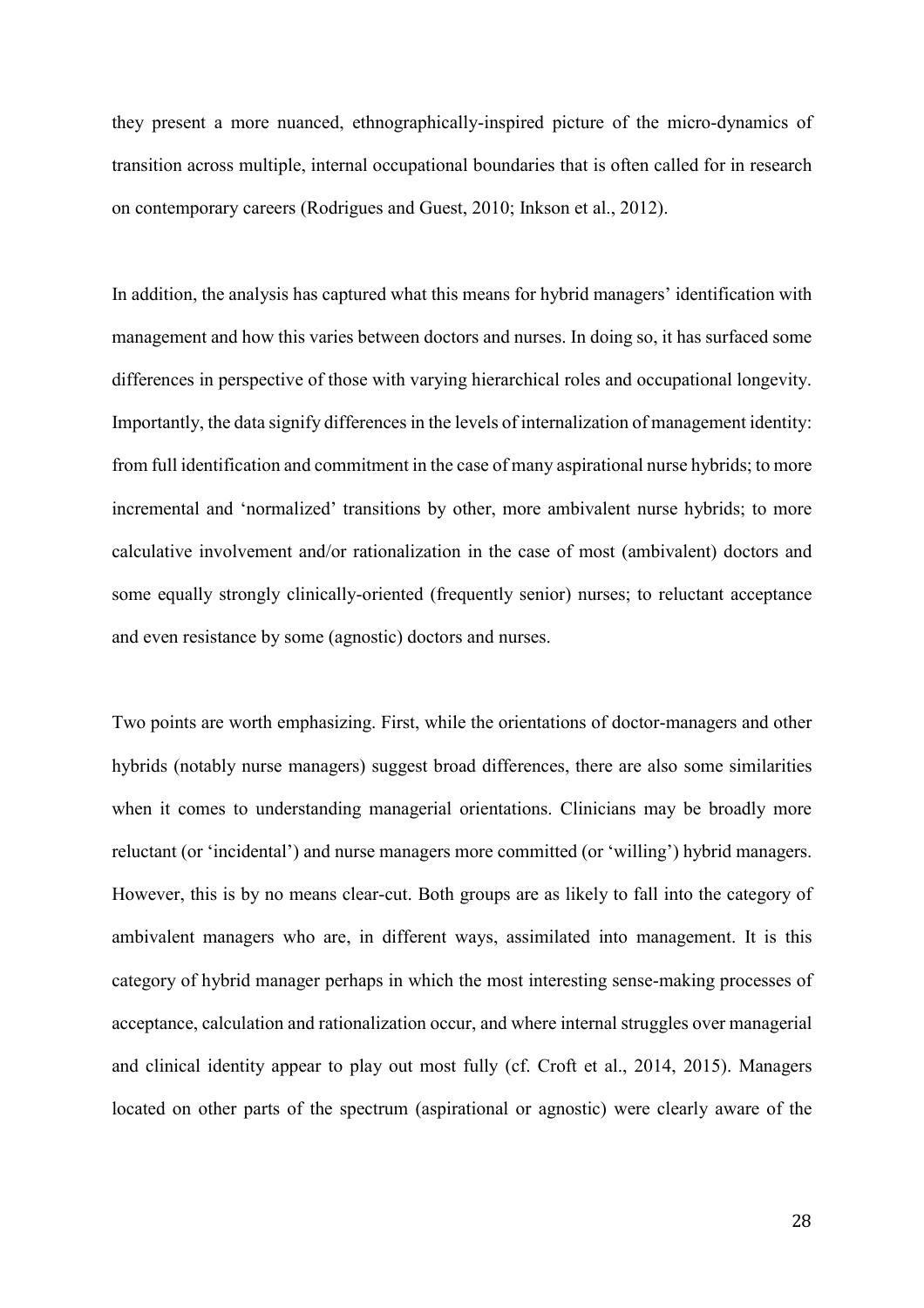tensions but much less likely to suffer the discomfort of trying to reconcile their clinical and managerial identities. Instead, they either embraced their managerial identity or rejected it.

Second, there is an inherent fluidity in hybrid managerial identity formation that is difficult to ascertain from static categorizations of hybrid type. Instead, account needs to be taken of how orientations to management evolve over time and in relation to changing circumstances (Noordegraaf, 2015). This is most clearly shown in the career narratives of those doctor and nurse hybrids whose initial orientations to management were more reluctant and critical, but who came to embrace their role and influence as managers (notably Brian, but also Belinda, Roxanne, Nina and to some extent, Ramesh). Having reluctantly cloaked themselves in a managerial role, such clinicians were not only able to rationalize their move into management, but were also able to reconcile, through practical engagement, what they originally considered to be quite distinct logics, knowledge bases and professional identities. This is also apparent in the tendency for nurse hybrids to legitimize their engagement with management through adopting discursive strategies that draw upon managerial agendas of service improvement, modernization and the like (e.g. Roxanne). In both cases, there was a sublimation of what management represented into activities that could be seamlessly linked to improvements in patient care (cf. McDermott et al., 2013). The subsequent creation of an over-arching narrative thus helped to reconcile clinical and managerial forms of identity (cf. Currie and Croft, 2015). Interestingly, it was mainly those at the Acute trust that these felt tensions were commonly rationalized in this way. For those whose careers had developed at Care, transitions into management were seen as more natural or normalized, even for doctors like Robert. At Specialist, there was a sharper differentiation between clinicians and management, which led to a more conscious acceptance of the role by doctors such as Brenden, if not at first by nurses such as Nina. More generally, these differences in the perceived flexibility and permeability of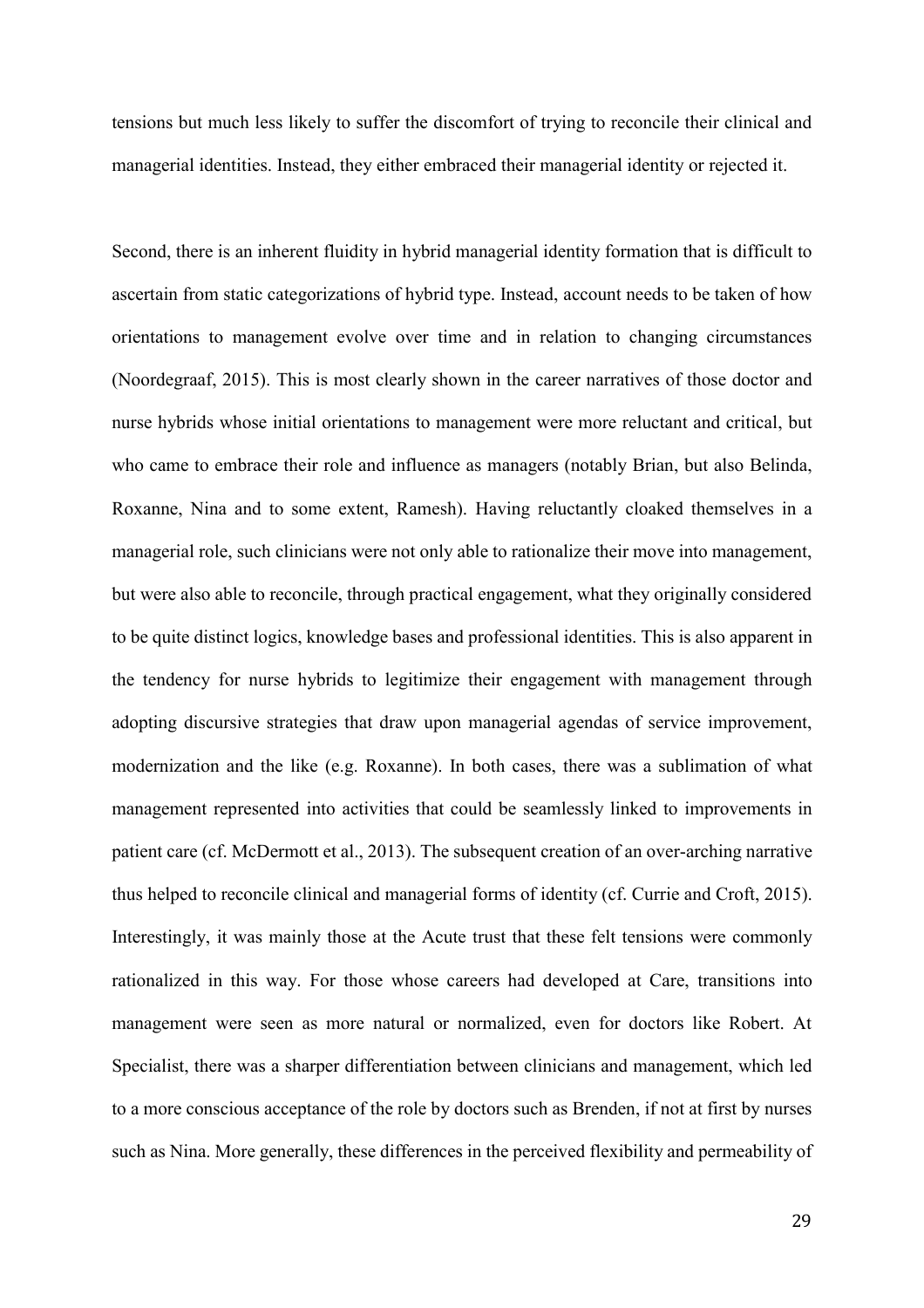occupational boundaries variously enabled or constrained individuals' hybrid management career aspirations and trajectories (cf. Inkson et al., 2012).

This leads to a further series of points about the effects of context that relate to the second research question. The accounts suggest there were important ways in which distinct organizational contexts shaped the opportunities and constraints afforded to hybrid managers. Despite having much in common in career development – particularly the importance attached to experience across divisional boundaries and in outreach activities – hybrid manager legitimacy and credibility was based upon different constellations of factors. Patient group features and external service building or internal service integration processes were important in shaping career orientations at Care; experience of multiple clinical domains and an orientation to service improvement and cross-disciplinary team-working were important at Acute; and specialist clinical knowledge and an orientation to medical science research and teaching activities were significant at Specialist. In all three cases, professional (clinical) experience was an essential element in the professional make-up of hybrid managers. However, expectations of continued professional practice and patterns of career progression varied depending upon their alignment with the type of health care delivered and local organizational strategies and circumstances.

Consequently, a range of organisational circumstances come into play in shaping the nature and response to clinical/managerial hybridity. These include: the nature, range and diversity of clinical specialisms and patient groups; the differentiation of services provision (geographical and organizational) and associated integration challenges; the susceptibility of the service to financial and other pressures associated with wider healthcare reforms; and organizational strategies adopted by the organizations concerned (of growth, diversification, cost reduction,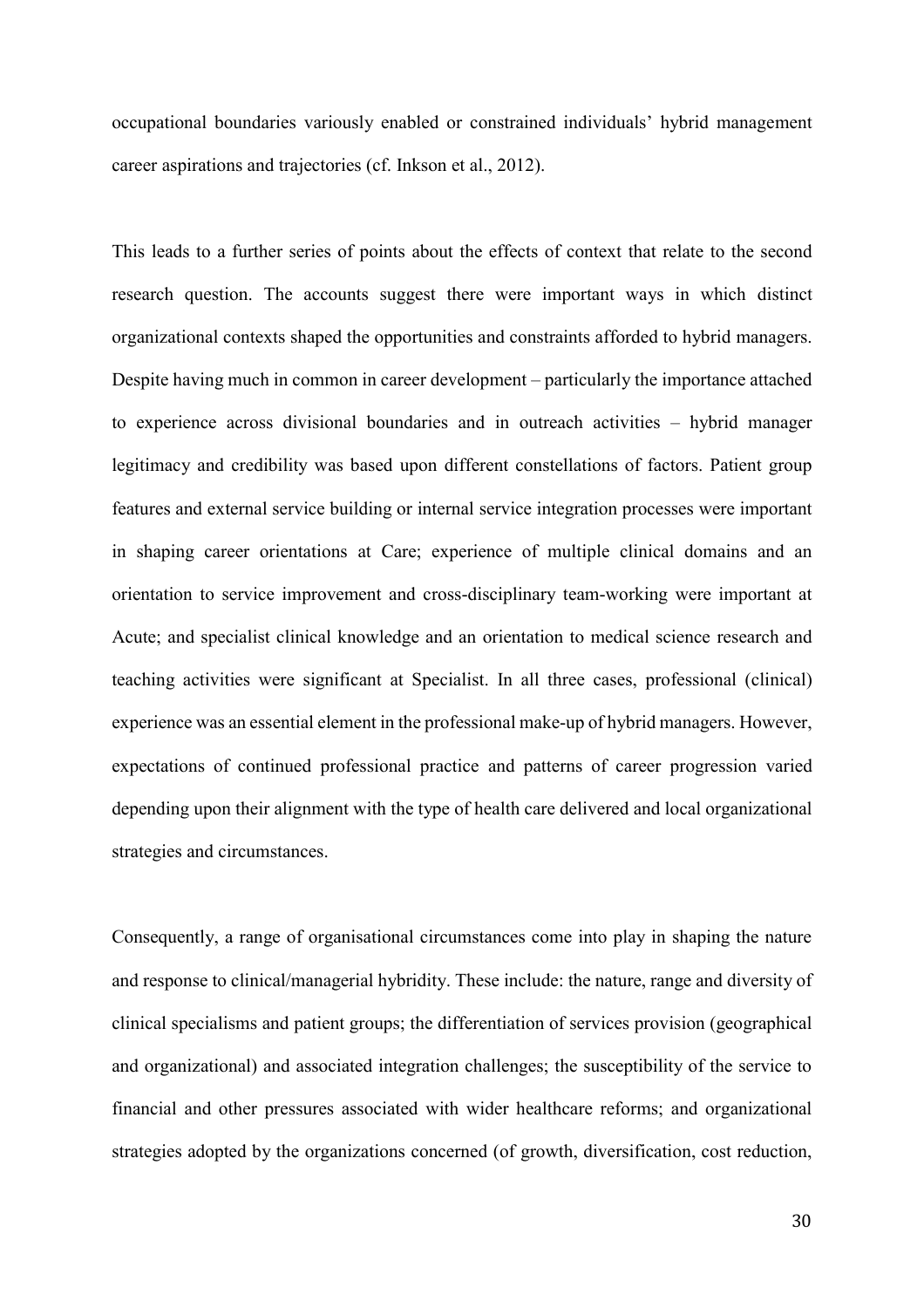modernization, etc). Such effects might be direct (as in the case of financial cuts); or indirect (through impact on organizational structural/cultural attributes). Crucially, though, they did not simply constrain hybrid management identity, they also provided opportunities for individuals themselves – particularly those with more power and influence – to shape their own approach to hybridity as it pertained to their particular context (cf. McDermott et al., 2013).

This is not meant to suggest a breakdown of traditional professional and managerial career paths, as it was clear from the ambivalence and agnosticism shown in many accounts that more bounded professional career paths still exerted a very strong influence (Inkson et al., 2012; Rodrigues and Guest, 2010). It was clear too that there were differential effects that, instead of obscuring or lessening existing status and power differentials (e.g. between doctors and nurses), tended to reflect and reinforce them. However, it does suggest the emergence of more flexible and permeable boundaries that provided opportunities for hybrid managers to develop their identity and careers in often quite distinct ways.

Whatever the precise implications for the development of professional management capabilities, the general observation is that variable conditions require a more nuanced interpretation of hybrid managerial identity – one sensitive to the interplay of managers' selfidentities and the influence of institutional and organizational conditions in which they are embedded (and which, in turn, feed into their interpretation of management activities and roles and their *in situ* development over time).

#### **Conclusion**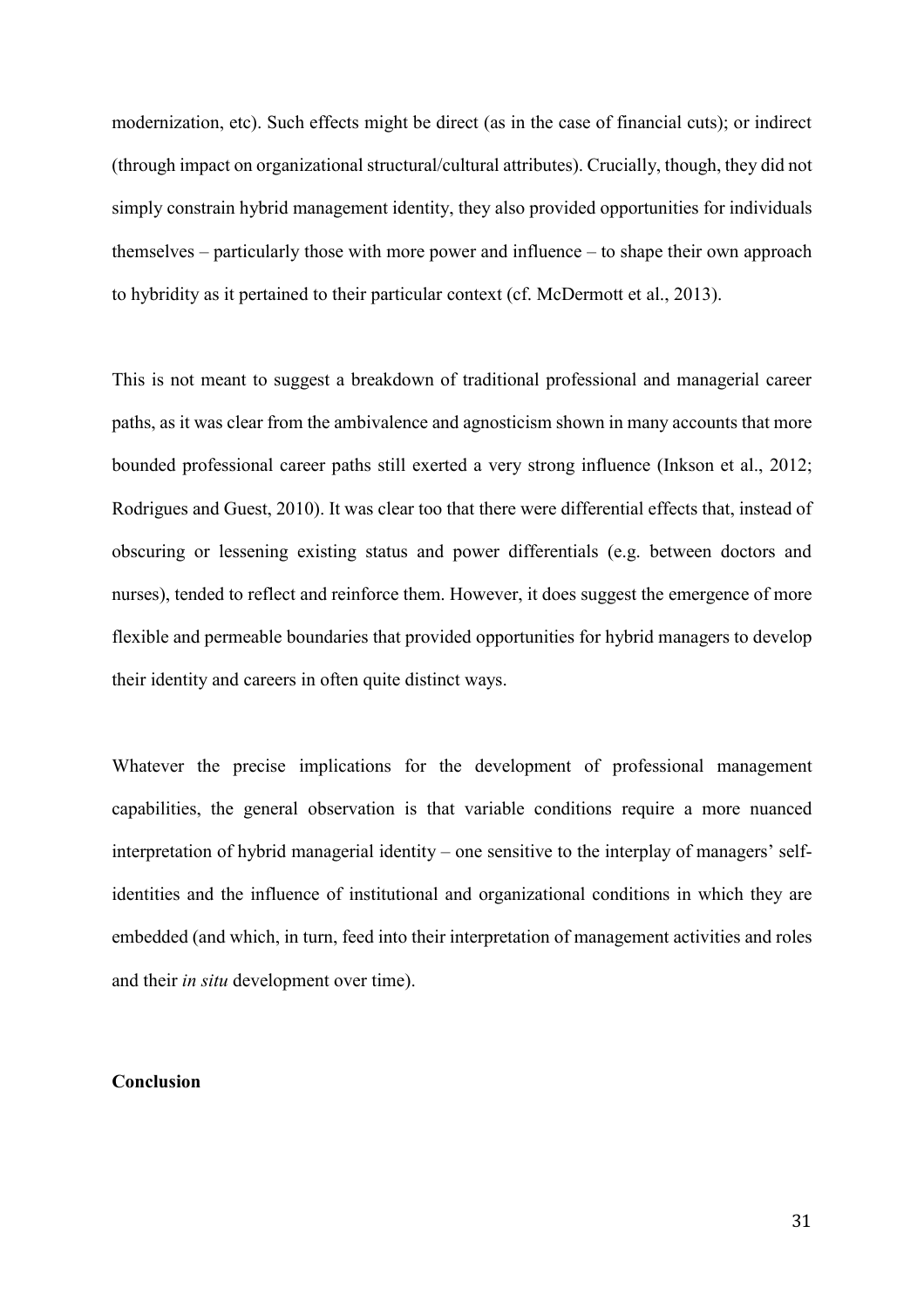This paper has unpacked the concept of hybrid manager with reference to the healthcare sector. It has suggested a more variegated, contextualized and dynamic interpretation of what it means to become and be a hybrid manager, and demonstrated how a situated analysis is vital in understanding the nature, enactment and evolution of the role. It has particularly emphasized how managerial orientations vary widely amongst hybrid managers and how doctors and nurses may diverge, but also converge, in important respects with regard to clinical/managerial identities. Factors such as professional background and experience, as well as relative organizational position and longevity are therefore of importance.

What the effects of different organizational circumstances and experiences also suggest are that different types of healthcare organization – and their associated systems and cultures – may enable or inhibit the development of diverse types of hybrid manager (cf. Dopson et al., 2008). Organizational and extra-organizational influences were clearly important in shaping managerial careers and orientations towards management. Such changes variously created or disrupted internal and external career development pathways and could thus constrain, enable or punctuate career choices and trajectories for particular individuals and groups (cf. Inkson et al., 2012).

The paper has, of course, drawn upon accounts of hybridity in only three healthcare settings. Although these were selected to provide variation in healthcare organization, more research is needed to ensure the full range of potential mediating influences across different types of setting has been captured. Research might also usefully chart more systematically the likely effects of these and other influences on shaping managers' emerging hybridity and professional identity and how these relate to established organizational typologies (e.g. Lam, 2000). However, in identifying and examining career trajectories in relation to various types of hybrid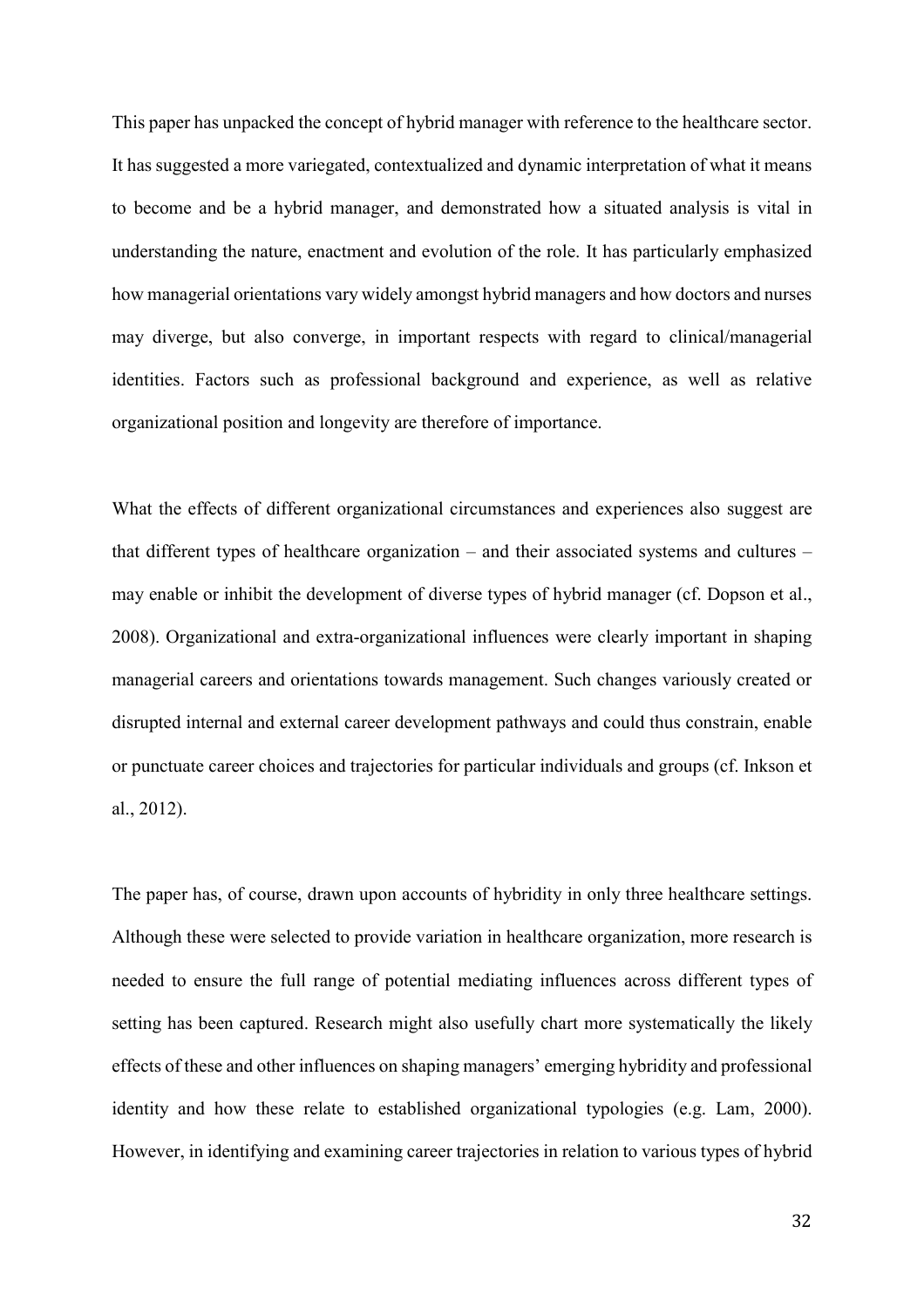manager and in exploring those differences across diverse types of healthcare setting, an important start has been made here in showing how hybridity is more complex and dynamic than often portrayed (cf. Noordegraaf, 2015).

This has a number of important implications for understanding the trajectory of change in the management of healthcare organizations, particularly given the challenges facing healthcare management in the current context (Hyde et al., 2016). the spread of managerialism within the sector (Davies and Harrison, 2003) and growing expectations on (hybrid) managers to exercise more leadership in dealing with the pressures to improve efficiency and cost effectiveness as well as deliver more effective patient care (e.g. Bresnen et al., 2015). For example, one might expect hybridity to be not only a potential benefit for, but also a more significant challenge to the management of organizations such as traditional general hospitals. In other healthcare settings, the emergence/enactment of hybrid management roles may be no less a personal and professional challenge, but rather easier to align with organizational strategies, structures and cultures. By the same token, one might expect contemporary changes in healthcare to have important implications for the extent to which hybrid managers are able to meet the challenges which face them. In sum, whatever the precise scenario and effects of (and effects on) hybrid managers, it is clear that the concept of hybrid managerial identity needs to take greater account of its variegated, situational and dynamic qualities to present a more complete picture of what it means to become and to be a hybrid manager.

#### **Acknowledgements**

This research was funded by the UK's National Institute for Health Research Service Delivery and Organisation (NIHR SDO) programme (project number 09/1002/29). The views and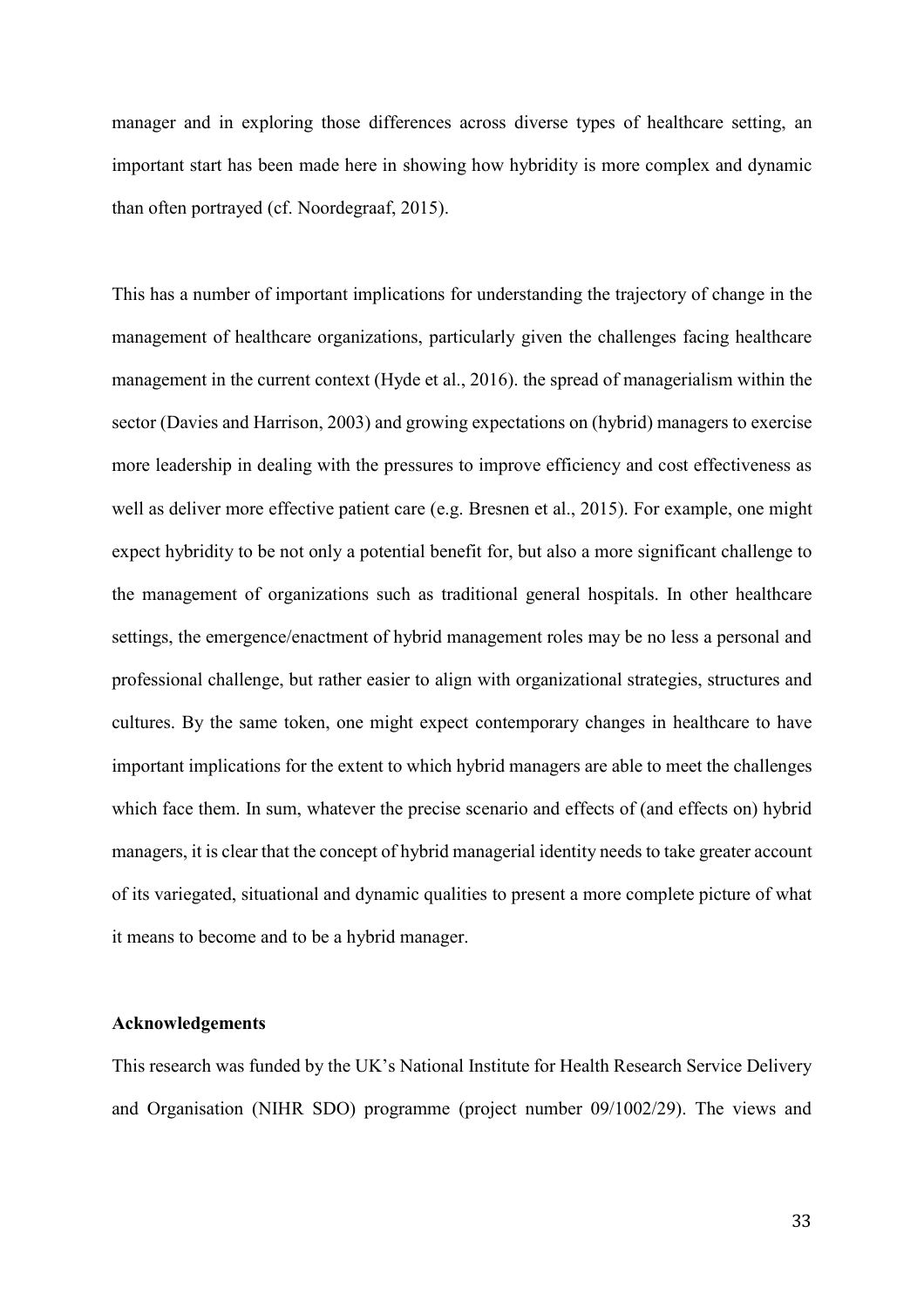opinions expressed therein are those of the authors and do not necessarily reflect those of the SDO programme, NIHR, NHS or the Department of Health.

#### **References**

Alvesson, M. (2010) Self doubters, strugglers, storytellers, surfers and others: images of selfidentities in organization studies. *Human Relations*, 63, 193-217.

Alvesson, M., Ashcraft, K. L. and Thomas, R. (2008) Identity matters: reflections on the construction of identity scholarship in organization studies. *Organization*, 15(1), 5-28.

Alvesson, M. and Willmott, H. (2002) Identity regulation as organizational control: producing the appropriate individual. *Journal of Management Studies*, 39(5), 619-644.

Ashforth, B. E. (2001) *Role transitions in organizational life: an identity-based perspective*. Mahwah, NJ: Lawrence Erlbaum Associates.

Bamber, M., Allen-Collinson, J. and McCormack, J. (2017). "Occupational limbo, transitional liminality and permanent liminality: New conceptual distinctions." *Human Relations* 70(12): 1514-1537.

Beech, N. (2011) Liminality and the practices of identity reconstruction. *Human Relations*, 64(2) 285–302.

Bolton, S. C. (2005) 'Making up' managers: the case of NHS nurses. *Work, Employment and Society*, 19(1), 5-23.

Bresnen, M., Hodgson, D., Bailey, S., Hyde, P. and Hassard, J. (2017) Mobilizing management knowledge in healthcare: institutional imperatives and professional and organizational mediating effects. *Management Learning*, 48(5), 597-614.

Brocklehurst, M., Grey, C. and Sturdy, A. (2010) Management: the work that dares not speak its name. Management Learning, 41(1), 7-19.

Brooks I. (1999) Managerialist professionalism: the destruction of a non-conforming subculture. *British Journal of Management*, 10(1):41-52.

Brown, A. (2015) Identities and identity work in organizations. *International Journal of Management Reviews*, 17, 20-40.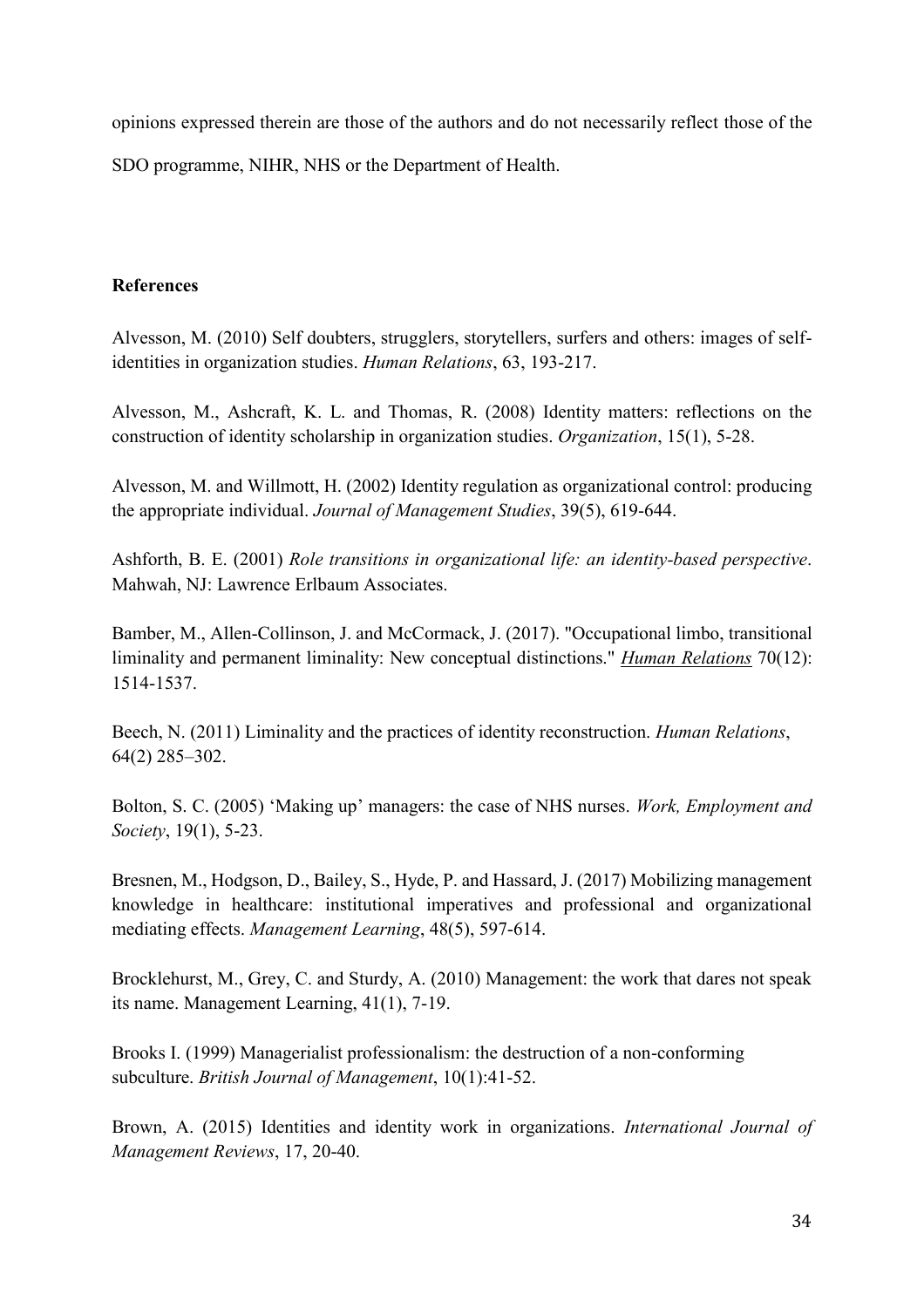Buchanan, D., Addicott, R., Fitzgerald, L., Ferlie, E. and Baeza, J. (2007) Nobody in charge: distributed change agency in healthcare. *Human Relations*, 60(7), 1065-1090.

Buchanan, D. (2013) Pure plays and hybrids: acute trust management profile and capacity. *Journal of Health Services Research & Policy*, 18(2), 90-97.

Burgess, N. and G. Currie (2013) The knowledge brokering role of the hybrid middle level manager: the case of healthcare. *British Journal of Management*, 24, S132-S142.

Burgess, N., K. Strauss, G. Currie and G. Wood (2015) Organizational ambidexterity and the hybrid middle manager: the case of patient safety in UK hospitals. *Human Resource Management*, 54(S1), S87-S109.

Collinson, D. (2003) Identities and insecurities: selves at work. *Organization*, 10(3): 527-47.

Croft, C., Currie, G. and Lockett, A. (2014) Broken 'two-way windows'? An exploration of professional hybrids. *Public Administration*.

Croft, C., Currie, G. and Lockett, A. (2015) The Impact of emotionally important social identities on the construction of a managerial leader identity: a challenge for nurses in the English National Health Service. *Organization Studies*, 36(1), 113-131.

Currie, G. (1997) Contested Terrain: The incomplete closure of managerialism in the health service. *Health Manpower Management* 23(4): 123-132.

Currie, G. (2006) Reluctant but resourceful middle managers: the case of nurses in the NHS *Journal of Nursing Management*, 14, 5–12.

Currie, G. and Croft, C. (2015) Examining hybrid nurse managers as a case of identity transition in healthcare: developing a research agenda. *Work, Employment and Society*, 29(5), 855-65.

Currie, G., Finn, R., & Martin, G. (2009). Professional Competition and Modernizing the Clinical Workforce in the NHS. *Work, Employment and Society, 23*(2), 267-284.

Currie, G., R. Finn and G. Martin (2010) Role transition and the interaction of relational and social identity: new nursing roles in the English NHS. *Organization Studies*, 31(7), 941-961.

Currie, G. and L. White (2012) Inter-professional barriers and knowledge brokering in an organizational context: the case of healthcare. *Organization Studies*, 33(10), 1333-1361.

Czarniawska-Joerges, B. (1994) Narratives of individual and organizational identities. In S. Deetz (ed.) *Communication yearbook*. Newbury Park, CA: Sage. 193-221.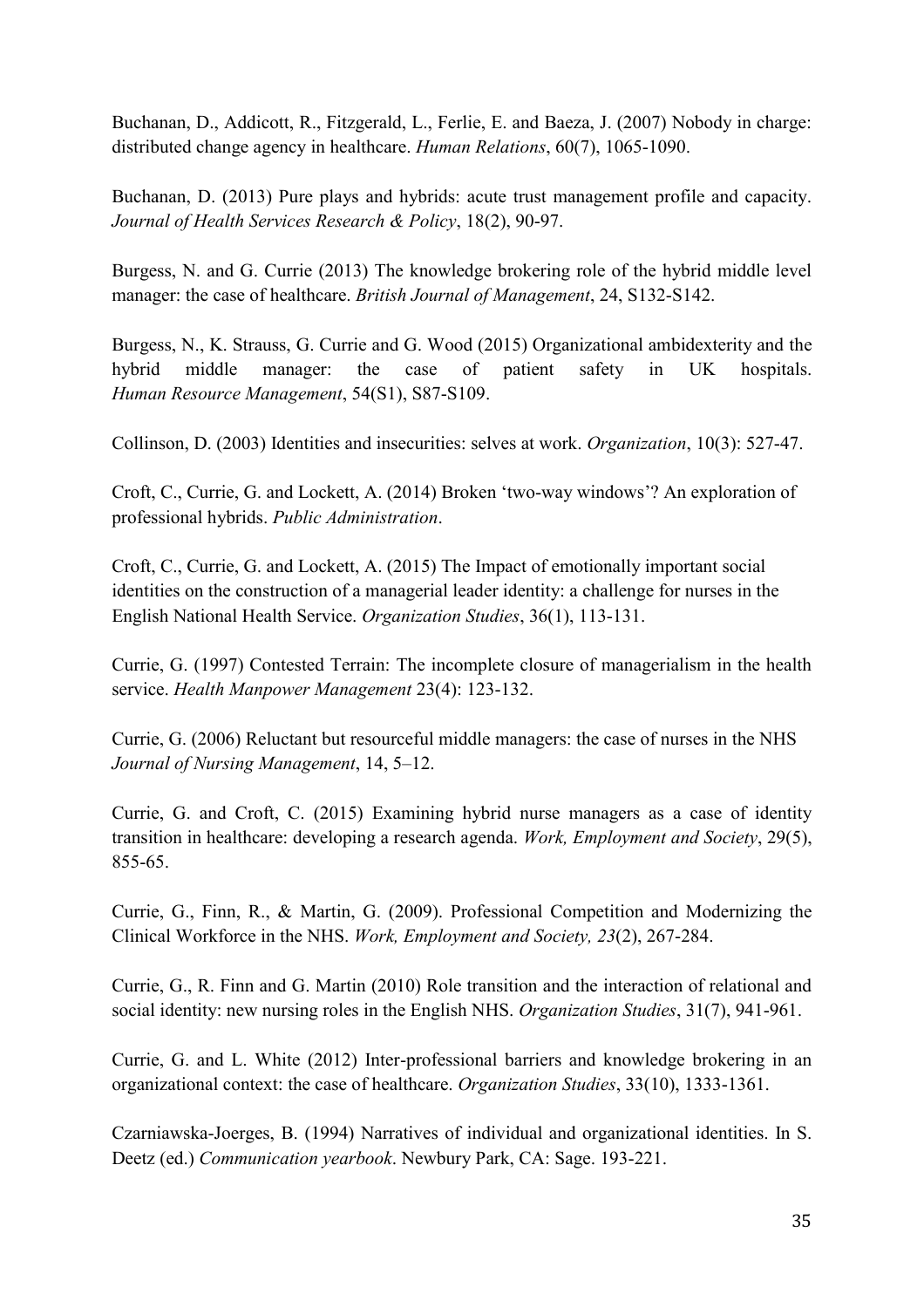Davies, H. T. O. and Harrison, S. (2003) Trends in doctor-manager relationships. *BMJ*, 326(March), 646-9.

Dellve, L. and Wikström, E. (2009) Managing complex workplace stress in health care organizations: leaders' perceived legitimacy conflicts. *Journal of Nursing Management*, 17(8), 931-941.

Dopson, S. and Fitzgerald, L. (2006) The role of the middle manager in the implementation of evidence-based health care. *Journal of Nursing Management, 14*, 43-51.

Dopson, S. (1995). Management: The one disease consultants did not think existed. *Journal of Management in Medicine*, 8(5), 25–36.

Dopson, S., & Fitzgerald, L. (Eds) (2005). *Knowledge to action? Evidence-based health care in context*. Oxford, Oxford University Press.

Dopson, S., L. Fitzgerald and E. Ferlie (2008) Understanding change and innovation in healthcare settings: reconceptualizing the active role of context. *Journal of Change Management*, 8(3-4), 213-31.

Ferlie, E., Fitzgerald, L., McGivern, G., Dopson, S. and Bennett, C. (2013) *Making wicked problems governable? The case of managed networks in healthcare*. Oxford: Oxford University Press.

Fitzgerald, L. & Dufour, Y. (1997). Clinical management as boundary management: A comparative analysis of Canadian and UK healthcare institutions. *International Journal of Public Sector Management*, 10(1/2), 5–20.

Fitzgerald, L. & Ferlie, E. (2000). Professionals: Back to the Future? *Human Relations*, 53(5), 713–739.

Hassard, J., McCann, L. and Morris, J. (2009) *Managing in the modern corporation: the intensification of managerial work in the USA, UK and Japan*. Cambridge: Cambridge University Press.

Hyde, P., E. Granter, J. Hassard and L. McCann (2016) *Deconstructing the welfare state: Managing healthcare in the age of reform*. London: Routledge

Ibarra, H. (1999) Provisional selves: experimenting with image and identity in professional adaptation. *Administrative Science Quarterly*, 44:764-91.

Ibarra, H. and Barbulescu, R. (2010) Identity as narrative: prevalence, effectiveness, and consequences of narrative identity work in macro work role transitions. *Academy of Management Review*, 35(1), 135-154.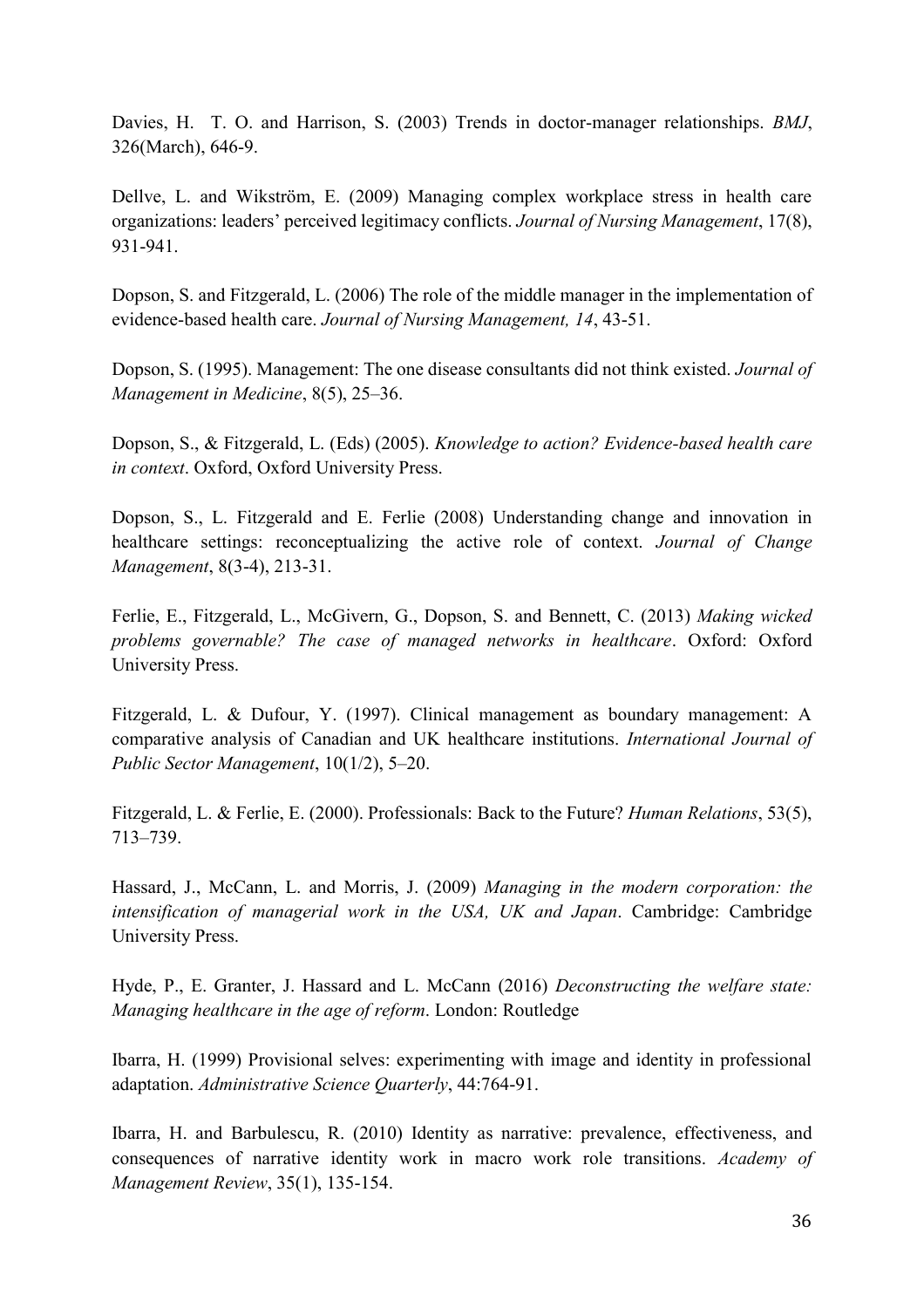Iedema, R., Degeling, P., Braithwaite, J. and White, L. (2004) "It's an interesting conversation I'm hearing": the doctor as manager. *Organization Studies,* 25(1): 15-33.

Inkson, K., Gunz, H., Ganesh, S. and Roper, J. (2012) Boundaryless careers: bringing back boundaries. *Organization Studies*, 33(3), 323-340.

Kippist, L. and Fitzgerald, A. (2009) Organizational professional conflict and hybrid clinician managers. *Journal of Health Organization and Management*, 23(6), 642-655.

Kislov, R. (2014) Boundary Discontinuity in a Constellation of Interconnected Practices. *Public Administration*, 92(2), 307–23.

Kitchener, M. (2000). The "Bureaucratization' of Professional Roles: The case of clinical directors in UK hospitals. *Organization, 7*(1), 129-154.

Knights, D., & McCabe, D. (2003). Governing through teamwork: reconstituting subjectivity in a call centre. *Journal of Management Studies*, 40(7)*,* 1587-1619.

Kreiner, G. E., Hollensbe, E. C. and Sheep, M. L. (2006) Where is the 'me' among the 'we'? Identity work and the search for optimal balance. *Academy of Management Journal*, 49(5), 1031-1057.

Lam, A. (2000) Tacit knowledge, organizational learning and societal institutions: an integrated framework. Organization Studies, 21(3), 487-513.

Learmonth, M. and Humphreys, M. (2012) Autoethnography and academic identity: glimpsing business school doppelgangers. *Organization*, 19(1), 99-117.

Llewellyn, S. (2001) 'Two-way windows': clinicians as medical managers. *Organization Studies*, 22(4), 593-623.

McConville T. (2006) Devolved HRM responsibilities, middle-managers and role dissonance. *Personnel Review*, 35(6), 637-53.

McDermott, A., Fitzgerald, L. and Buchanan, D. (2013) Beyond acceptance and resistance: entrepreneurial change agency responses in policy implementation. *British Journal of Management*, 24, S93-115.

McGivern, G., G. Currie, E. Ferlie, L. Fitzgerald and J. Waring (2015) Hybrid managerprofessionals' identity work: the maintenance and hybridization of professionalism in managerial contexts. *Public Administration*, 93, 2, 412-432.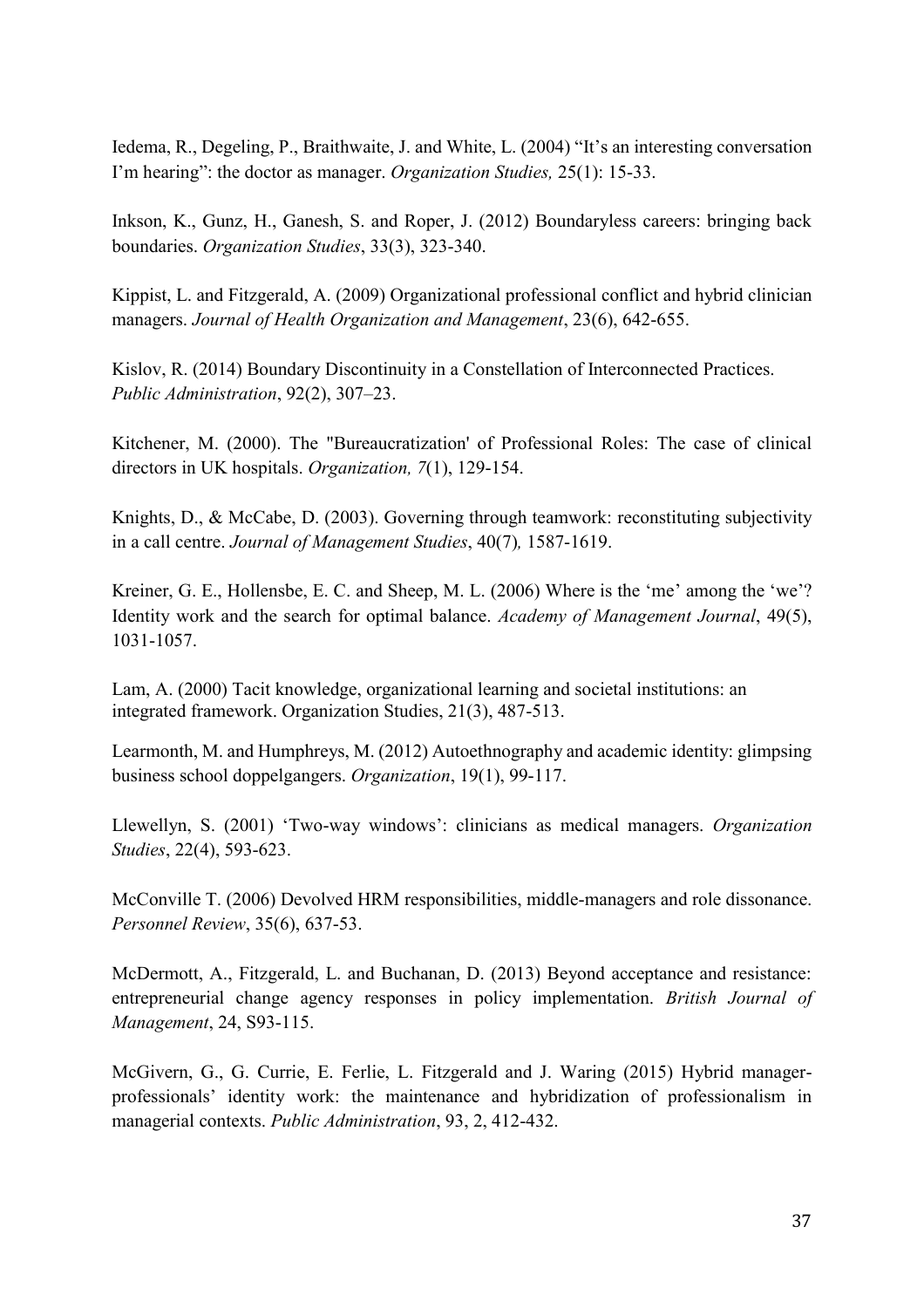McMurray, R. (2010) The struggle to professionalize: an ethnographic account of the occupational position of Advanced Nurse Practitioners. *Human Relations*, 64(6), 801-822.

Noordegraaf, M. (2015) Hybrid professionalism and beyond: (new) forms of public professionalism in changing organizational and societal contexts. *Journal of Professions and Organization*, 2015.

Paton, S. and Hodgson, D. (2016) Project managers on the edge: liminality and identity in the management of technical work. *New Technology, Work and Employment*, 31(1), 26-40.

Reay, T., Goodrick, E., Waldorff, S. B., & Casebeer, A. (2017). Getting leopards to change their spots: Co-creating a new professional role identity. *Academy of Management Journal, 60*(3), 1043-1070.

Rodrigues, R. A. and Guest, D. (2010) Have careers become boundaryless? *Human Relation*s, 63(8), 1157-1175.

Spyridonidis, D., Hendy, J. and Barlow, J. (2015) Understanding hybrid roles: the role of identity processes amongst physicians. *Public Administration*, 93(2), 395-411.

Sveningsson, S. and Alvesson, M. (2003) Managing managerial identities: organizational fragmentation, discourse and identity struggle. *Human Relations*, 56(10), 1163-1193.

Tansley, C. and Tietze, S. (2013) Rites of passage through talent management progression stages: an identity work perspective. *International Journal of Human Resource Management,* 24 (9), 1799-1815.

Thomas, R. and Linstead, A. (2002) Losing the plot? Middle managers and identity. *Organization*, 9(10), 71-93.

Thorne, M. (1997). Being a clinical director: First among equals or just a go between? *Health Services Management Journal*, 10, 205–215.

von Knorring M, Alexanderson K, Eliasson, A. (2016) Healthcare managers' construction of the manager role in relation to the medical profession. *Journal of Health Organization and Management*, 39(3), 421-440.

Waring, J. (2007) Adaptive regulation or governmentality: patient safety and the changing regulation of medicine. *Sociology of Health & Illness*, 29(2), 163–179.

Watson, T. J. (1994) *In search of management*. London: Routledge.

Watson, T. J. (2008) Managing identity: identity work, personal predicaments and structural circumstances. *Organization*, 15(1), 121-143.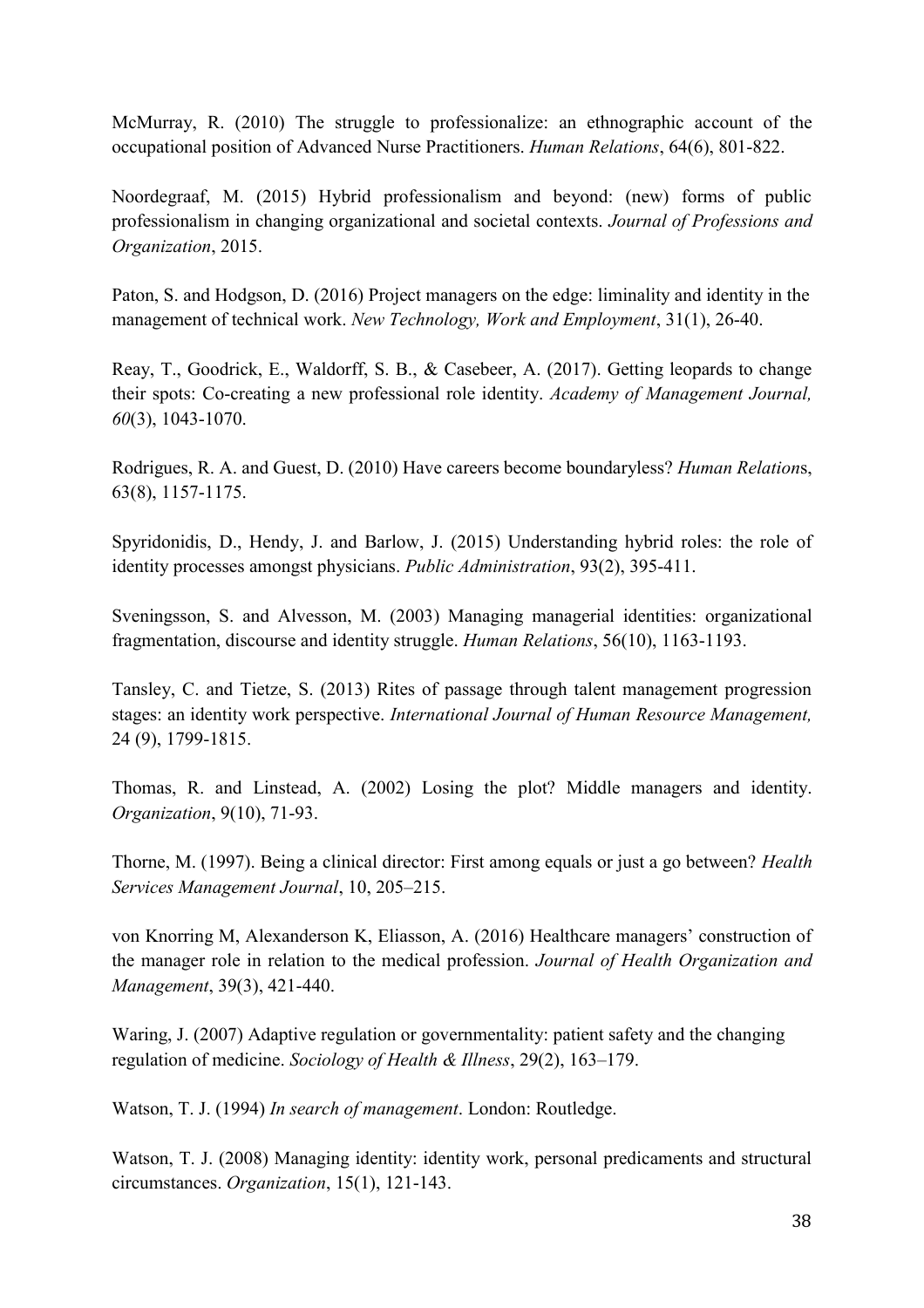Watson, T. J. (2009) Narrative life story and manager identity: a case study in autobiographical identity work. *Human Relations*, 62(3), 425-452.

Weick, K. E. (1995) *Sensemaking in organizations*. Thousand Oaks, CA: Sage.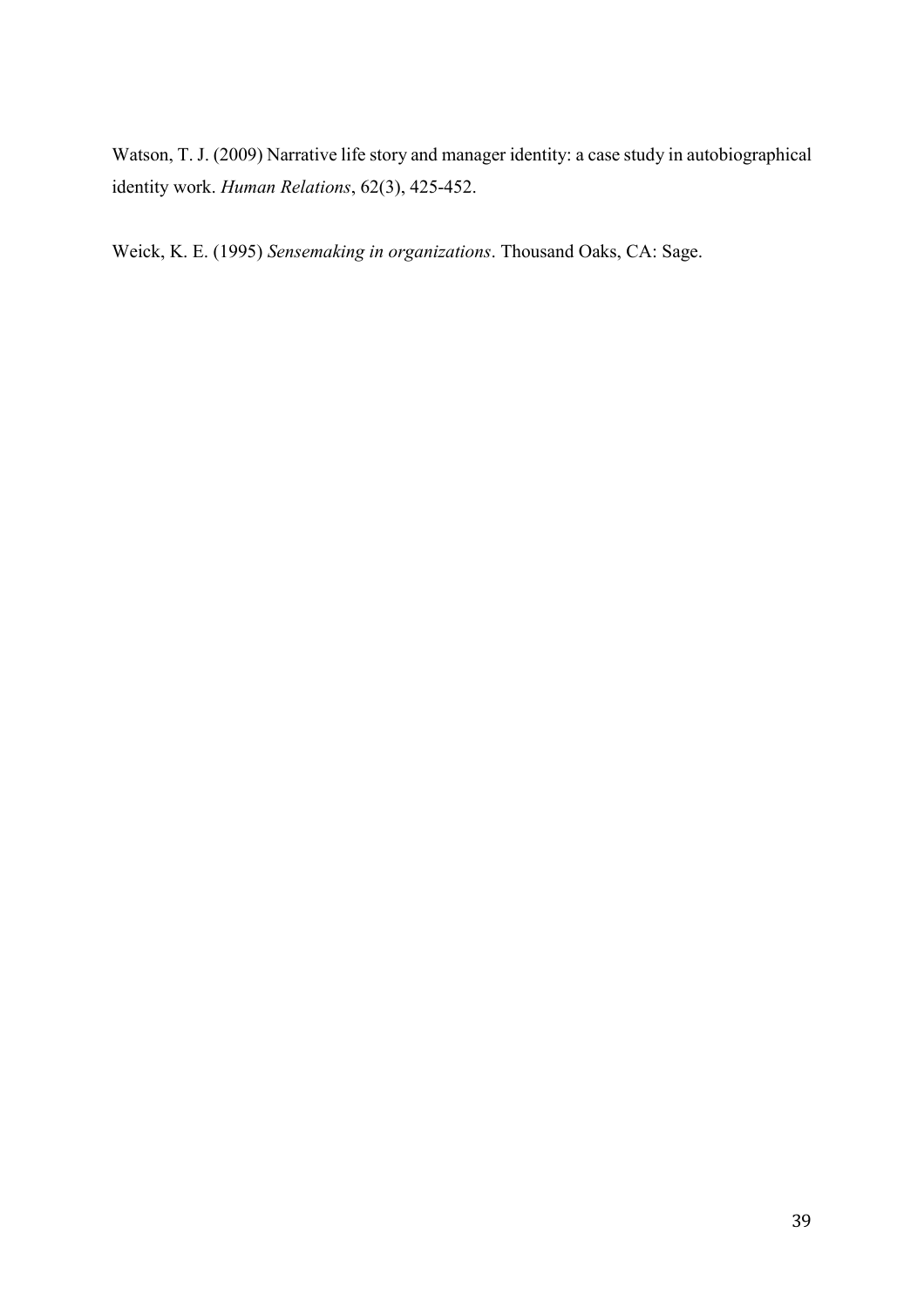### **Figure 1: Manager selection framework**

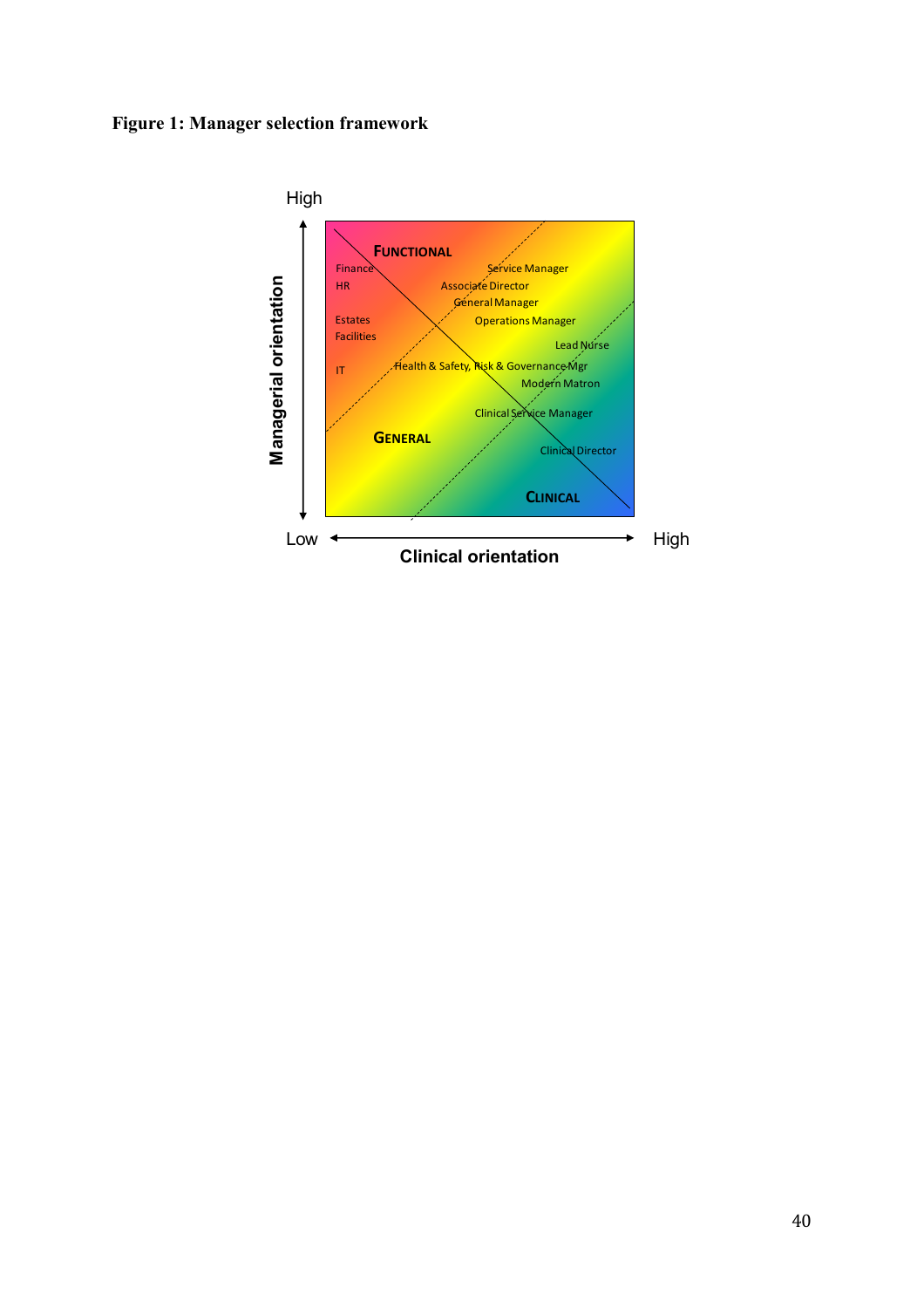|                         | <b>Clinical</b><br>managers | <b>General</b><br>managers | <b>Functional</b><br>managers | <b>Total</b><br><i>participants</i> | <b>Total</b><br>interviews |
|-------------------------|-----------------------------|----------------------------|-------------------------------|-------------------------------------|----------------------------|
| <b>Acute Trust</b>      | 5                           | 8                          | 7                             | 20                                  | 22                         |
| <b>Care Trust</b>       | 7                           | 12                         | 6                             | 25                                  | 33                         |
| <b>Specialist Trust</b> | 6                           | 9                          | 8                             | 23                                  | 30                         |
| <b>Total</b>            | 18                          | 21                         | 29                            | 68                                  | 85                         |

## **Table 1: Interviewees by management group and by trust**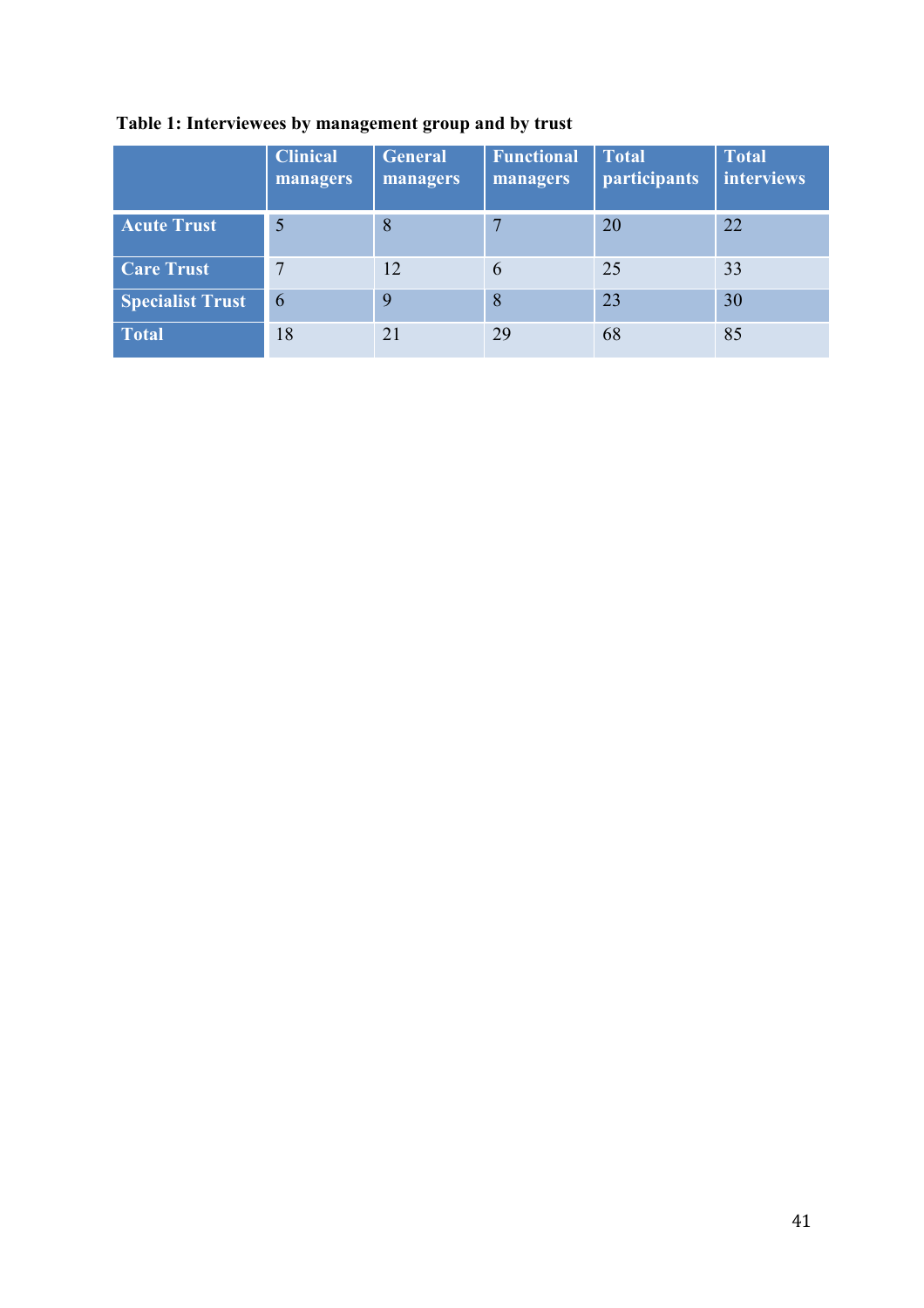| <b>Trust</b>      | <b>Cohort</b> | <b>Numbers with</b><br>clinical<br><b>backgrounds</b> | <b>Clinical</b><br>qualifications or<br><b>PhD</b> | <b>BSc/Dip/MSc</b><br>healthcare<br>qualifications | <b>Total</b><br>in<br>cohort |
|-------------------|---------------|-------------------------------------------------------|----------------------------------------------------|----------------------------------------------------|------------------------------|
| <b>Acute</b>      | Clinical      | 2 Doctors<br>2 Nurses<br>1 Scientist                  | 2MD<br>$2$ RGN <sup>1</sup><br>1 PhD               | $\overline{2}$                                     | 5                            |
|                   | General       | 1 Nurse<br>4 AHPs                                     | $1$ SRN <sup>2</sup>                               | }10                                                | 8                            |
|                   | Functional    | 1 Nurse                                               | 1 RGN                                              |                                                    | $\overline{7}$               |
| Care              | Clinical      | 2 Doctors                                             | $2 \text{ MD}$                                     |                                                    |                              |
|                   |               | 3 Nurses                                              | $2 RGN + 1 RMN3$                                   | 310                                                |                              |
|                   |               | 2 AHPs                                                |                                                    |                                                    |                              |
|                   | General       | 10 Nurses                                             | $7 RMN + 3 RGN$                                    | 9 <sup>°</sup>                                     | 12                           |
|                   |               | 2 Social workers                                      |                                                    |                                                    |                              |
|                   | Functional    |                                                       |                                                    |                                                    | 6                            |
| <b>Specialist</b> | Clinical      | 1 Doctor                                              | $1 \text{ MD}$                                     |                                                    | 6                            |
|                   |               | 3 Nurses                                              | 3 RGN                                              | 5                                                  |                              |
|                   |               | 1 AHP                                                 |                                                    |                                                    |                              |
|                   |               | 1 Scientist                                           | 1 PhD                                              |                                                    |                              |
|                   | General       | 3 Nurses                                              | $1$ BSc +2 RGN                                     | $\overline{3}$                                     | 9                            |
|                   |               | 2 Scientists                                          |                                                    |                                                    |                              |
|                   | Functional    | 1 Scientist                                           | 1 PhD                                              | 3                                                  | 8                            |
| <b>Total</b>      |               | 42                                                    | 31                                                 | 44                                                 | 68                           |

## **Table 2: Clinical backgrounds and qualifications**

<sup>1</sup> Registered General Nurse; <sup>2</sup> State Registered Nurse; <sup>3</sup> Registered Mental Nurse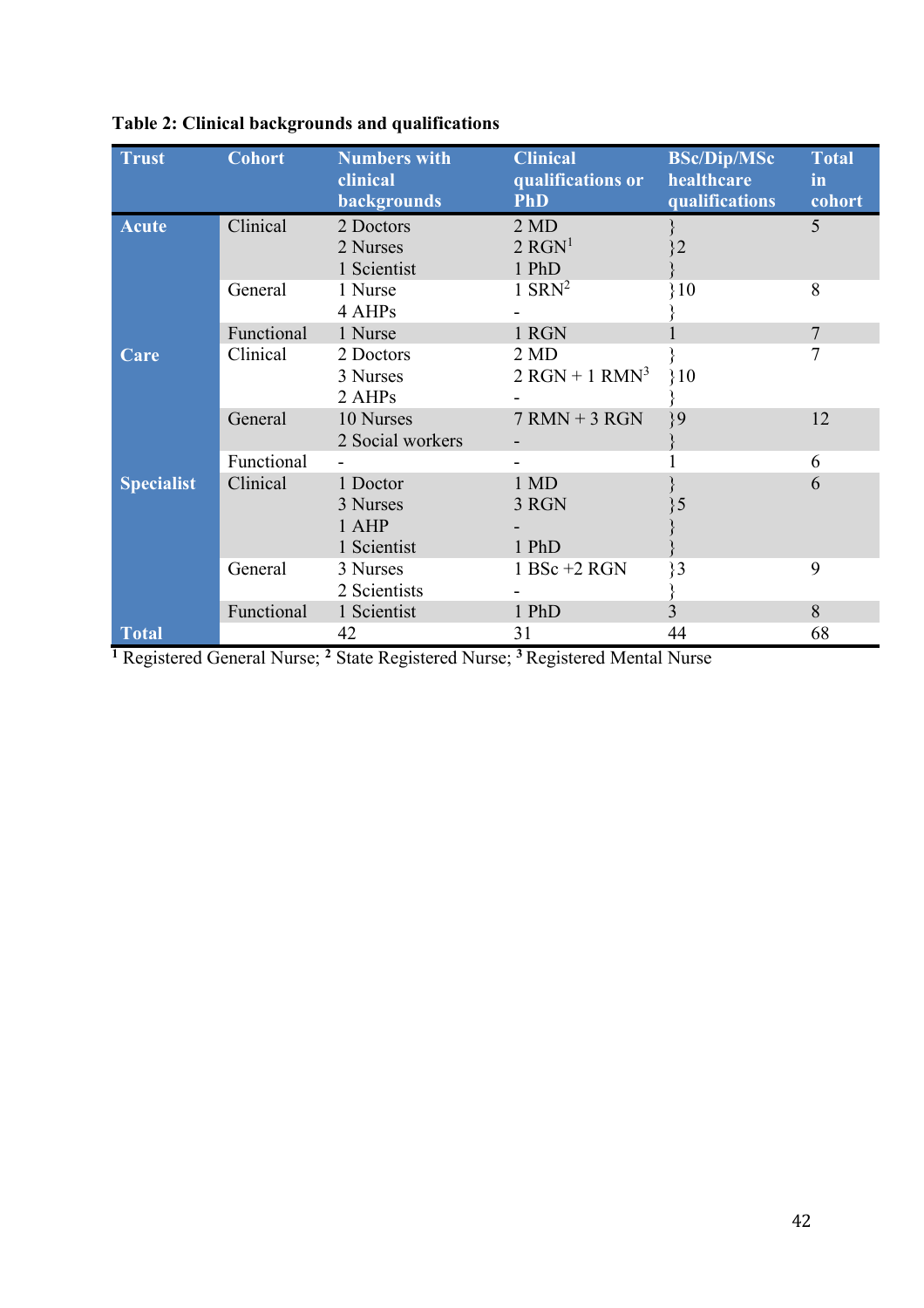|  |  | Table 3: Career narratives: Hybrid manager types and exemplars by trust |  |  |  |
|--|--|-------------------------------------------------------------------------|--|--|--|
|--|--|-------------------------------------------------------------------------|--|--|--|

| 'Type'       | <b>Narrative</b>                                                                                    | Acute trust exemplar                                                                                                                                                                                                                                                                                                                                                                                                             | Care trust exemplar                                                                                                                                                                                                                                                                                                                                                                                       | Specialist trust exemplar                                                                                                                                                                                                                                                                                                                                                           |
|--------------|-----------------------------------------------------------------------------------------------------|----------------------------------------------------------------------------------------------------------------------------------------------------------------------------------------------------------------------------------------------------------------------------------------------------------------------------------------------------------------------------------------------------------------------------------|-----------------------------------------------------------------------------------------------------------------------------------------------------------------------------------------------------------------------------------------------------------------------------------------------------------------------------------------------------------------------------------------------------------|-------------------------------------------------------------------------------------------------------------------------------------------------------------------------------------------------------------------------------------------------------------------------------------------------------------------------------------------------------------------------------------|
| Aspirational | <b>Nurses</b><br>ambitious to<br>progress into<br>management<br>and keen to<br>make a<br>difference | <b>Melissa, Associate Director:</b><br>I quickly recognized that I wanted to work at a<br>more senior grade  I was in an acute ward,<br>looking after stroke patients. I had a team  and<br>the team worked well  I started to think: do you<br>know, this is great  but if I want to do this on a<br>bigger scale then I'm going to have to think<br>differently. That's when the seed was planted.                             | <b>Hasin, Operations Manager:</b><br>The seed around management  was planted<br>when I was still working  as a [senior] staff<br>nurse  When I went into acute services, one of<br>my colleagues  [said] "you seem to have the<br>right aptitude to be in management". It was just<br>an observation. But  it was a seed that was<br>planted.                                                             | <b>Becky, Service Manager:</b><br>I did two years on the wards and worked in<br>chemotherapy, radiotherapy and combined<br>services I'd had a lot of work experience so I<br>didn't want to just work for x number of years and<br>become a ward sister and  ward manager. I<br>wanted a management pathway  I have always<br>wanted to be in a leadership role.                    |
| Ambivalent   | <b>Nurses</b><br>comfortable<br>with and/or<br>adaptable to<br>management                           | <b>Roxanne, Programme Manager:</b><br>Went into nursing. Loved it  I just wanted to get<br>more into managing, a senior clinical role  I was<br>being encouraged to go into director's roles  But<br>decided that I like the detail. I didn't want that high<br>level overarching role  I liked getting involved<br>with  improving patient care. So it really<br>challenged me about where I wanted to go next in<br>my career. | <b>Harriet, Operations Manager:</b><br>I moved into a senior management role and it was<br>by accident because I was managing the<br>children's and adult's and forensic team and we<br>had two failing  residential services, both<br>subject to external reviews  It was a case of:<br>this service is failing we need to put a turnaround<br>team in, will you head that up? So that's what<br>we did. | Hannah, Service Manager:<br>I've never had a clear view of where I wanted to<br>end up really. I've taken opportunities when I've<br>wanted to take them if the opportunities arise and<br>I felt interested in  I take the stance: if<br>somebody else did it, do you feel you could do<br>the same or a better job?  Things have just<br>evolved really as I've gone along.       |
|              | Doctors<br>persuaded<br>into, and not<br>averse to,<br>management                                   | <b>Ramesh, Clinical Director:</b><br>I was not willing to relinquish my clinical<br>commitments until I was completely sure  So I<br>took it as an additional responsibility that was an<br>added pressure. Having said that, I realised you're<br>able to do more when there is pressure. You<br>function better. You are more planned, more<br>organised because time [is] precious.                                           | <b>Robert, Clinical Director:</b><br>As lead consultant  [I] have to maintain two<br>very opposing forces  On one hand, I've got<br>the Trust saying this needs to be done, we need<br>to trim down on that level of input. On the other<br>side, I've got the patient side and the carers<br>[wanting] the best patient care. You do find<br>yourself in the middle being pulled both ways.              | <b>Brenden, Divisional Director:</b><br>What can happen in medicine and  it happened<br>in my area is, you specialise in your clinical<br>subject, you get your consultant job and your<br>head is immersed in that  Then suddenly the<br>Trust knocks on your door and says do you mind,<br>can you spare a few minutes? And you find<br>yourself [experiencing] an abrupt change. |
| Agnostic     | Doctors /<br>nurses more<br>sceptical<br>about<br>management<br>or deterred<br>from it              | <b>Oliver, Chief Pharmacist:</b><br>Being a general manager is not a career I want to<br>pursue. I've worn the T-shirt and I can look anyone<br>in the face who's done medicine and sympathize<br>with them. But to me pushing beds round or asking<br>people to see patients to stop a breach really isn't<br>my thing.                                                                                                         | <b>Justine, Service Manager:</b><br>I became a service manager  and I was still<br>carrying a caseload of 100. I did that for about a<br>year and I found that I couldn't do it. I was quite<br>ill, depression, handed my notice in, didn't have<br>anywhere to go  and then they asked me to stay<br>on in a consultative role when I returned from<br>sick.                                            | <b>Beryl, Divisional Lead Nurse:</b><br>I went for Nurse Consultant [because] I wasn't<br>sure which way my career wanted to go. I looked<br>at management, I wasn't sure. Looked at<br>research, wasn't sure. Looked at education<br>[but]  education full-time wasn't the right<br>thing. I applied for a research bursary  But,<br>again, pure research wasn't me either.        |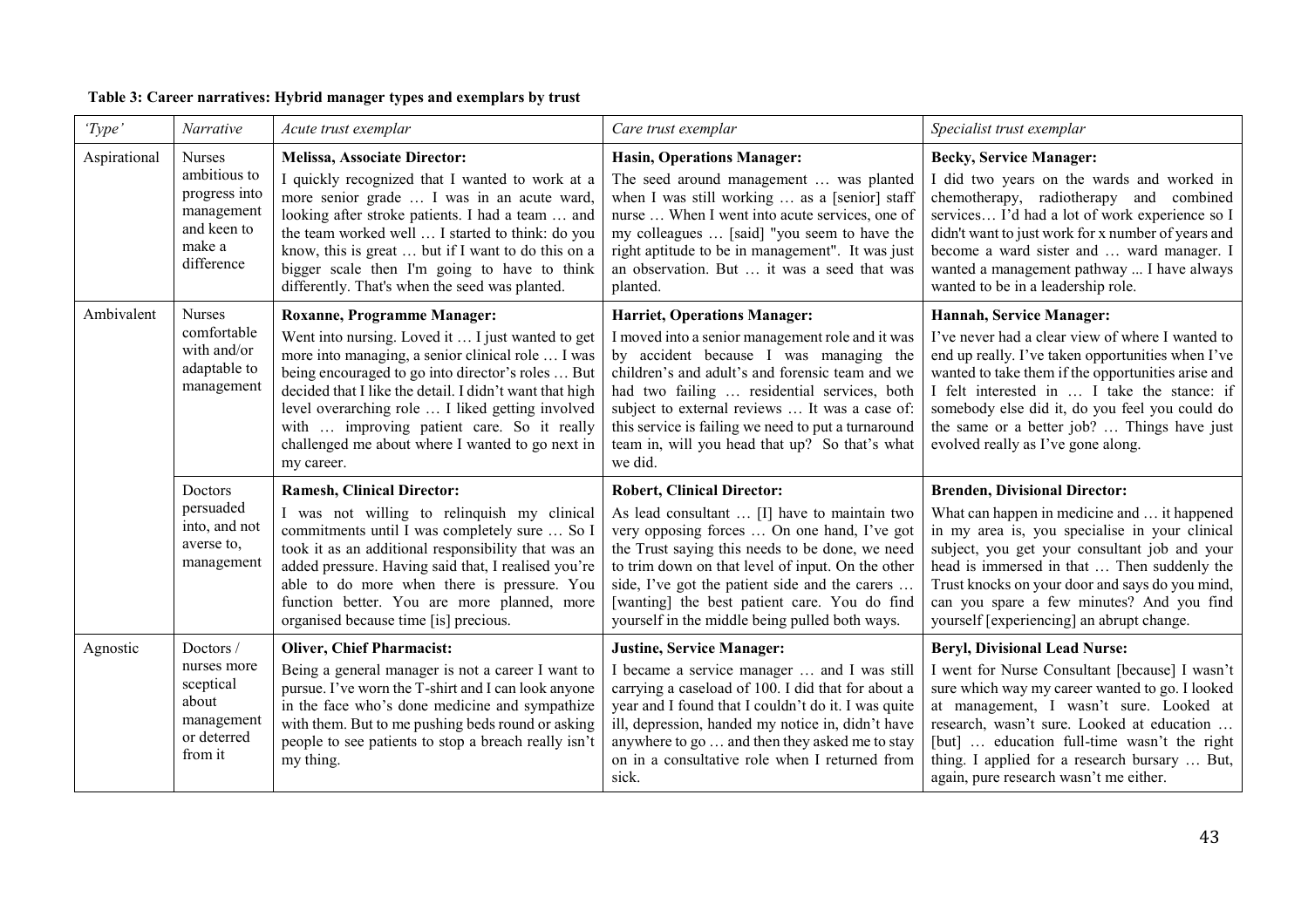#### **Table 4: Career narratives: Aspirational hybrid managers**

| Acute trust exemplar                                                                                                                                                                                                                                                                                                                                                                                                                                                                                                                                                                                                                                                                                                                                                                                               | Care trust exemplar                                                                                                                                                                                                                                                                                                                                                                                                                                                                                                                                                                                                                                                                                                    | Specialist trust exemplar                                                                                                                                                                                                                                                                                                                                                                                                                                                                                                                                                                                                                                                                                                                                                                                                                                        |
|--------------------------------------------------------------------------------------------------------------------------------------------------------------------------------------------------------------------------------------------------------------------------------------------------------------------------------------------------------------------------------------------------------------------------------------------------------------------------------------------------------------------------------------------------------------------------------------------------------------------------------------------------------------------------------------------------------------------------------------------------------------------------------------------------------------------|------------------------------------------------------------------------------------------------------------------------------------------------------------------------------------------------------------------------------------------------------------------------------------------------------------------------------------------------------------------------------------------------------------------------------------------------------------------------------------------------------------------------------------------------------------------------------------------------------------------------------------------------------------------------------------------------------------------------|------------------------------------------------------------------------------------------------------------------------------------------------------------------------------------------------------------------------------------------------------------------------------------------------------------------------------------------------------------------------------------------------------------------------------------------------------------------------------------------------------------------------------------------------------------------------------------------------------------------------------------------------------------------------------------------------------------------------------------------------------------------------------------------------------------------------------------------------------------------|
| <b>Melissa, Associate Director:</b>                                                                                                                                                                                                                                                                                                                                                                                                                                                                                                                                                                                                                                                                                                                                                                                | <b>Hasin, Operations Manager</b>                                                                                                                                                                                                                                                                                                                                                                                                                                                                                                                                                                                                                                                                                       | <b>Becky, Service Manager:</b>                                                                                                                                                                                                                                                                                                                                                                                                                                                                                                                                                                                                                                                                                                                                                                                                                                   |
| An opportunity arose for me to become a team leader for<br>[an elderly person's integrated care service]  I had a<br>bigger team; it wasn't just physios, it was a multi-<br>professional team, and there was psychology and various<br>different disciplines involved. [I] started to manage the<br>team, but also had [a] clinical caseload.<br>The therapy manager job came up  and I was successful<br>in getting that position. And I loved it, because being able<br>to make a difference on a bigger scale was there  [The<br>Director]  had a big patch  but he also had facilities<br>So he created a new structure and he said, "I want you as<br>my deputy, and I want you to manage the laboratory as well<br>[and] keep therapies."  So that's what I did and I was the<br>Deputy Divisional Manager. | There were a number of opportunities coming up around<br>A&E services. Mental health establishments were asked<br>to develop A&E services  and an opportunity came up<br>to apply for  a G grade role  to develop that service<br>It was very much a clinical role with some managerial<br>role  The managerial element was very much around<br>setting up care pathways, agreeing the service model and<br>providing supervision.<br>In 2004, there was a real crisis for our drug and alcohol<br>services  I was approached by one of the senior<br>managers and asked if I would go and provide cover<br>The only grade that they had was an I grade  [and so] I<br>joined them as an acting senior service manager | I wanted to work somewhere where there was excellent<br>cancer care. But I also wanted to understand why people<br>get cancer. That's why I went into research. Then  I<br>started to see that the hospital had failings in areas around<br>patient experience and wanted to make some<br>improvements in the pathways for patients.<br>I wanted to branch out into some form of management and<br>there were quite a few opportunities in [cancer] trials<br>An opportunity came up [for] secondment for a year,<br>looking at [improving] patient experience and patient<br>pathways  Service management was something I<br>hadn't done before. But the senior management team here<br>thought: you've led on these projects, you've done all this<br>operational change, you know a lot of people  That's<br>how I got into this service management position. |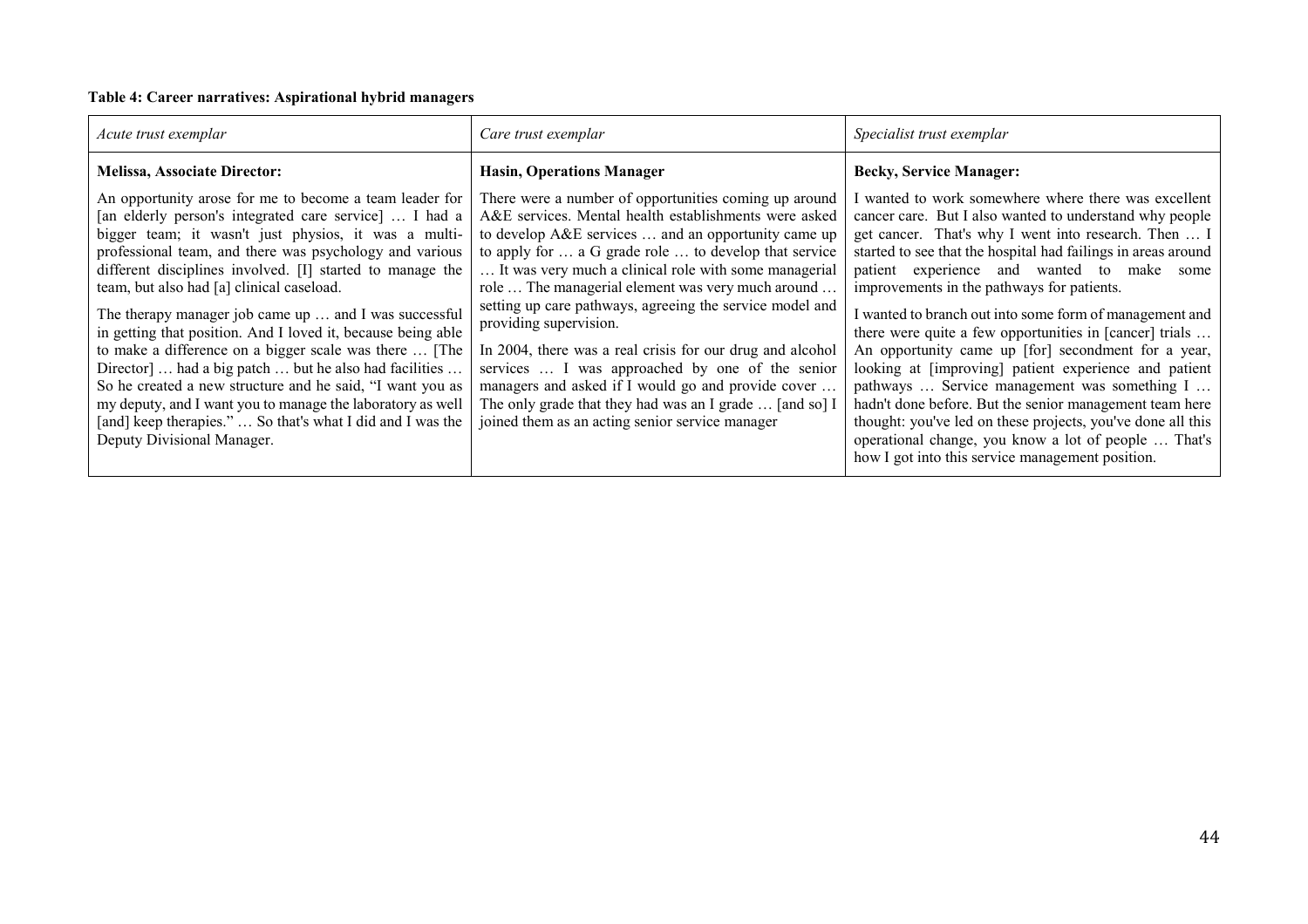#### **Table 5: Career narratives: Ambivalent hybrid managers (nurses)**

| Acute trust exemplar                                          | Care trust exemplar                                          | Specialist trust exemplar                                     |
|---------------------------------------------------------------|--------------------------------------------------------------|---------------------------------------------------------------|
| <b>Roxanne, Programme Manager:</b>                            | <b>Harriet, Operations Manager:</b>                          | <b>Hannah, Service Manager:</b>                               |
| When I went into midwifery, I wanted to develop a longer      | I did my training in a year post-qualifying and then moved   | I worked my way up to ward manager. And then a post           |
| term relationship with clients  and that took me into         | into community services  I moved around consciously          | came available for a matron for three wards [including]       |
| health visiting  which in turn fed into preventative work     | and with an intent on getting wide experience of             | mine]  The Ward Manager's post is still quite clinical        |
| [and] public health  From that, I got approached to go        | children's, adult's, residential, community. Then took on    | so you spend part of your time managing the unit and the      |
| into management  [in] primary care development.               | a team leader role which was still very much a clinical role | staff within it and also part of your time clinically working |
| I was approached  to see if I wanted to take on a             | There was some leadership and management                     | there. The Matron's post was less so but still had a clinical |
| modernization role  to set up integrated care pathways        | responsibilities, but not very much.                         | part in it, so I still worked on some of the units  The       |
| and services out in the community. I took on that role        | I decided I wanted to be a nurse consultant so I went away   | Service Manager post sort of evolved after that               |
| and I set up a lot of services in the area and worked with    | and did a master's in clinical work, came back [to help]     | Chemotherapy had grown massively over the past five           |
| clinicians  and community specialist nurses  It really        | put some bids together for nurse consultant posts  [But]     | years and they realized they needed a service lead for that   |
| was bridging across the services. So that was quite a big     | the [authority] wouldn't approve them  In the                | - not just the delivery of the treatment, more to do with     |
| role, spanned a range of work. I managed quite a big team     | meantime, I was asked to  combine the services and           | the activity role and the service side of it Just managing    |
| [I] really got involved in the modernisation programme        | head that up for a short period of time until they reapplied | that and moving it forward very quickly meant that I spent    |
| and because of my nursing, clinical background it felt        | for the [posts]. But that didn't happen. And I just went     | a lot of time with chemotherapy  So my clinical work          |
| like a really natural move, that it bridged that knowledge of | from the team manager of that service into generally         | has got less and an awful lot smaller and it's more           |
| clinical processes plus developing better management          | managing the adult LD teams and then into a senior           | management  I still work clinically on the unit               |